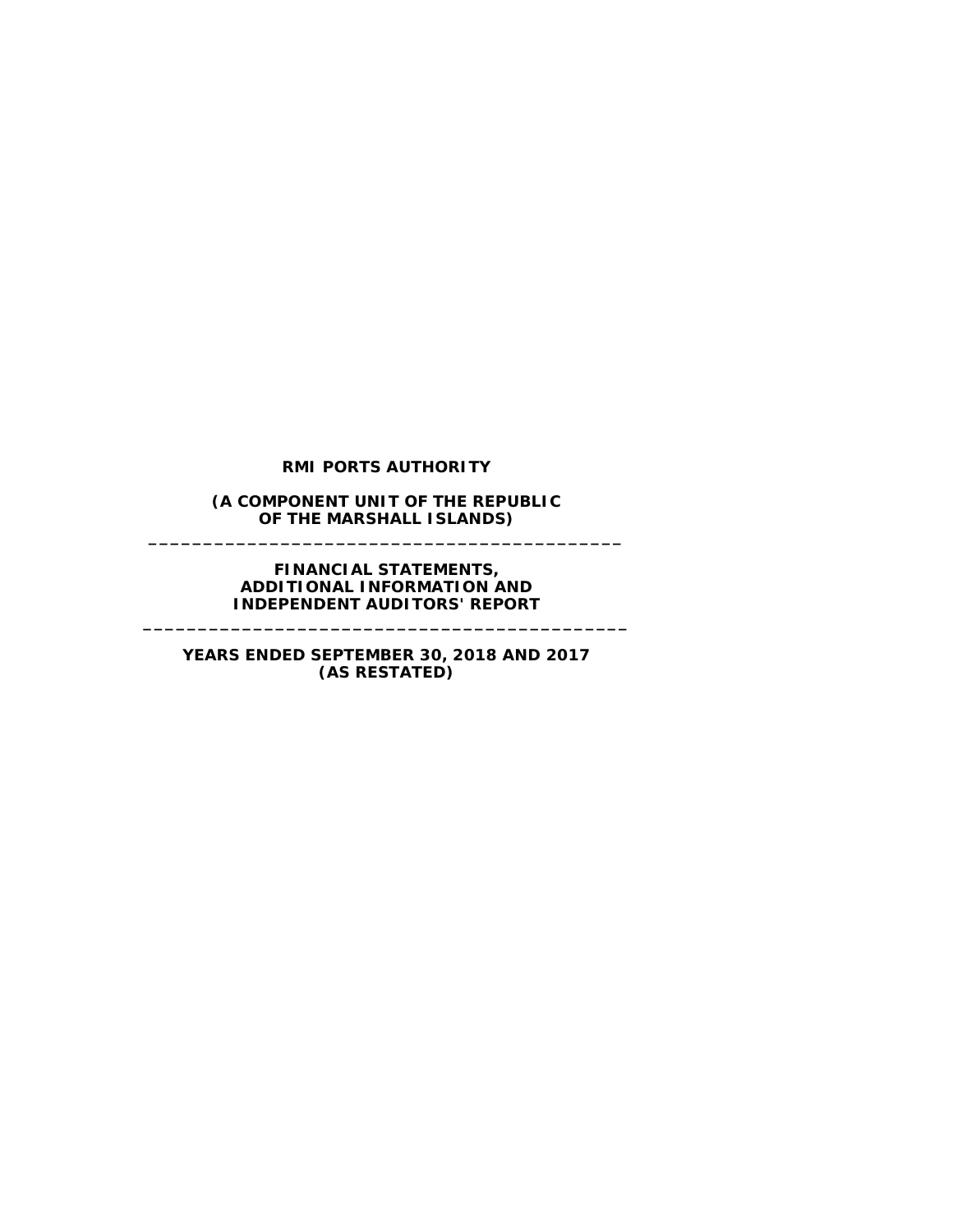#### Table of Contents Years Ended September 30, 2018 and 2017

|          |                                                                                                                                                                                                                                       | Page No. |
|----------|---------------------------------------------------------------------------------------------------------------------------------------------------------------------------------------------------------------------------------------|----------|
| Τ.       | INDEPENDENT AUDITORS' REPORT                                                                                                                                                                                                          | 1        |
| П.       | MANAGEMENT'S DISCUSSION AND ANALYSIS                                                                                                                                                                                                  | 4        |
| HL.      | <b>FINANCIAL STATEMENTS:</b>                                                                                                                                                                                                          |          |
|          | <b>Statements of Net Position</b>                                                                                                                                                                                                     | 16       |
|          | Statements of Revenues, Expenses and Changes in Net Position                                                                                                                                                                          | 17       |
|          | <b>Statements of Cash Flows</b>                                                                                                                                                                                                       | 18       |
|          | Notes to Financial Statements                                                                                                                                                                                                         | 19       |
| $IV_{-}$ | OTHER SUPPLEMENTARY INFORMATION:                                                                                                                                                                                                      |          |
|          | Combining Divisional Statement of Revenues, Expenses<br>and Changes in Net Position                                                                                                                                                   | 30       |
| V.       | INDEPENDENT AUDITORS' REPORTS ON INTERNAL CONTROL<br>AND ON COMPLIANCE                                                                                                                                                                |          |
|          | Independent Auditors' Report on Internal Control Over Financial<br>Reporting and on Compliance and Other Matters Based on an<br>Audit of Financial Statements Performed in Accordance With<br><b>Government Auditing Standards</b>    | 31       |
|          | Independent Auditors' Report on Compliance for Each Major<br>Federal<br>Program;<br>Report on<br>Internal Control<br>Over<br>Compliance; and Report on Schedule of Expenditures of<br>Federal Awards Required by the Uniform Guidance | 33       |
|          | Schedule of Expenditures of Federal Awards                                                                                                                                                                                            | 36       |
|          | Schedule of Findings and Questioned Costs                                                                                                                                                                                             | 37       |
|          | <b>Corrective Action Plan</b>                                                                                                                                                                                                         | 39       |
|          | Summary Schedule of Prior Audit Findings and Questioned Costs                                                                                                                                                                         | 40       |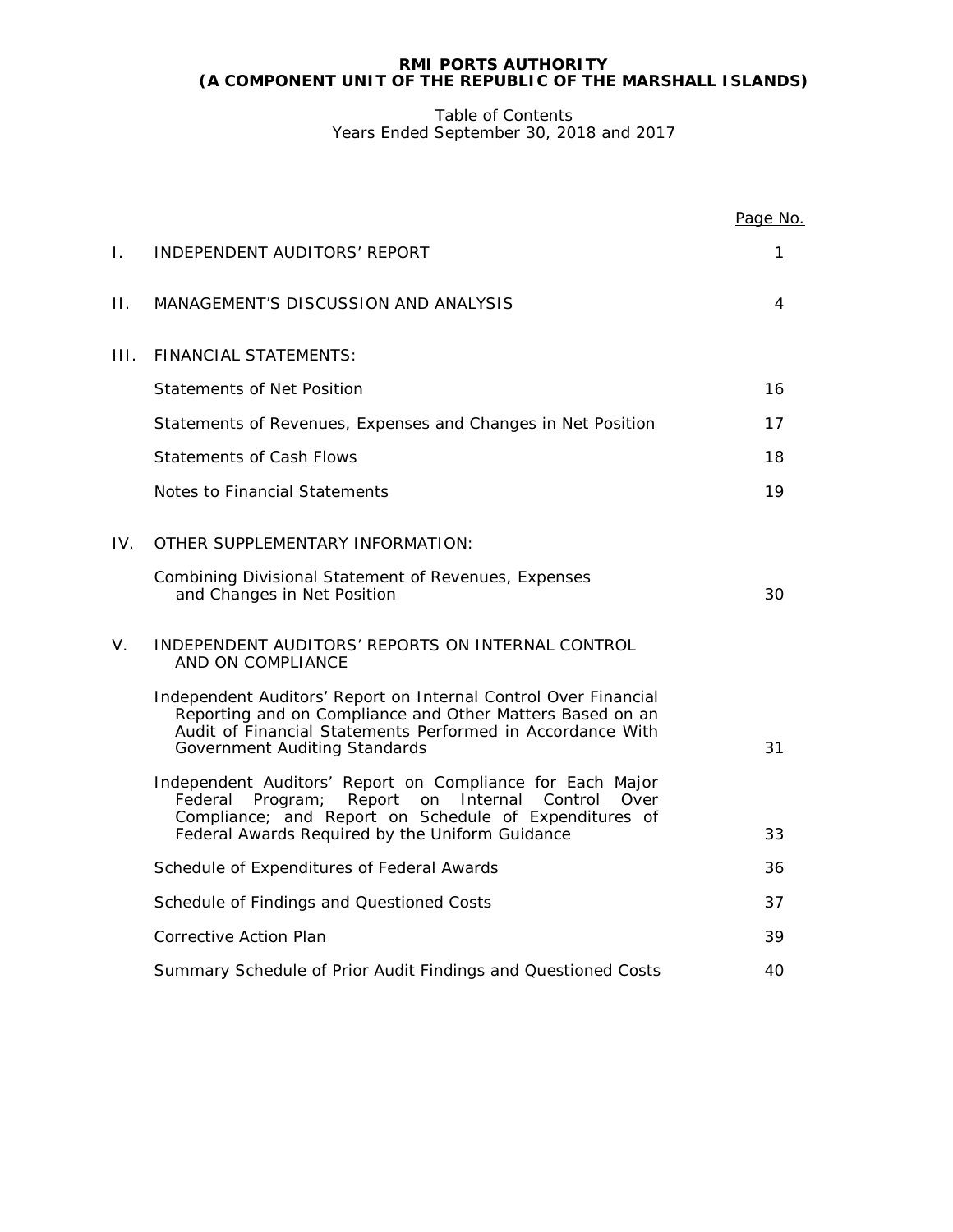Deloitte & Touche LLP 361 South Marine Corps Drive Tamuning, GU 96913-3973 USA

Tel: +1 (671) 646-3884 Fax: +1 (671) 649-4265

www.deloitte.com

#### **INDEPENDENT AUDITORS' REPORT**

Board of Directors RMI Ports Authority:

#### **Report on the Financial Statements**

We have audited the accompanying financial statements of RMI Ports Authority (the Authority), a component unit of the Republic of the Marshall Islands, which comprise the statements of net position as of September 30, 2018 and 2017, and the related statements of revenues, expenses and changes in net position and of cash flows for the years then ended, and the related notes to the financial statements.

#### **Management's Responsibility for the Financial Statements**

Management is responsible for the preparation and fair presentation of these financial statements in accordance with accounting principles generally accepted in the United States of America; this includes the design, implementation, and maintenance of internal control relevant to the preparation and fair presentation of financial statements that are free from material misstatement, whether due to fraud or error.

#### **Auditors' Responsibility**

Our responsibility is to express an opinion on these financial statements based on our audits. We conducted our audits in accordance with auditing standards generally accepted in the United States of America and the standards applicable to financial audits contained in *Government Auditing Standards*, issued by the Comptroller General of the United States. Those standards require that we plan and perform the audit to obtain reasonable assurance about whether the financial statements are free from material misstatement.

An audit involves performing procedures to obtain audit evidence about the amounts and disclosures in the financial statements. The procedures selected depend on the auditor's judgment, including the assessment of the risks of material misstatement of the financial statements, whether due to fraud or error. In making those risk assessments, the auditor considers internal control relevant to the entity's preparation and fair presentation of the financial statements in order to design audit procedures that are appropriate in the circumstances, but not for the purpose of expressing an opinion on the effectiveness of the entity's internal control. Accordingly, we express no such opinion. An audit also includes evaluating the appropriateness of accounting policies used and the reasonableness of significant accounting estimates made by management, as well as evaluating the overall presentation of the financial statements.

We believe that the audit evidence we have obtained is sufficient and appropriate to provide a basis for our audit opinion.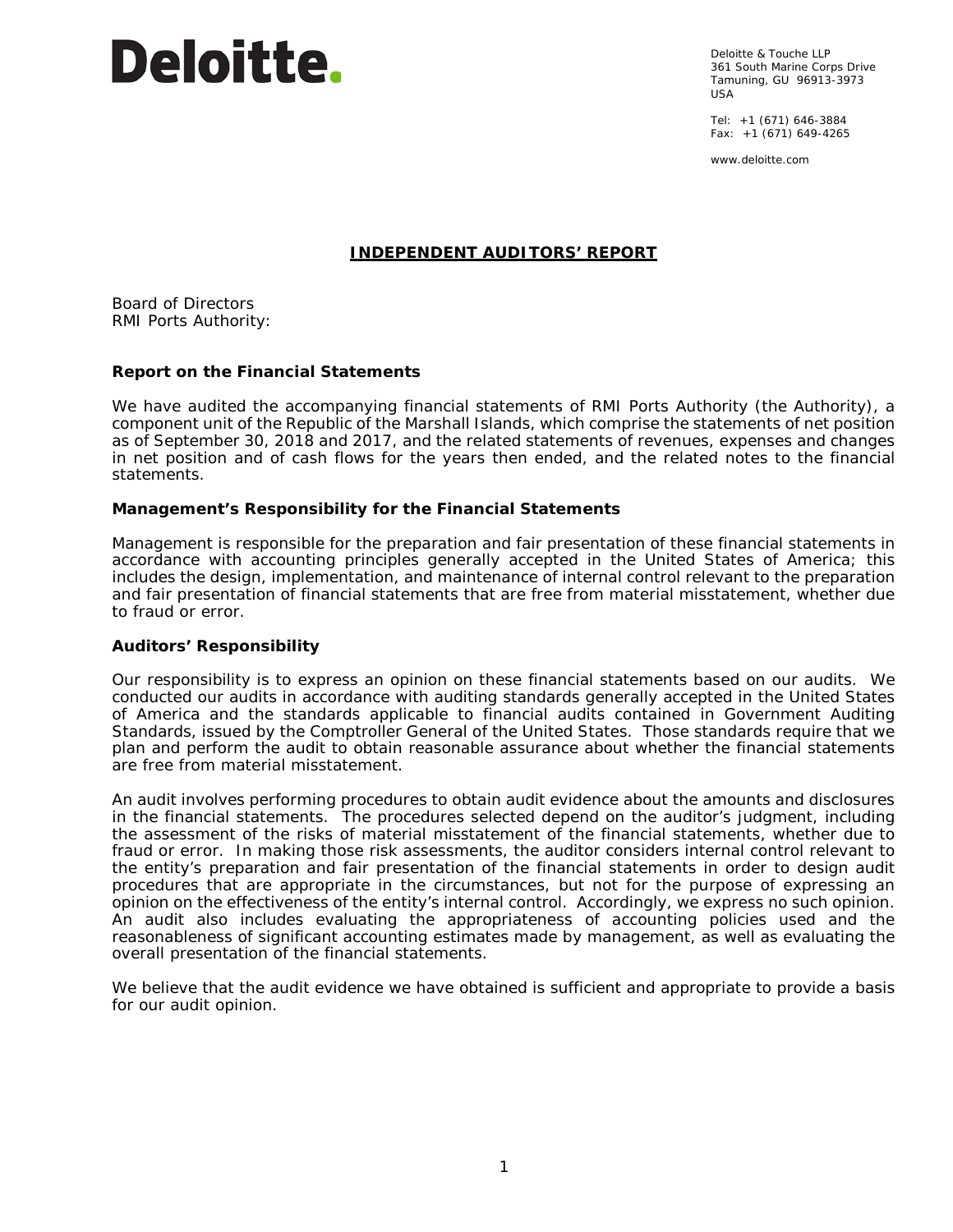#### **Opinion**

In our opinion, the financial statements referred to above present fairly, in all material respects, the financial position of the Authority as of September 30, 2018 and 2017, and the changes in its net position and its cash flows for the years then ended in accordance with accounting principles generally accepted in the United States of America.

#### *Emphasis-of-Matter*

#### *Restatement*

As discussed in Note 10 to the financial statements, the 2017 financial statements have been restated to correct an error. Our opinion is not modified with respect to this matter.

#### *Contingency*

As disclosed in Note 8 to the financial statements, the Authority is currently negotiating with a customer to determine the ultimate collectibility of certain receivables. Our opinion is not modified with respect to this matter.

#### **Other Matters**

#### *Required Supplementary Information*

Accounting principles generally accepted in the United States of America require that the management's discussion and analysis on pages 4 through 15 be presented to supplement the financial statements. Such information, although not a part of the basic financial statements, is required by the Governmental Accounting Standards Board who considers it to be an essential part of financial reporting for placing the financial statements in an appropriate operational, economic, or historical context. We have applied certain limited procedures to the required supplementary information in accordance with auditing standards generally accepted in the United States of America, which consisted of inquiries of management about the methods of preparing the information and comparing the information for consistency with management's responses to our inquiries, the financial statements, and other knowledge we obtained during our audit of the financial statements. We do not express an opinion or provide any assurance on the information because the limited procedures do not provide us with sufficient evidence to express an opinion or provide any assurance.

#### *Other Information*

Our audits were conducted for the purpose of forming an opinion on the financial statements as a whole. The Other Supplementary Information listed in the accompanying table of contents is presented for purposes of additional analysis and is not a required part of the financial statements.

Such information is the responsibility of management and was derived from and relates directly to the underlying accounting and other records used to prepare the financial statements. The information has been subjected to the auditing procedures applied in the audit of the financial statements and certain additional procedures, including comparing and reconciling such information directly to the underlying accounting and other records used to prepare the financial statements or to the financial statements themselves, and other additional procedures in accordance with auditing standard generally accepted in the United States of America. In our opinion, the Other Supplementary Information is fairly stated, in all material respects, in relation to the financial statements as a whole.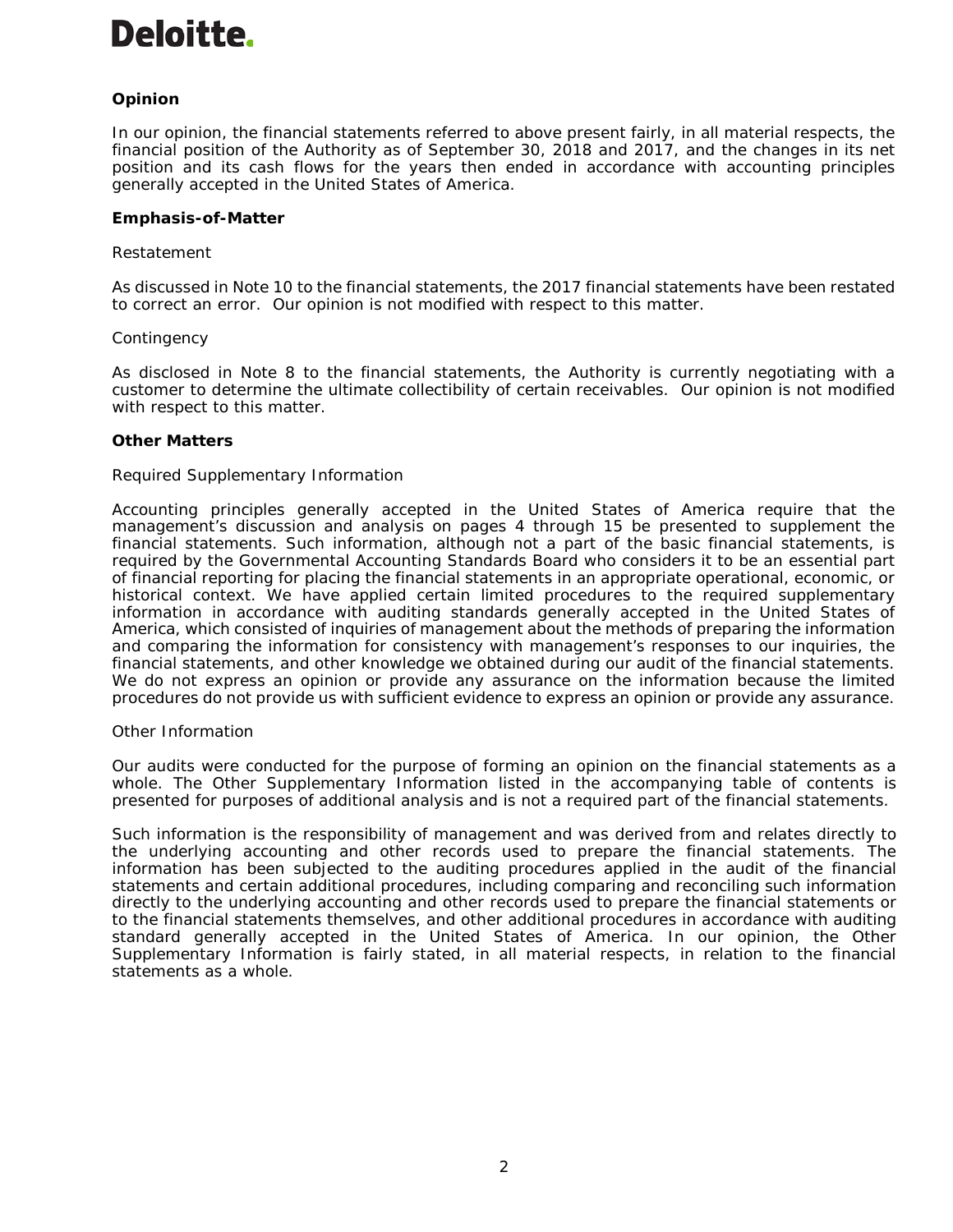#### **Other Reporting Required by** *Government Auditing Standards*

In accordance with *Government Auditing Standards*, we have also issued our report dated June 26, 2019, on our consideration of the Authority's internal control over financial reporting and on our tests of its compliance with certain provisions of laws, regulations, contracts, and grant agreements and other matters. The purpose of that report is solely to describe the scope of our testing of internal control over financial reporting and compliance and the results of that testing, and not to provide an opinion on the effectiveness of the Authority's internal control over financial reporting or on compliance. That report is an integral part of an audit performed in accordance with *Government Auditing Standards* in considering the Authority's internal control over financial reporting and compliance.

eloitte Nachell

June 26, 2019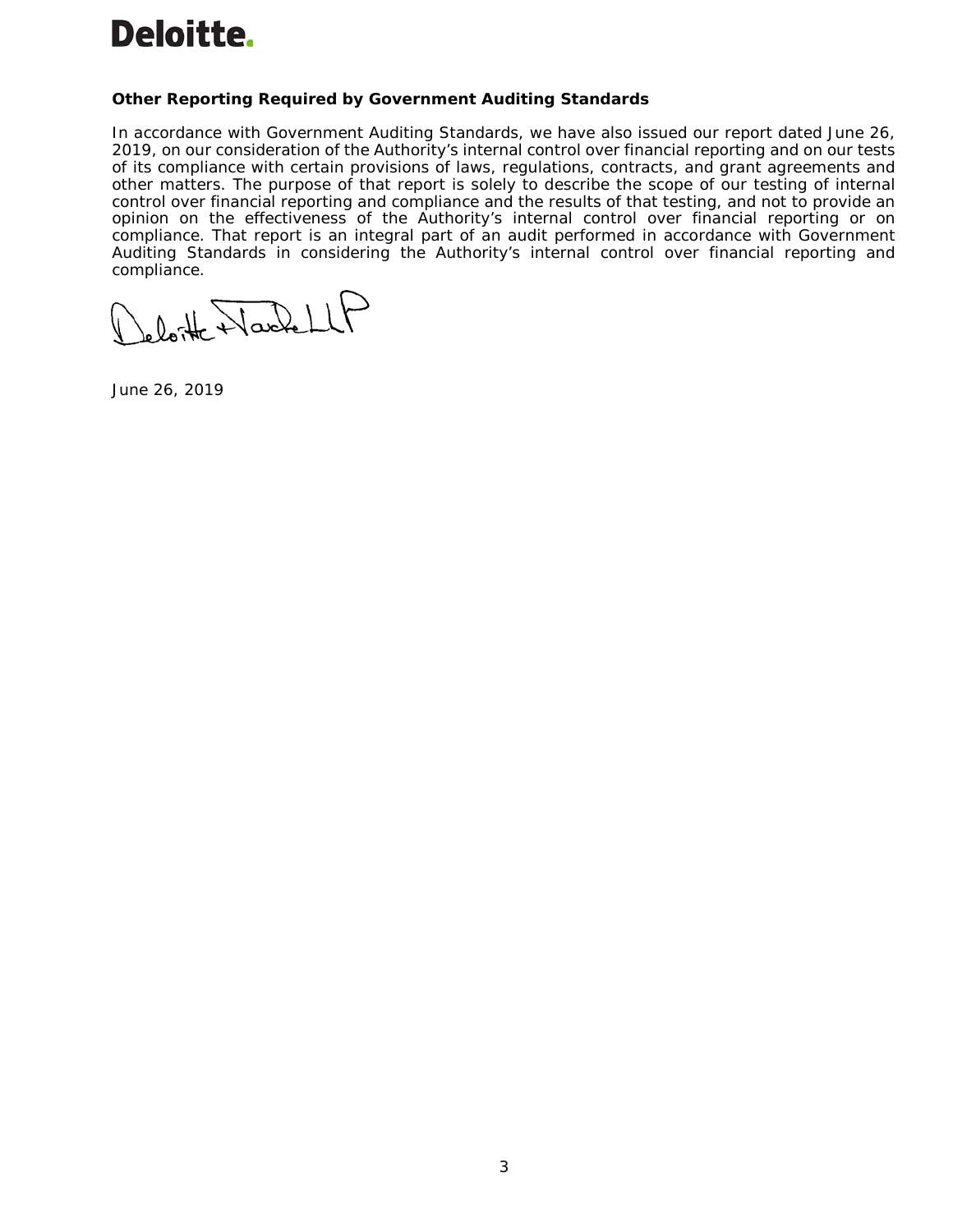Management's Discussion and Analysis Years Ended September 30, 2018 and 2017

#### **I. INTRODUCTION**

Our discussion and analysis of the financial performance of the Airport and Seaport Divisions of the RMI Ports Authority (Ports Authority) provides an overview of Ports Authority's financial activities presented in the audited financial statements for the fiscal year ending September 30, 2018. This discussion and analysis should be read in conjunction with the more detailed information contained within the accompanying audited financial statements.

Ports Authority is a component unit of the Republic of the Marshall Islands (RMI) and was established as a public corporation under RMI Public Law 2003-81, known as the RMI Ports Authority Act of 2003. The new Act supersedes the previous Acts of the Marshall Islands Airports Authority (MIAA) and the Marshall Islands Ports Authority (MIPA) and merges the two aforementioned authorities into one single ports authority.

A seven-member Board of Directors governs Ports Authority, all of whom are appointed by the Cabinet. One of the members is designated by the Cabinet as the Chairperson of the Board. Ports Authority is responsible for establishing, maintaining, managing and operating all airports and port facilities designated by the law and by the RMI Government. At the time of writing, Ports Authority has the overall responsibilities in management, operations and maintenance of all airport and seaport facilities in Majuro, except for the fish base facilities.

On March 1, 2018, the Authority entered into an agreement with the Kwajalein Atoll Local Government (KALGOV) transferring duties and responsibilities of establishment, maintenance, and operation of the Ebeye Port from KALGOV to the Authority. Effective March 1, 2018, all Ebeye Port employees became employees of the Authority.

As of September 30, 2018, Ports Authority had 78 full-time employees. Composition is as follows: 4 in Administration; 7 in Finance; 4 in Airport Administration/Operations/Tower; 4 in Seaport Administration/Operations; 14 in Maintenance; 38 Security; and 7 in Ebeye. Out of the 38 Security Officers, 11 are cross-trained and certified as airport firefighters.

#### **II. OVERVIEW OF FINANCIAL STATEMENTS**

Ports Authority's financial reports and subsequent statements are prepared in accordance with the accounting principles generally accepted in the United States of America mandated by Governmental Accounting Standards Board (GASB).

Ports Authority operates on the accrual basis of accounting wherein revenues are recognized when earned, not when received, and expenses are recorded when incurred, not when paid. Capital assets of more than \$500 are capitalized and depreciated over their useful lives.

This annual report consists of four parts: the MD&A, the Basic Financial Statements, Notes to the Financial Statements, and Independent Auditors' Reports on Internal Control and on Compliance.

#### **III. FINANCIAL HIGHLIGHTS**

Subsequent to the issuance of the Ports Authority's 2017 financial statements, Ports Authority's management determined that prior year depreciation and accumulated depreciation were overstated by \$153,857 and \$362,900, respectively, and net position was understated by \$209,043. As a result, the related depreciation and accumulated depreciation and net position have been restated from the amounts previously reported. Refer to Note 10 for the additional information on this restatement.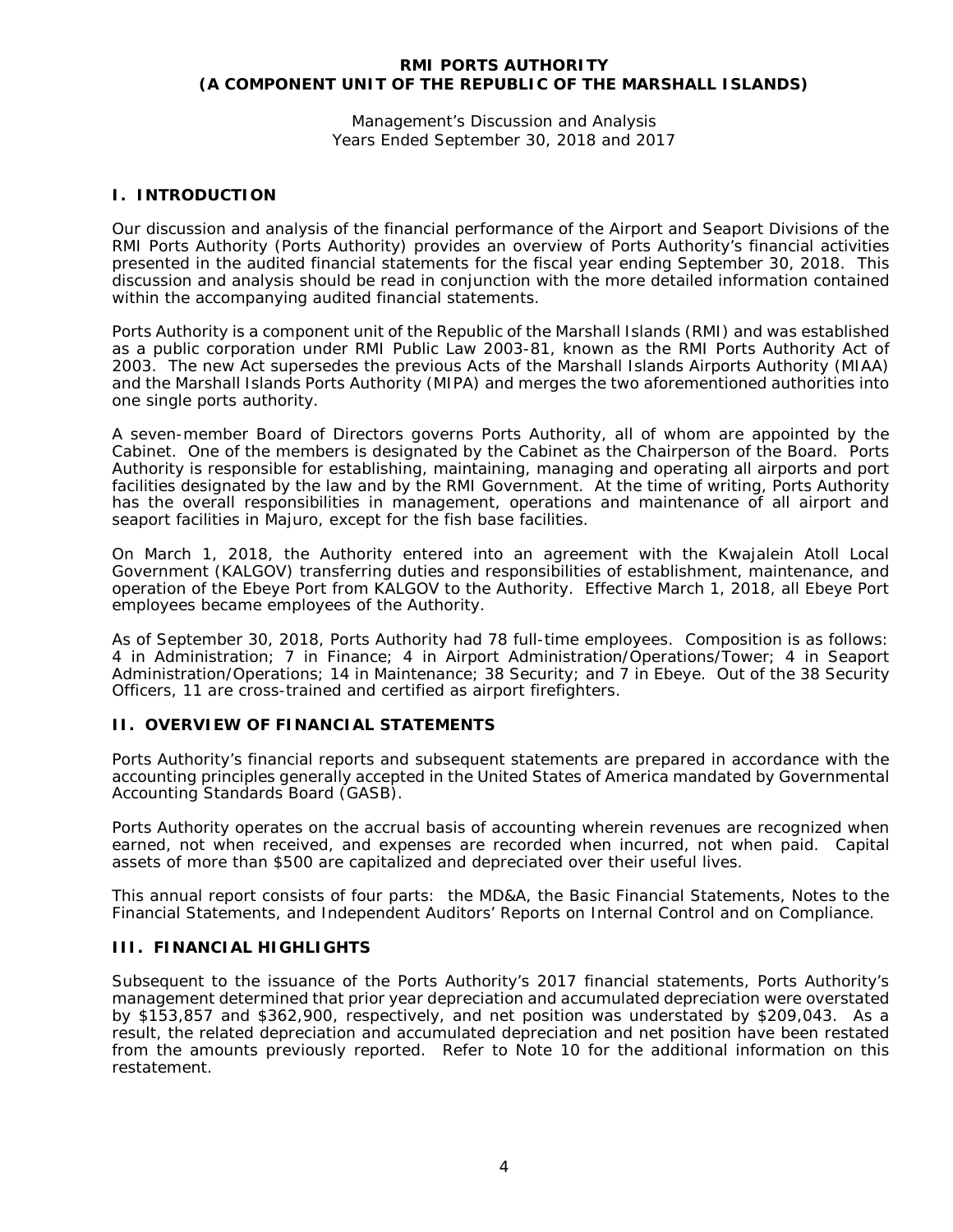#### Management's Discussion and Analysis Years Ended September 30, 2018 and 2017

The financial health can be evaluated by several factors such as ports facilities, strategic direction, financial status, tourism, economic activities, community service obligations and human resources. One important question is whether Ports Authority is financially stable at the beginning of the year or at the end of the year.

- For fiscal period ending September 30, 2018, total net position was \$65.422 million, a significant decrease of \$6.112 million from \$71.534 million or 9% from prior fiscal year.
- Total operating revenues increased by \$0.279 million or 7%. The performance indicators will explain the increase as explained in this report (please refer to the Revenue Performance Indicators and Divisional Expenses of this report).
- Total operating expenses, inclusive of depreciation and amortization, was \$7.027 million for FY2018. It increased by \$0.141 million or 2% compared to FY2017. The details will be discussed on the Revenue Performance Indicators and Divisional Expenses of this report.
- Ports Authority incurred an operating loss of \$2.856 million for FY2018. The amount is slightly lower than the amount from last year's figure of \$2.994 million. The major drivers in the decrease in the operating loss was caused by the slight increase in practically all revenue streams.

#### **IV. STATEMENT OF NET POSITION**

The Statement of Net Position presents the overall financial condition of Ports Authority at the end of September 30, 2018.

|                                                                 | 2018                          |    | 2017 (As Restated)                | Change                                        | $\frac{9}{6}$        | 2016 (As Restated)                       |
|-----------------------------------------------------------------|-------------------------------|----|-----------------------------------|-----------------------------------------------|----------------------|------------------------------------------|
| Current and other assets<br>Capital assets                      | \$<br>5,620,299<br>60,650,732 | \$ | 5,208,469<br>67,704,806           | \$<br>411,830<br>(7,054,074)                  | 8<br>(10)            | \$<br>4,286,407<br>69,546,687            |
| Total assets                                                    | 66,271,031                    |    | 72,913,275                        | (6,642,244)                                   | (9)                  | 73,833,094                               |
| Deferred outflows of<br>resources                               | 283,907                       |    | 567,816                           | (283,909)                                     | (50)                 | 851,723                                  |
| Total assets and deferred<br>outflows of resources              | \$<br>66,554,938              | \$ | 73,481,091                        | \$ (6.926.153)                                | (9)                  | 74.684.817<br>\$                         |
| Current and other liabilities<br>Long-term debt<br>Net position | \$<br>1,132,583<br>65,422,355 | \$ | 1,911,248<br>35,633<br>71,534,210 | \$<br>(778, 665)<br>(35,633)<br>(6, 111, 855) | (41)<br>(100)<br>(9) | \$<br>2,776,347<br>543,073<br>71,365,397 |
| Total liabilities and net<br>position                           | \$<br>66,554,938              | S. | 73.481.091                        | \$ (6.926.153)                                | (9)                  | 74.684.817<br>\$                         |

#### **Summary of Statement of Net Position**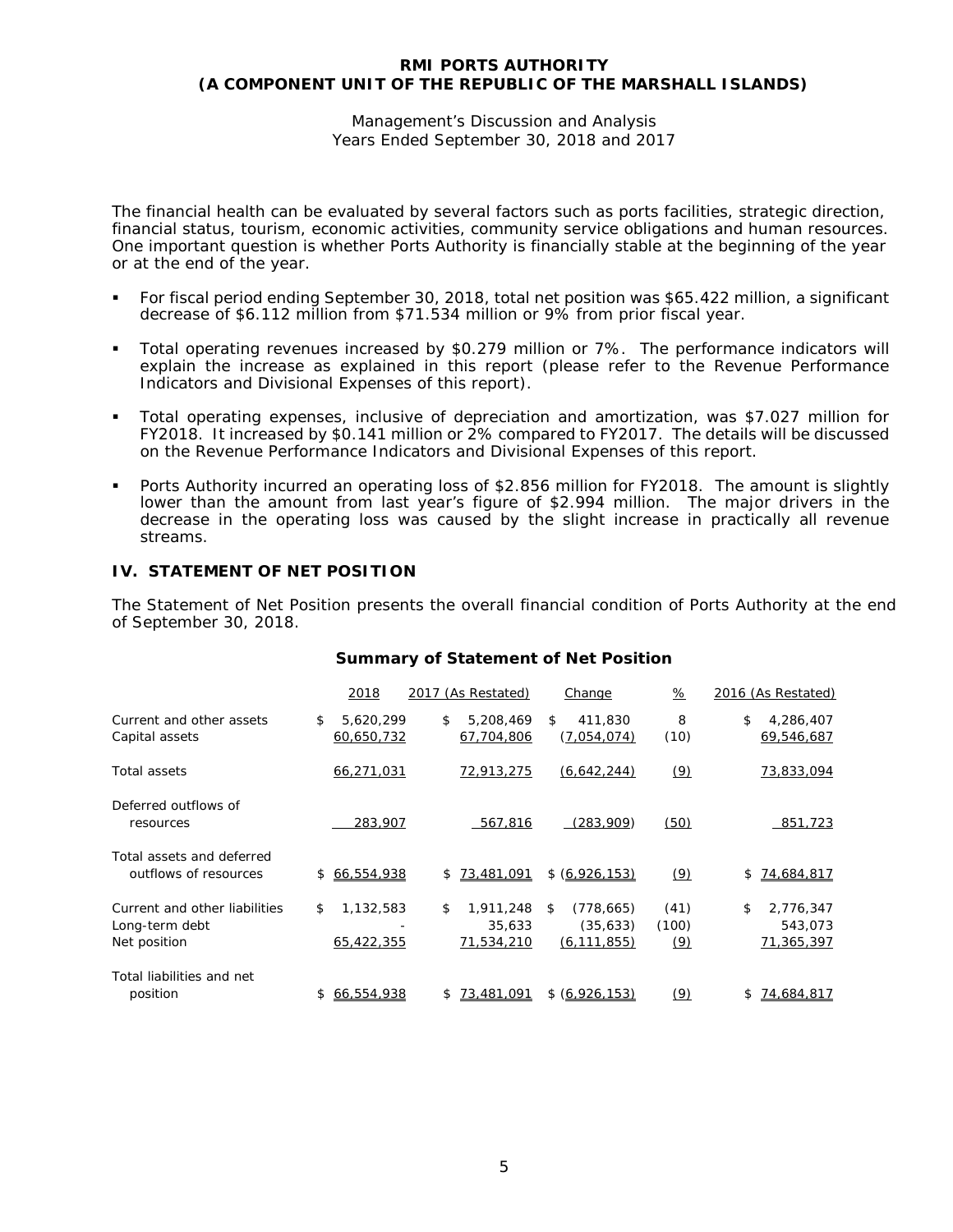Management's Discussion and Analysis Years Ended September 30, 2018 and 2017

Ports Authority's financial data for FY2018 showed that total assets settled at \$66.271 million, down from \$72.913 million, a decrease of \$6.642 million or 9%. This can be attributed to the following major drivers, namely:

- 1. Current and other assets offset the decrease of total assets by an increase of \$0.412 million or a favorable 8% from \$5.208 million in FY2017 to \$5.620 million in FY2018. Below are the major changes in the components of total assets:
	- a) Cash account showed an increase by \$0.909 million or 52% from \$1.755 million recorded in prior year to \$2.664 million for the current year. This was due to the continuous improvement in the collection of old outstanding accounts receivable from customers and affiliates.
	- b) BOMI CTD Account increased from \$0.650 million in FY2017 to current year's amount of \$1.741 million or an increase of \$1.091 million or 168%. This was due to the interest earned from the \$1.700 million Certificate of Time Deposit, which was used as collateral for the loans from Bank of Marshall Islands (BOMI) and the transfer of \$1.0 million CTD from Restricted to Unrestricted due to the full payment of the loan in FY2018.
	- c) Receivables decreased to \$1.907 million in current year from \$2.512 million in prior year or a decrease of \$0.605 million or 24%. This was brought about by the improvement in billing and collection efforts by the Finance Department.
	- d) Due to the improvement in collection of receivables, the Allowance for Doubtful Accounts of \$1.500 million from FY2017 slightly decreased to \$1.464 million in FY2018 or \$0.036 million reduction or 2% due to the write-off of long outstanding accounts per approval by the Board. There was no additional allowance provided during the current year.
	- e) Prepaid expenses and other assets showed a slight decrease by \$0.019 million or 21% due to the liquidation of various prepayments to vendors and suppliers.
- 2. The decrease of the capital assets, from \$67.705 million to \$60.651 million, was brought about by the significant provision of non-cash depreciation expense that reduced the Net Book Value amounting to \$7.054 million or 10%. This was also the result of the adjustment made on the transfer of Roadways to the Ministry of Works, Infrastructure and Utilities.
- 3. Deferred Outflows of Resources of \$0.284 million represents the remaining balance of the NDB-DME Relocation with the original amount of \$1.136 million and such amount is amortized for a period of 4 years and the first annual amortization of \$0.284 million was recorded in FY2016. This is the  $3<sup>rd</sup>$  of the  $4<sup>th</sup>$  annual amortizations of this account.
- 4. Total current liabilities of \$1.133 million showed a substantial decrease from \$1.911 million in prior year. The decrease represents a significant 41% or \$0.779 million, which can be related to the following:
	- a) Bank loans, current portion decreased by \$0.123 million or 84% from \$0.148 million to \$0.024 million due to the full payment of the seaport loan, which was originally at \$1.0 million.
	- b) Accounts payable also decreased by \$0.008 million or 26% from \$0.033 million in FY2017 to \$0.024 million in FY2018.
	- c) Contractor's payable decreased by \$0.691 million compared to last year's balance of \$0.696 million to current year's of \$0.005 million due to decreased Airport Improvement Project federal expenditures in FY2018.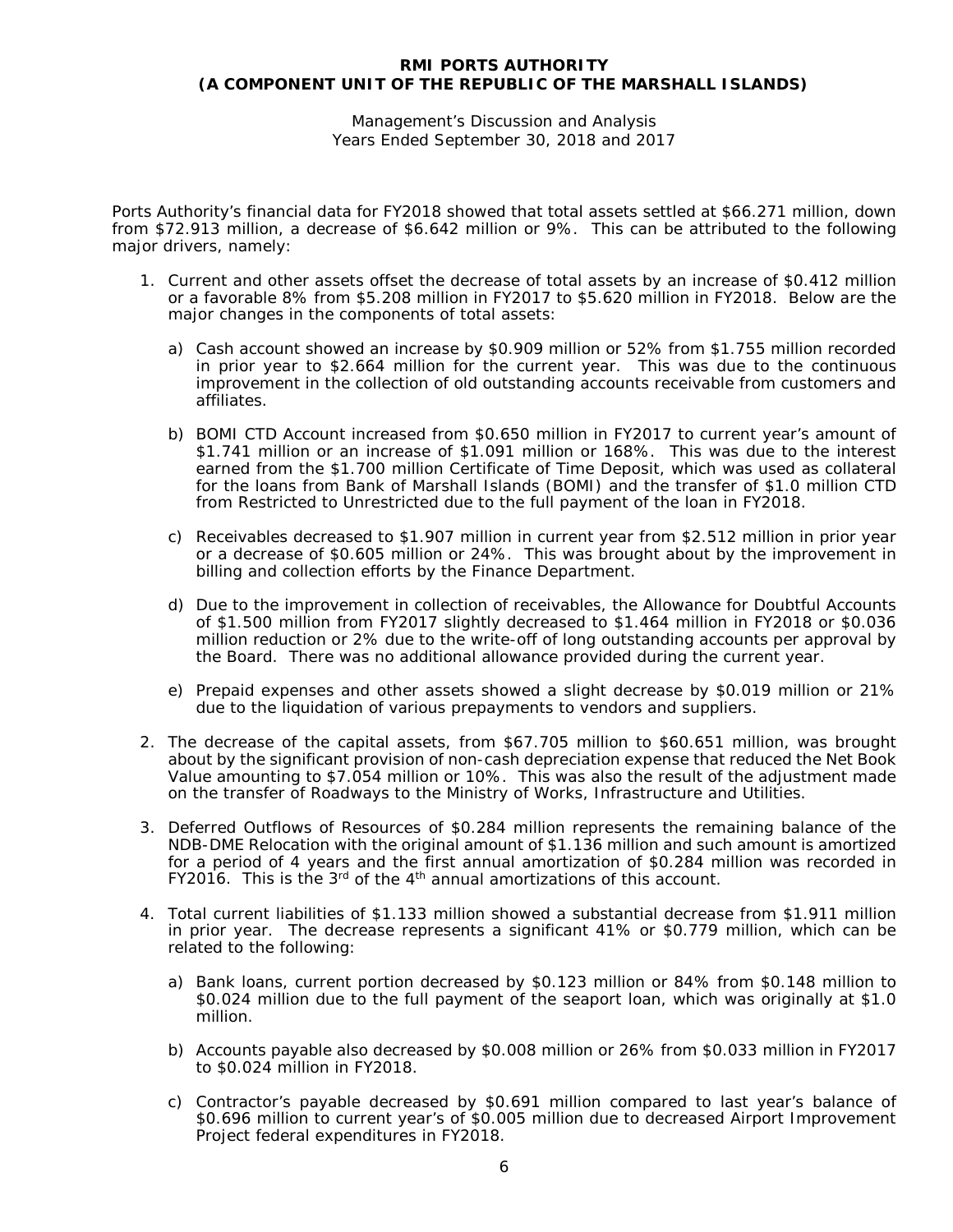#### Management's Discussion and Analysis Years Ended September 30, 2018 and 2017

- d) Bank loans for noncurrent substantially decreased from \$0.036 million to nil in FY2018. BOMI loan for the Airport amounting to \$0.700 million on January 11, 2013 with an interest rate of 7% to mature on December 31, 2018 to finance capital improvement projects has an outstanding balance of \$0.024 million excluding interest as of September 30, 2018.
- 5. One of the financial indicators to measure the financial capacity to meet current obligations is the current or liquidity ratio. At the end of the current year, Ports Authority has a liquidity ratio of \$4.34 to \$1. This reveals that Ports Authority has \$4.34 worth of assets currently available for every \$1 owed. This benchmark improved from FY2017 and 2016 of \$1.84 to \$1 and \$0.82 to \$1, respectively.
- 6. Total net position decreased to \$65.422 million for the current year from \$71.534 million in prior year.

#### **V. STATEMENT OF REVENUES, EXPENSES, AND CHANGES IN NET POSITION**

The purpose of this statement is to present the revenues received and expenses paid by Ports Authority, both for operating and non-operating, as well as any revenues, expenses, gains and losses, capital contributions and change in net position for a given period.

|                                       | 2018             | 2017 (As Restated) | Change              | $\frac{9}{6}$  | 2016 (As Restated) |
|---------------------------------------|------------------|--------------------|---------------------|----------------|--------------------|
| Operating revenues:                   |                  |                    |                     |                |                    |
| Airport Division                      | \$1,246,942      | \$1,244,108        | \$<br>2,834         | $\mathbf 0$    | \$1,145,305        |
| Seaport Division                      | 2,924,245        | 2,647,755          | 276,490             | 10             | 3,027,334          |
|                                       | \$4,171,187      | \$3,891,863        | \$<br>$-279,324$    | $\overline{7}$ | \$4,172,639        |
| Operating expenses:                   |                  |                    |                     |                |                    |
| Airport Division                      | \$5,152,415      | \$4,922,329        | \$<br>230.086       | 5              | 4,668,042<br>\$    |
| Seaport Division                      | 1,874,541        | 1,964,031          | (89, 490)           | (5)            | 1,959,719          |
|                                       | \$7,026,956      | \$<br>6,886,360    | \$<br>140,596       | $\overline{2}$ | 6,627,761<br>\$    |
| Non-operating revenues<br>(Expenses): |                  |                    |                     |                |                    |
| Airport Division                      | \$<br>6,522      | \$<br>260,606      | \$<br>(254, 084)    | (97)           | \$<br>(9,862)      |
| Seaport Division                      | 78,833           | 330,834            | (252,001)           | (76)           | 60,913             |
|                                       | \$<br>85,355     | \$<br>591.440      | \$<br>(506.085)     | (86)           | \$<br>51,051       |
| Capital contributions:                |                  |                    |                     |                |                    |
| Airport Division                      | 812,711<br>\$    | \$1,423,382        | \$<br>(610, 671)    | (43)           | 7,091,808<br>\$    |
| Seaport Division                      |                  | 1,148,488          | (1, 148, 488)       | (100)          | 79,360             |
|                                       | \$<br>$-812,711$ | 2,571,870<br>\$    | (1, 759, 159)<br>\$ | (68)           | \$<br>7,171,168    |
| Special item                          | (4, 154, 152)    |                    |                     | (100)          |                    |
| Change in net position:               |                  |                    |                     |                |                    |
| Airport Division                      | \$(7, 244, 718)  | \$(1,994,298)      | \$ (5,250,420)      | (263)          | \$3,559,209        |
| Seaport Division                      | 1,132,863        | 2,163,111          | (1,030,248)         | (48)           | 1,207,888          |
|                                       | $$$ (6,111,855)  | 168,813<br>\$      | \$ (6, 280, 668)    | (3720)         | 4.767.097<br>\$    |

#### **Summary of Statement of Revenues, Expenses and Changes in Net Position**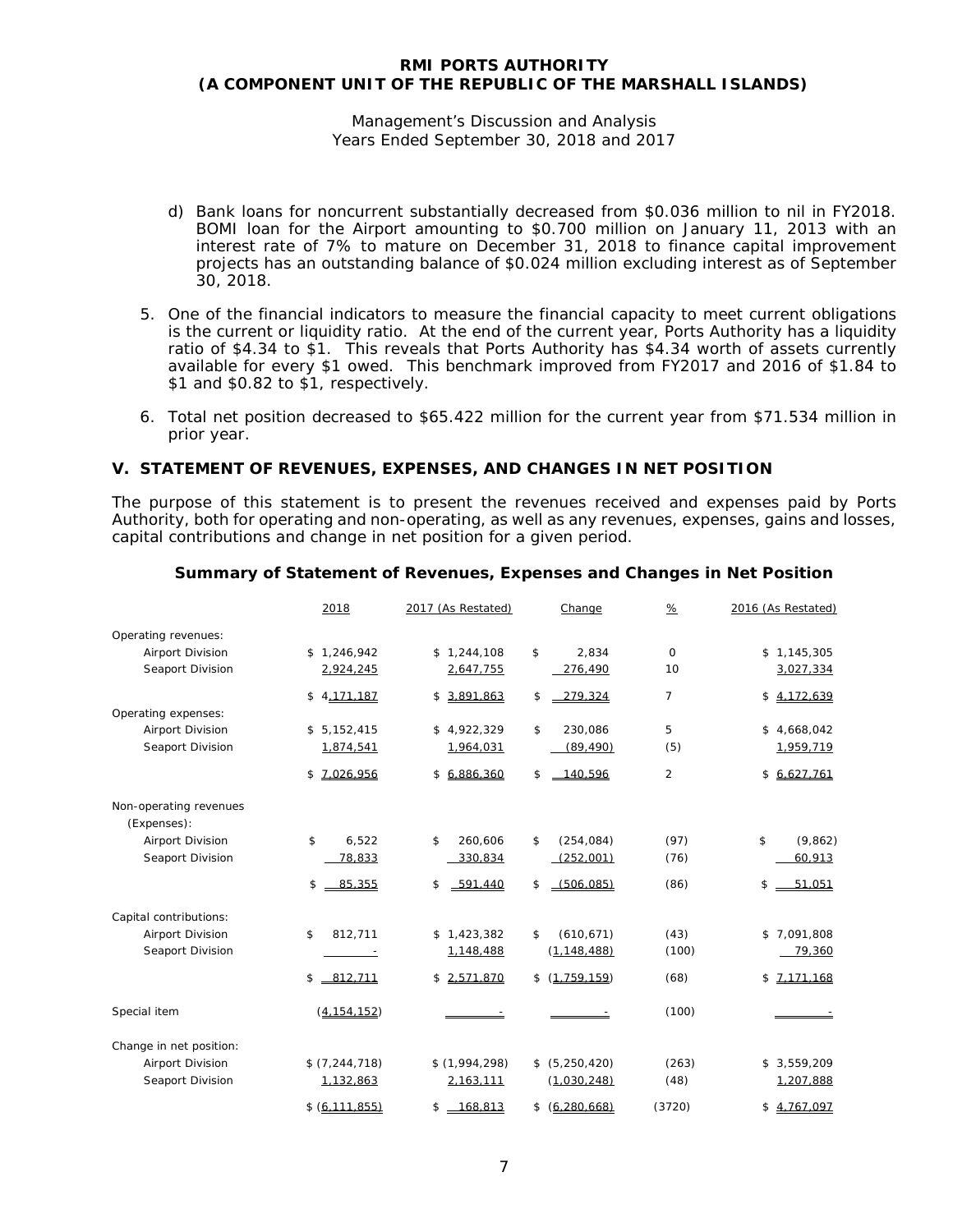Management's Discussion and Analysis Years Ended September 30, 2018 and 2017

Ports Authority's operating revenues for fiscal year 2018 showed a moderate increase of \$0.279 million from \$3.892 million to \$4.171 million or 7%.

- 1. There were no significant changes in Revenues for the Airport Division in the current year at \$1.247 million compared with the previous year at \$1.244 million. Revenue streams that showed significant gains were screening fees (\$0.056m), aircraft parking charges (\$0.038m) and scheduled landing charges (\$0.023m) but these gains were partially offset by the decrease in reimbursed utility charges (\$0.012m) and other income (\$0.025m).
- 2. Revenue streams for the Seaport Division showed significant increases in wharfage fees (\$0.078m), domestic vessel entry fees (\$.096m) and other income (\$0.128m). However, significant decreases in revenue streams were pilotage fees (\$0.042m), pilot boat usage fees (\$0.040m) and boarding party fee (\$0.016m). The decrease was due to less shipping vessels coming at the port and Prudent & Vigilant boats had mechanical issues in FY2018.

Operating expenses showed an unfavorable increase from \$6.886 million to \$7.027 million or a moderate increase of \$0.141 million or 2%. The increase in the operating expenses for both divisions accounted as follows:

- 1. Depreciation and amortization expense increased by \$0.347 million or 9% from \$3.973 million for FY2017 to \$4.319 million for FY2018.
- 2. Salaries and wages for both the Seaport and Airport Divisions showed an aggregate amount of \$1.347 million for FY2018 and \$1.164 million for FY2017 or an increase of \$0.183 million. This was due to the increase in staffing requirements at the airport to comply with governing bodies. This is also due to an increase in employee benefits and welfare by \$0.025 million from \$0.103 million in FY2017 to \$0.128 million in FY2018.
- 3. The unfavorable increase on expenses was partially offset by the decrease of the following:
	- a) Land lease showed a significant decrease from \$0.291 million in FY2017 to \$0.112 million in FY2018 as a result of the new land lease agreement effective October 1, 2017.
	- b) Pilot boat expenses and pilotage expenses showed also a moderate decrease amounting to \$0.096 million and \$0.019 million, respectively. This is attributable to less shipping vessels coming at the port and less use of pilot boat rental from private individuals.
	- c) Utilities also registered a decrease of \$0.062 million or 20% from \$0.303 million recorded in FY2017 to \$0.241 million for the current year.
	- d) Training and travel expenses also showed a decrease from \$0.166 million in FY2017 to \$0.129 million in FY2018 or a favorable drop of \$0.037 million or 22%.
	- e) Professional fees showed a moderate decrease of \$0.008 million or 23% decrease from \$0.034 million to \$0.026 million for FY2018.

Nonoperating revenues (expenses) showed a considerable drop from \$0.591 million in FY2017 to \$0.085 million in FY2018, or a decrease of \$0.506 million or 86%, due to the reversal of \$0.500 million contribution by Ports Authority to GRMI General Fund in FY2017. The recorded liability was reversed in FY2017 since this was not existent in the GRMI books per confirmation made from the Ministry of Finance in the prior year.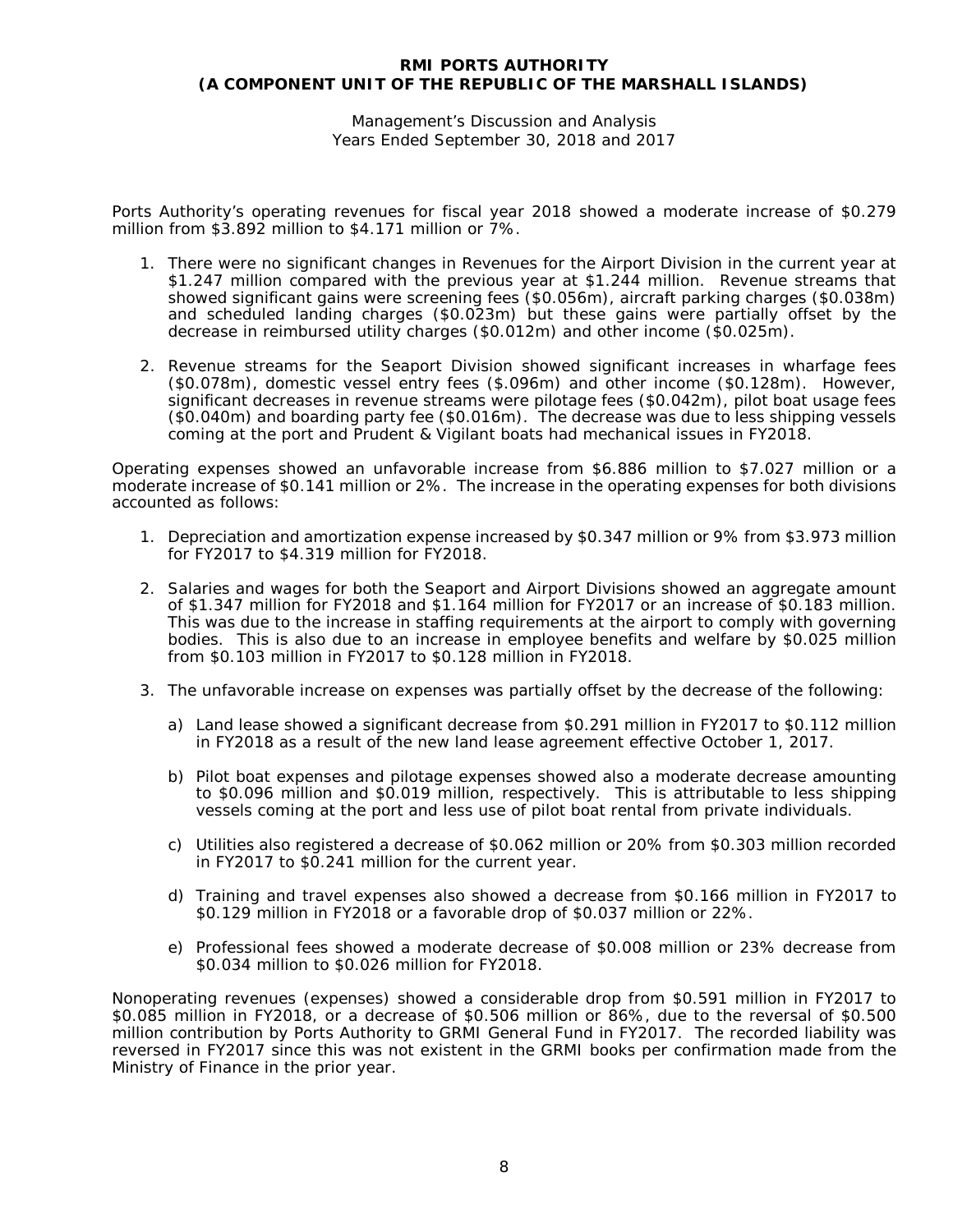Management's Discussion and Analysis Years Ended September 30, 2018 and 2017

For Ports Authority, there are 2 mainstreams of capital contributions, namely the grant revenues from GRMI and the grant revenues from the U.S. Department of Transportation (DOT) pass thru Federal Aviation Administration. These funds are considered capital contributions since they are given to Ports Authority without directly providing goods and/or services. For the current year, grant revenues from the U.S. DOT decreased from \$1.423 million to \$0.813 million or a decrease of \$0.611 million or 43%. As of September 30, 2018, only few Airport Improvement Projects was expended.

A special item was recorded in FY2018 for the transfer of Roadways to the Ministry of Works, Infrastructure and Utilities amounting to \$4.154 million.

Change in net position for FY2018 showed a negative \$6.112 million compared to a positive \$0.169 million in prior year or a decrease of \$6.281 million.

Net position at the end of the current year amounts to \$65.422 million and \$71.534 million in prior year. Overall, for fiscal period ending September 30, 2018, total net position of \$65.422 million is regarded as strong and stable considering the ups and downs as described above.

#### **VI. STATEMENT OF CASH FLOWS**

The Statement of Cash Flows presents detailed information about cash receipts and cash payments of Ports Authority. It helps users to assess the ability to generate future cash flows, the ability to meet obligations as they become due, and the need for external financing. It also shows how changes in Statement of Net Position and Statement of Revenues, Expenses and Changes in Net Position affect cash and breaks the analysis into operating, capital and noncapital related financing and investing activities.

#### **Summary of Statement of Cash Flows**

|                                                            | 2018        | 2017 (As Restated) | Change        | $\frac{9}{6}$ | 2016 (As Restated)       |
|------------------------------------------------------------|-------------|--------------------|---------------|---------------|--------------------------|
| Cash Provided by (used in):<br><b>Operating Activities</b> | \$1,374,929 | \$<br>1,044,496    | \$<br>330.433 | 32            | \$1,452,396              |
| Capital & Related Financing Activities                     | (584, 223)  | 160,506            | (744, 729)    | (464)         | (1,601,353)              |
| Noncapital & Related Financing Activities                  | 91,541      | 14,000             | 77,541        | 554           |                          |
| <b>Investing Activities</b>                                | 27,107      | 110,000            | (82, 893)     | (75)          | $\overline{\phantom{a}}$ |
| Net Change in Cash                                         | 909,354     | 1,329,002          | (419, 648)    | (32)          | (148, 957)               |
| Cash at Beginning of Year                                  | 1,755,094   | 426.092            | 1,329,002     | 312           | 575.049                  |
| Cash at End of Year                                        | \$2.664.448 | \$1.755.094        | 909.354       | 52            | \$<br>426.092            |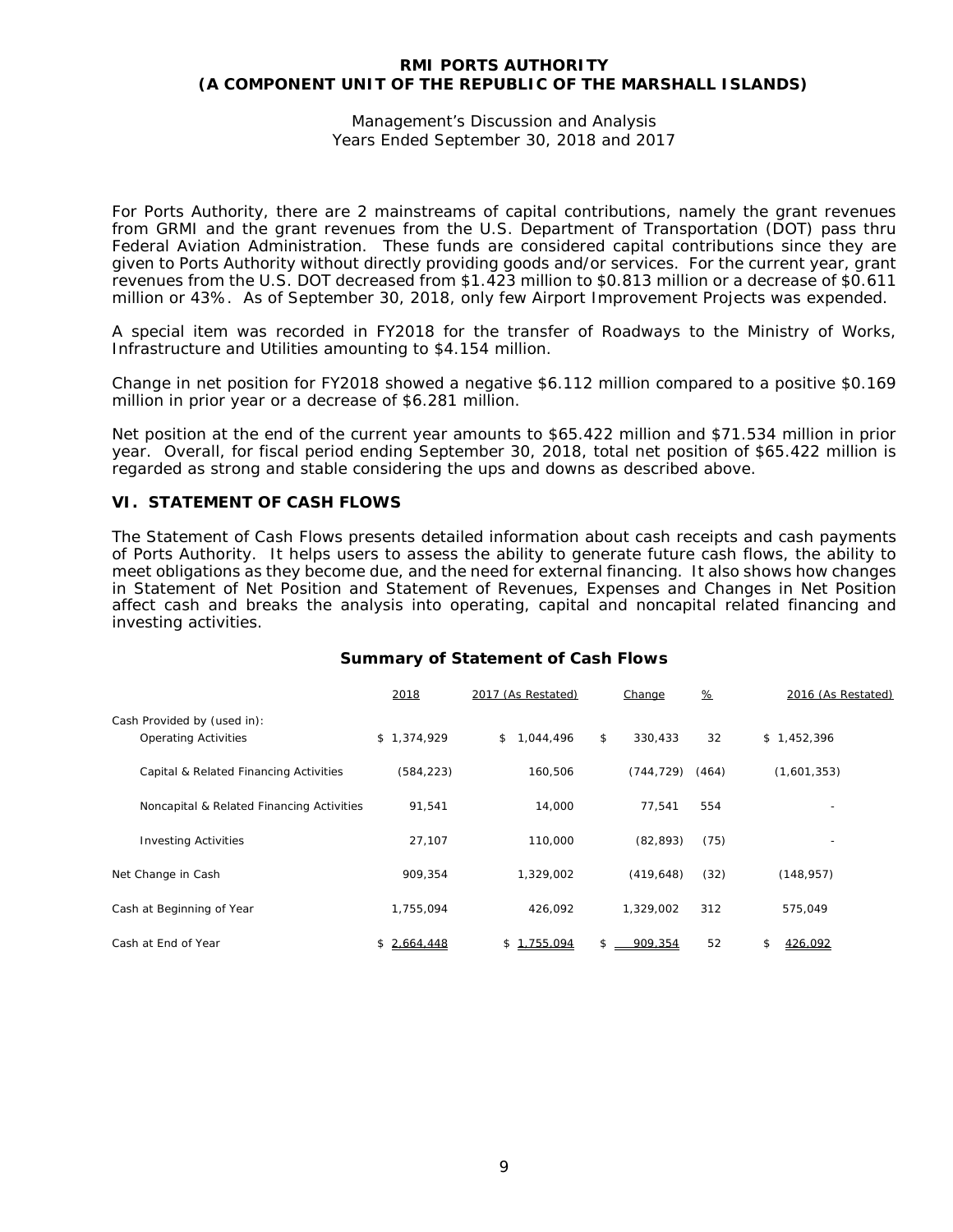Management's Discussion and Analysis Years Ended September 30, 2018 and 2017

Net change in cash position during the year showed a substantial reduction from \$1.329 million in FY2017 to \$0.909 million in FY2018 or a decrease of \$0.420 million or 32%.

- 1. Cash inflows from operating activities were primarily from customers, e.g., airlines, shipping vessels, lessees, special/unscheduled flights, private businesses, government offices, and other related party entities with an aggregate amount of \$4.034 million in FY2018 as compared to \$4.047 million in FY2017, a decrease of \$0.013 million or less than 1%. Such cash was used to pay various suppliers for goods and services amounting to \$1.351 million and \$1.851 million in FY2018 and FY2017, respectively. In addition, it was also used to pay the employees for services rendered during FY2018 and FY2017 in the amount of \$1.308 million and \$1.152 million, respectively. The net cash provided by operating activities showed a modest increase of \$0.330 million or 32% from \$1.044 million in FY2017 to \$1.375 million in FY2018.
- 2. Net cash used for capital and related financing activities stood at a negative \$0.584 million for the current year, a significant decrease from a positive \$0.161 million in FY2017 or a decrease of \$0.745 million or 464%. Cash inflows from capital and related financing activities amounted to \$1.829 million in FY2018 and \$2.350 million in FY2017 were used for the acquisition and construction of capital assets and payment of principal (\$0.159 million in FY2018 and \$0.359 million in FY2017) and related interest (\$0.009 million in FY2018 and \$0.029 million in FY2017) for Seaport and Airport loans from BOMI.
- 3. Net cash inflows from noncapital (loans advanced to AMI) amounting to \$0.092 million while the net cash inflows from investing activities of \$0.027 million was payment by AMI for the interest on their loan.
- 4. Generally, Ports Authority showed a very strong cash position at the end of FY2018 at \$2.664 million, an increase of \$0.909 million or 52% in comparison to FY2017 figures of \$1.755 million.

#### **VI. DIVISIONAL REVENUES AND EXPENSES**

#### **Airport and Seaport Combined Operating Revenues**

|                     | 2018        | <u> 2017</u> | Change    | $\frac{9}{6}$ | <u>2016</u> |
|---------------------|-------------|--------------|-----------|---------------|-------------|
| Operating revenues: |             |              |           |               |             |
| Airport Division    | \$1,246,942 | \$1,244,108  | 2.834     | 0             | \$1,145,305 |
| Seaport Division    | 2,924,245   | 2,647,755    | 276,490   | 10            | 3,027,334   |
|                     | \$4.171.187 | \$3.891.863  | \$279.324 |               | \$4.172.639 |

Please see above in-depth analysis of Airport and Seaport Combined Operating Revenues on Statement of Revenues, Expenses and Changes in Net Position.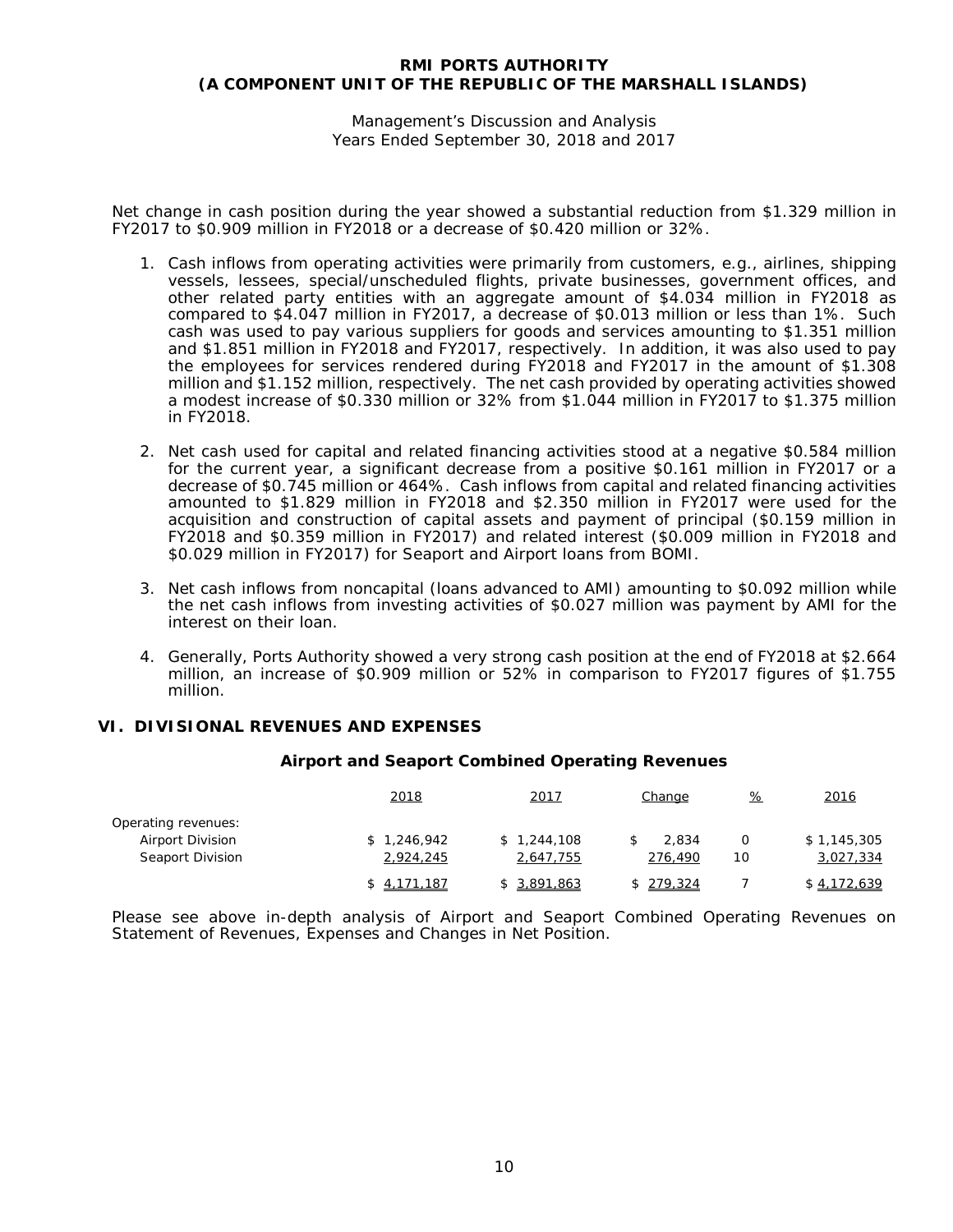Management's Discussion and Analysis Years Ended September 30, 2018 and 2017

#### **Airport and Seaport Combined Operating Expenses**

|                             | 2018          | 2017 (As Restated) | Change        | <u>%</u> | 2016 (As Restated) |
|-----------------------------|---------------|--------------------|---------------|----------|--------------------|
| Airport:                    |               |                    |               |          |                    |
| Personnel                   | \$<br>719.676 | \$<br>609,386      | 110,290<br>\$ | 18       | \$<br>577,040      |
| Maintenance and operations  | 4,432,739     | 4,312,943          | 119,796       | <u>3</u> | 4,091,002          |
|                             | 5, 152, 415   | 4,922,329          | 230,086       | 5        | 4,668,042          |
| Seaport:                    |               |                    |               |          |                    |
| Personnel                   | 627.397       | 554,388            | 73,009        | 13       | 497.020            |
| Maintenance and operations  | 1,247,144     | 1,409,643          | (162,499)     | (12)     | 1,462,699          |
|                             | 1,874,541     | 1,964,031          | (89, 490)     | (5)      | 1,959,719          |
| Combined operating expenses | 7.026.956     | 6.886.360          | 140.596<br>\$ | 2        | \$6,627,761        |

Please see above in-depth analysis of Airport and Seaport Combined Operating Expenses on Statement of Revenues, Expenses and Changes in Net Position.

#### **VII. REVENUE PERFORMANCE INDICATORS AND ANALYSIS OF DIVISIONAL EXPENSES**

#### **AIRPORT REVENUE PERFORMANCE INDICATORS**

#### SCHEDULED FLIGHTS - TRAFFIC

|                                                                                        | <u>2018</u>              | <u> 2017 </u>           | Change                | $\frac{9}{6}$         | <u> 2016 </u>            |
|----------------------------------------------------------------------------------------|--------------------------|-------------------------|-----------------------|-----------------------|--------------------------|
| <b>United Airlines</b><br>Our Airline<br>Air Marshall Islands<br>Asia Pacific Airlines | 388<br>106<br>873<br>119 | 315<br>93<br>789<br>123 | 73<br>13<br>84<br>(4) | 23<br>14<br>11<br>(3) | 316<br>100<br>614<br>205 |
|                                                                                        | .486                     |                         | 166                   | <u> 13</u>            | <u>1,235</u>             |

The increase in numbers of 166 or 13% from 1,320 to 1,486 Regular/Scheduled Flights for FY2018 registered an increase in dollar amounts as total Landing Charges – Scheduled took a slight increment of \$0.023 million or 10% from \$0.223 in FY2017 to \$0.246 million in FY2018. A closer look showed that the number of regular/scheduled flights from all the airlines sans Asia Pacific Airlines increased the number of touchdowns at the Amata Kabua International Airport (AKIA).

#### DEPARTURE FEES - INTERNATIONAL

|                           | 2018            | 2017            | Change     | <u>%</u>  | <u> 2016</u>    |
|---------------------------|-----------------|-----------------|------------|-----------|-----------------|
| Adults<br><b>Students</b> | 13,875<br>4,329 | 13,582<br>3,745 | 293<br>584 | <u>16</u> | 11,819<br>4,339 |
|                           | 18,204          | <u>17,327</u>   | <u>877</u> | <u>_5</u> | <u>16,158</u>   |

Departure Fees – International increased by \$0.011 million or 3%, compared with the figures recorded in prior year of \$0.331 million to the numbers for the current year of \$0.342 million. This was brought by the migration of both adults and students to the United States of America.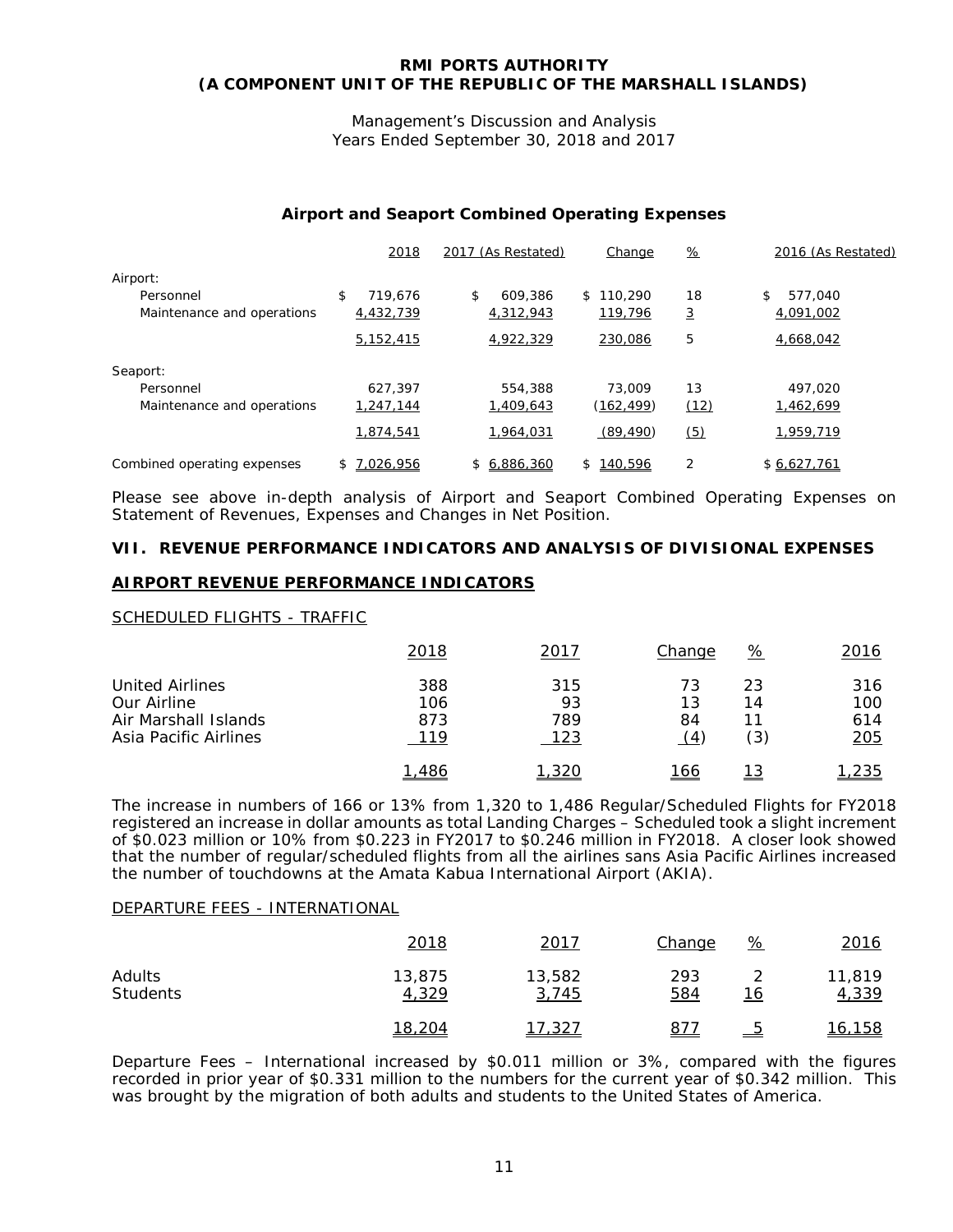Management's Discussion and Analysis Years Ended September 30, 2018 and 2017

#### UNSCHEDULED/SPECIAL FLIGHT TRAFFIC

|                                     | 2018              | 2017                   | Change           | $\frac{9}{6}$           | 2016                    |
|-------------------------------------|-------------------|------------------------|------------------|-------------------------|-------------------------|
| Number of Flights (MTOW)            |                   |                        |                  |                         |                         |
| 0-45000<br>45001-90000<br>90001-up  | 83<br>26<br>149   | 53<br>10<br><u>128</u> | 30<br>16<br>21   | 57<br>160<br><u> 16</u> | 100<br>21<br><u>160</u> |
|                                     | 258               | <u>191</u>             | 67               | 35                      | <u>281</u>              |
| % to Total                          | 2018              | 2017                   | 2016             |                         |                         |
| 0-45000<br>45001-900006<br>90001-up | 32%<br>10%<br>58% | 28%<br>5%<br>67%       | 36%<br>7%<br>57% |                         |                         |

Unscheduled/Special Flight Traffic increased as the number of flights in FY2017 of 191 flights increased in comparison to the 258 flights in FY2018. This is a modest increment of 67 flights for the given year, which is equivalent to an increase of revenues by \$0.010 million or 17%, from \$0.059 million in FY2017 to \$0.069 million for FY2018. Unscheduled/Special flights should be taken seriously by all personnel concerned by attending to all the unscheduled/special flights regardless of time and giving paramount importance on the services provided. In addition, there should be a collaboration among the tower people, marshallers, ARFF, boarding party and the collector to entice these stakeholders to do more flights.

Please see discussion of Airport expenses in the Statement of Revenues, Expenses and Changes in Net Position.

#### **SEAPORT REVENUE PERFORMANCE INDICATORS**

#### VESSELS ARRIVALS

|                                                                                                                                      | 2018                        | 2017                         | Change                           | $\frac{9}{6}$                           | 2016                         |
|--------------------------------------------------------------------------------------------------------------------------------------|-----------------------------|------------------------------|----------------------------------|-----------------------------------------|------------------------------|
| Cargo Vessels<br>Fishing Vessels - International<br>Fishing Vessels - Domestic<br>Foreign Tankers<br><b>Military Ships</b><br>Others | 58<br>583<br>769<br>35<br>6 | 70<br>633<br>511<br>24<br>10 | (12)<br>(50)<br>258<br>11<br>(6) | (17)<br>(8)<br>50<br>46<br>(14)<br>(60) | 63<br>843<br>501<br>16<br>40 |
|                                                                                                                                      | ,455                        | ,255                         | <u> 200</u>                      |                                         |                              |

As discussed in the Statement of Revenues, Expenses, and Changes in Net Position, some line items on the Seaport Division's revenue streams registered an increase specifically the Domestic Vessel Entry Fees which showed an increase of \$0.096 million or 61%, from \$0.158 million in Fy2017 to \$0.254 million in FY2018. This can also be seen from the table above as it shows an increase in transshipment of containers from 511 to 769 or an increase of 258 fishing vessels for the given year. Foreign Entry Tankers showed an increase from 24 tankers to 35 tankers or 46% or 11 tankers more from prior year. These favorable operation results had impacted the revenues of the Seaport as it shows \$2.665 million in FY2018 versus \$2.532 million in FY2017 or an increase in revenue streams of \$0.133 million or 5%.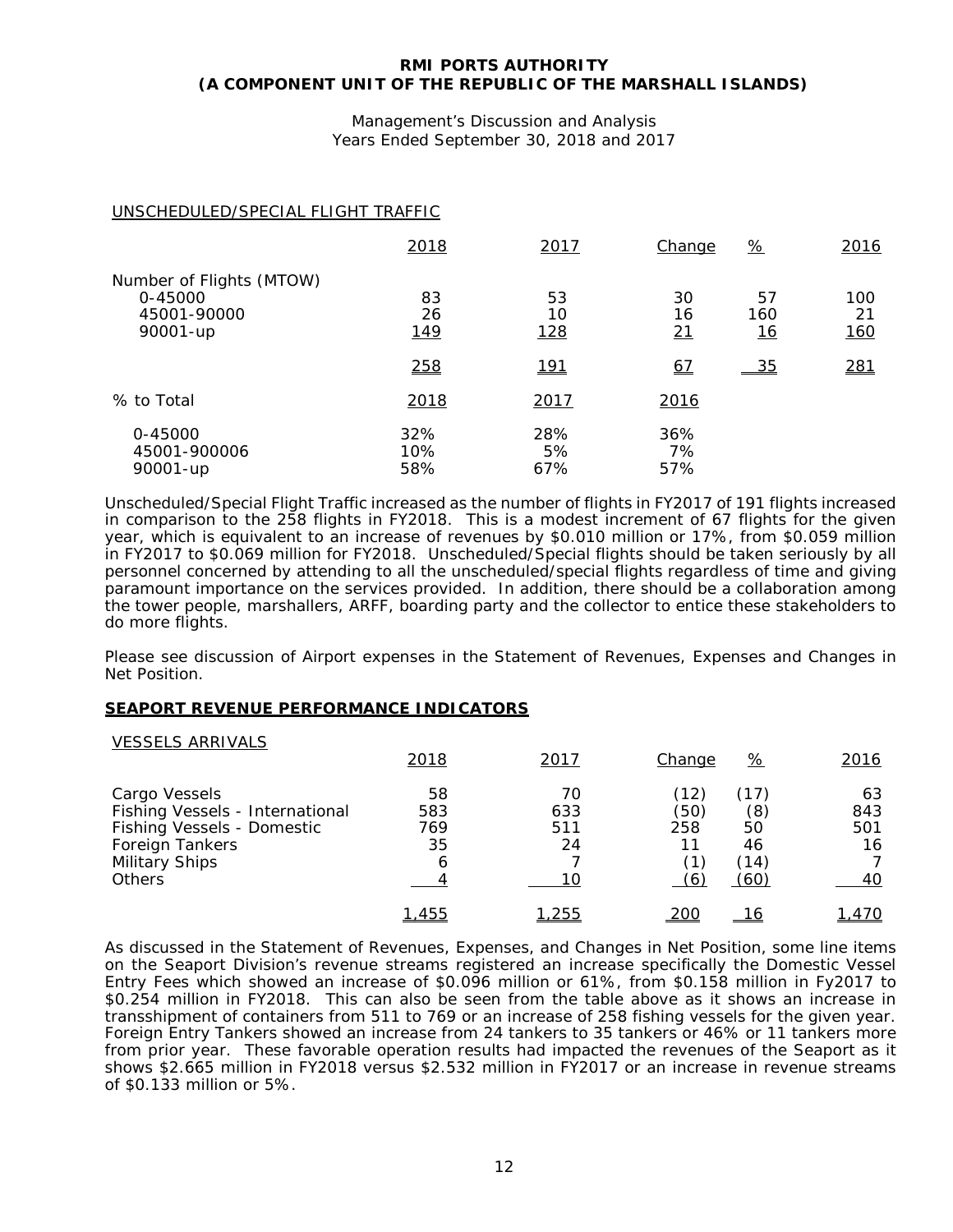#### Management's Discussion and Analysis Years Ended September 30, 2018 and 2017

| MOVEMENTS | 2018  | <u> 2017</u> | <u>%</u><br><u>Change</u> | <u> 2016</u> |
|-----------|-------|--------------|---------------------------|--------------|
|           | 1,664 | 1,872        | (208)<br>(11)             | 2,379        |

Both the pilotage fees and pilot boat usage fees decreased due to the decline in the arrival of the vessels. Pilotage fees decreased to \$0.747 million in FY2018 from \$0.788 million in FY2017, a drop of \$0.041 million or 5%. Further, pilot boat usage fees decreased by \$0.0.40 million or 9%, from \$0.454 million in FY2017 to \$0.414 million in FY2018.

#### WHARFAGE FEES

|                             | 2018             | <u> 2017</u>     | Change            | <u>%</u>   | <u> 2016</u>     |
|-----------------------------|------------------|------------------|-------------------|------------|------------------|
| Metric tons<br>Revenue Tons | 51,610           | 38,594           | 13,016            | 34         | 47,063           |
| Domestic<br>International   | 4.702<br>165,465 | 9.524<br>111,938 | (4,822)<br>53,527 | (51)<br>48 | 5.174<br>116,292 |

Even with the decrease in revenue tonnage for domestic, wharfage fees showed a positive result at the end of the fiscal year with an increase of \$0.078 million or 17% from \$0.472 million in FY2017 to \$0.550 million in FY2018.

#### BUNKERING FEES

|                | 2018    | 2017    | <b>Change</b> | $\frac{9}{6}$ | 2016     |
|----------------|---------|---------|---------------|---------------|----------|
| Fuel (barrel)  | 65,824  | 60.535  | 5.289         |               | 80.872   |
| Water (gallon) | 948,000 | 846,830 | 101.170       |               | 1152,387 |

Bunkering fees - fuel showed an increase of 5,289 barrels or 9% from 60,535 barrels in FY2017 to 65,824 barrels in FY2018. Bunkering fees - water registered a 12% increase or 101,170 gallons of water, increasing from 846,830 gallons for FY2017 to 948,000 gallons for FY2018. In terms of dollar value, fuel and water service fees increased by \$0.008 million or 62% from \$0.013 million in prior year to \$0.021 million in the current year.

Please see discussion above for the Seaport expenses in the Statement of Revenues, Expenses and Changes in Net Position.

#### **VIII. ACTUAL VS. BUDGET COMPARISON**

|                                | Actual          | <b>Budget</b> |                 |               |
|--------------------------------|-----------------|---------------|-----------------|---------------|
|                                | FY2018          | FY2018        | Variance        | $\frac{9}{6}$ |
| <b>Operating Revenues:</b>     |                 |               |                 |               |
| Airport Division               | \$1,246,942     | \$1,329,627   | (82, 685)<br>\$ | (6)           |
| Seaport Division               | 2,924,245       | 2,912,086     | 12,159          |               |
|                                | 4,171,187<br>\$ | \$4,241,713   | (70, 526)<br>\$ | (2)           |
| Depreciation and Amortization: |                 |               |                 |               |
| Airport Division               | \$3,824,238     | \$3,120,933   | 703,305<br>\$   | 23            |
| Seaport Division               | 495,030         | 551,923       | (56, 893)       | (10)          |
|                                | 4.319.268       | \$3.672.856   | 646,412<br>\$   | 18            |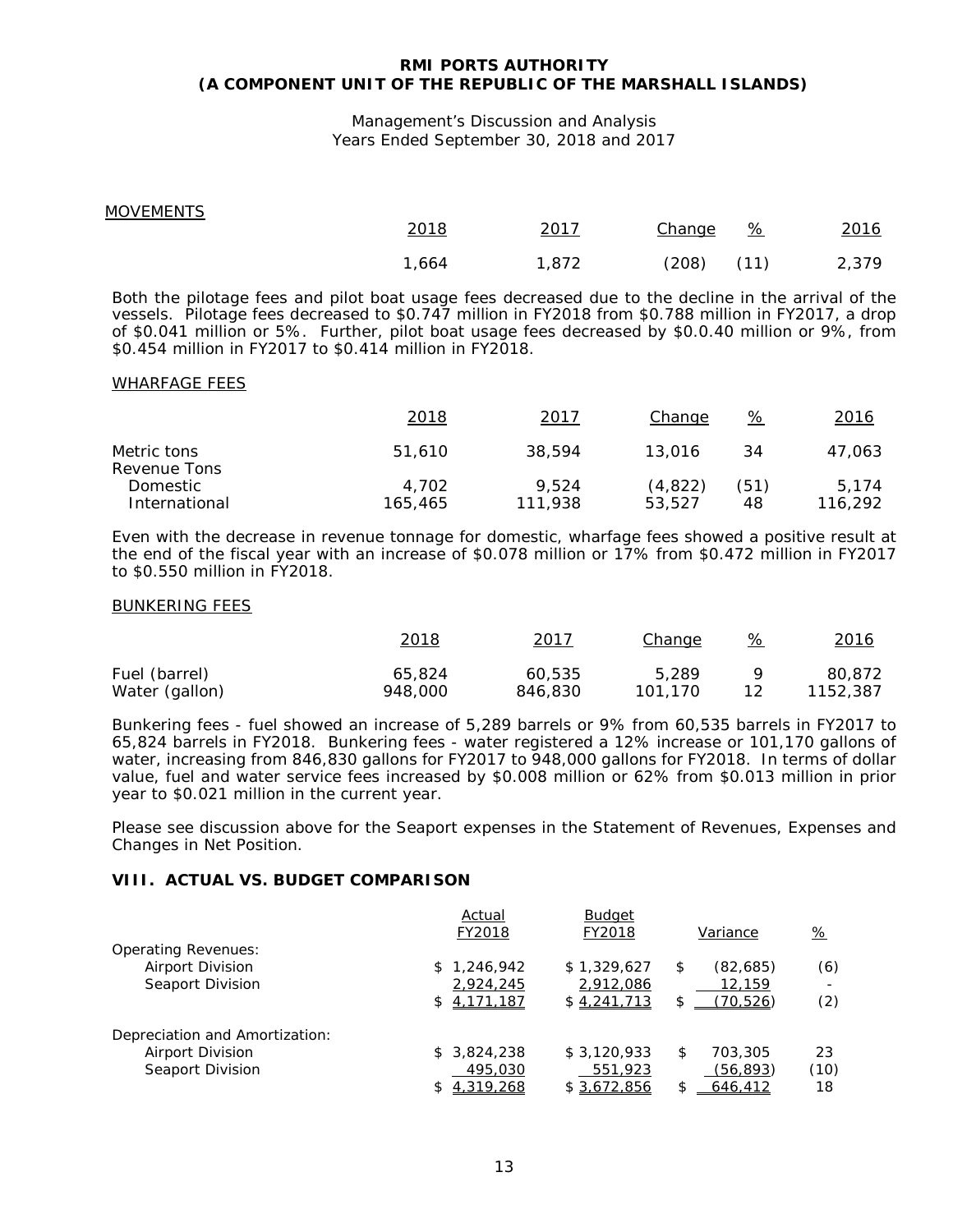#### Management's Discussion and Analysis Years Ended September 30, 2018 and 2017

#### **VIII. ACTUAL VS. BUDGET COMPARISON, CONTINUED**

|                                    | <b>Actual</b><br>FY2018 | <b>Budget</b><br>FY2018 | Variance         | $\%$  |
|------------------------------------|-------------------------|-------------------------|------------------|-------|
| <b>Other Operating Expenses:</b>   |                         |                         |                  |       |
| Airport Division                   | \$1,328,177             | \$1,600,096             | \$<br>(271, 919) | (17)  |
| Seaport Division                   | 1,379,511               | 1,437,773               | (58, 262)        | (4)   |
|                                    | \$2,707,688             | \$3,037,869             | (330, 181)<br>\$ | (11)  |
| Non-Operating Revenues (Expenses): |                         |                         |                  |       |
| Airport Division                   | \$<br>6,522             | \$                      | \$<br>6,522      | 100   |
| Seaport Division                   | <u>78,833</u>           | 71,350                  | 7,483            | 10    |
|                                    | \$<br>85,355            | 71,350<br>\$            | \$<br>14,005     | 20    |
| Capital Contributions:             |                         |                         |                  |       |
| Airport Division                   | \$<br>812,711           | \$                      | \$<br>812,711    | 100   |
| Seaport Division                   |                         |                         |                  |       |
|                                    | \$<br>812,711           | \$                      | \$<br>812,711    | 100   |
| Special item:                      |                         |                         |                  |       |
| Airport Division                   | \$(4, 154, 152)         | \$                      | \$(4, 154, 152)  | 100   |
| Seaport Division                   |                         |                         |                  |       |
|                                    | \$ (4, 154, 152)        | \$                      | \$ (4, 154, 152) | 100   |
| Change in Net Position:            |                         |                         |                  |       |
| Airport Division                   | \$ (7, 240, 392)        | \$ (3,391,402)          | \$ (3,848,990)   | (113) |
| Seaport Division                   | 1,128,537               | 993,740                 | 134,797          | 14    |
|                                    | (6, 111, 855)<br>\$     | \$ (2, 397, 662)        | \$ (3, 714, 192) | (155) |

The Change in Net Position for FY2018 registered an unfavorable variance of negative \$3.714 million or negative 155% compared to the actual negative \$6.112 million vis-à-vis the budgeted negative \$2.398 million. This was brought by the following:

- 1. Total operating revenues for Airport Division revealed a negative variance of \$0.083 million or 6%, from a budgeted \$1.330 million to an actual amount of \$1.247 million. This is due to budgeted other income at \$0.109 million but actual amount was a negative \$0.065 million or a total variance of negative \$0.174 million.
- 2. Seaport Division's operating revenues showed an actual amount approximately with the budgeted amount of \$2.912 million.
- 3. Both Airport and Seaport Divisions showed favorable operating expenses (excluding depreciation and amortization expense) for FY2018 compared to the projected amount on the same year. A total of \$0.330 million or favorable 11% decrease from an actual of \$2.708 million contra projected \$3.038 million on the same year.
- 4. Actual amount of depreciation and amortization showed a very significant difference for the Airport Division due to the adjustments made to correct the actual amount of depreciation for the Roadways. Total budget for this line item of \$3.673 million paled in comparison with the actual amount of \$4.319 million or a considerable difference of \$0.646 million or 18%.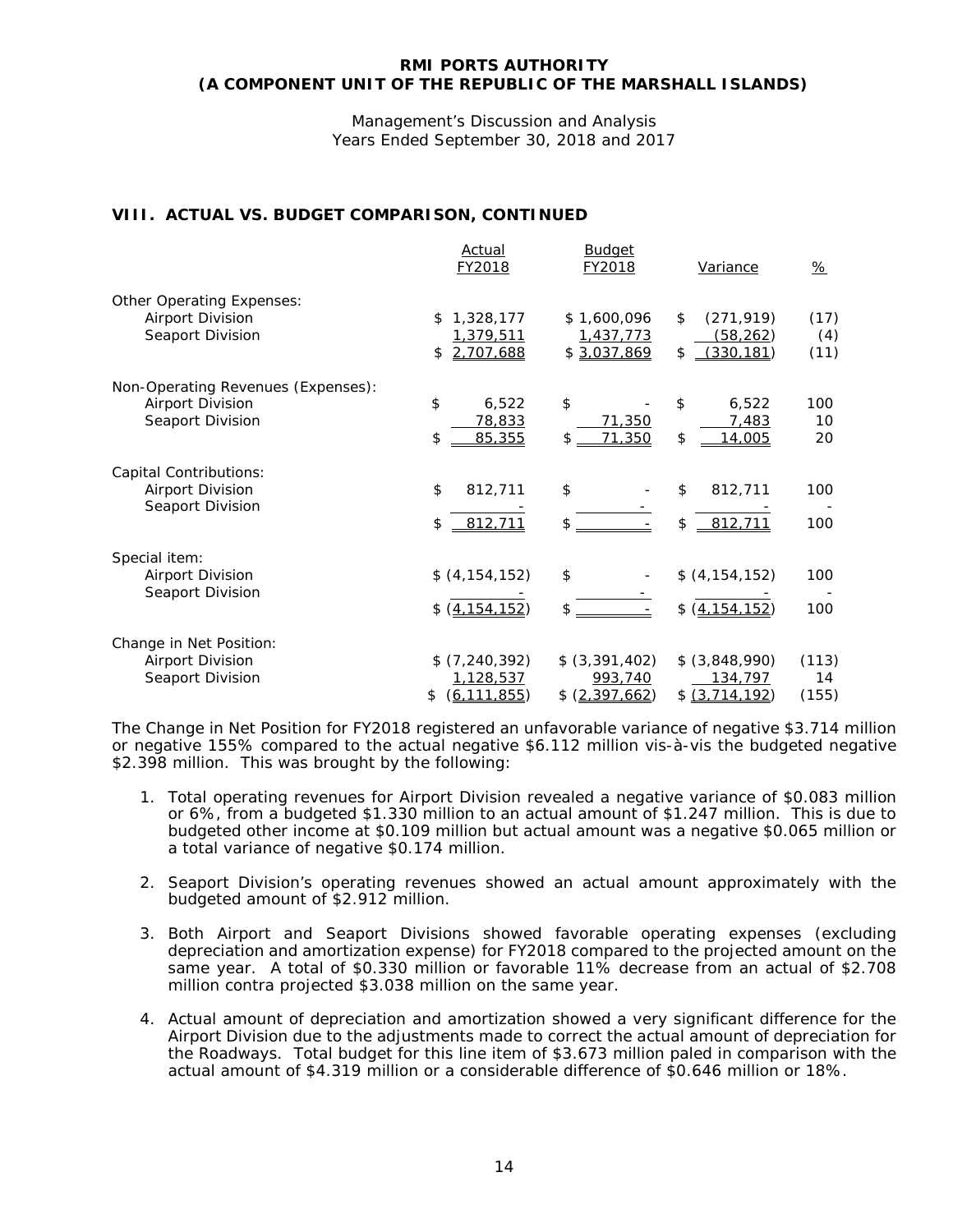Management's Discussion and Analysis Years Ended September 30, 2018 and 2017

- 5. The Non-Operating Revenues (Expenses) resulted to a favorable \$0.014 million or 20% from a projected \$0.071 million to an actual \$0.085 million.
- 6. There was no budgeted capital contributions and special item made in FY2018.
- 7. The Change in Net Position for both Airport and Seaport Divisions for FY2018 showed an unfavorable amount of \$6.112 million which was a complete turnaround from a budgeted amount of negative \$2.398 million or a difference of \$3.714 million or an unfavorable negative 155 percentage change. However, the Seaport Division continuously had a strong and stable Net Position with a 14% increase compared to the projected \$0.994 million to the actual \$1.128 million in FY2018. Airport Division decreased by \$3.848 million or 113%, from a budgeted of \$3.391 million to an actual of \$7.240 million.

#### **XI. EXTERNAL FACTORS AND ECONOMIC OUTLOOK**

- Migratory nature of tuna has a negative effect in the fishing vessels traffic to Majuro.
- The Runway Safety Area/Road Realignment Project had a significant impact on the financial statements when the road was transferred to the RMI Government.
- The operating cash shortfall incurred by the Airport Division will continue and will get worse unless measures are implemented to increase revenues, invite new airline/s to operate in Majuro with the cooperation of the Government to improve tourism; or cost-cut the expenses without compromising the safety and security.
- As previously mentioned on prior fiscal year's audit, a Government policy was issued in May 17, 2012, which directed RMIPA to exempt certain port charges for vessels owned by Koo's Fishing Company. *This policy has an adverse effect on RMIPA's financial performance. In FY 2012-FY 2017, the result will be a loss of port revenues of approximately \$400,000.*

Ports Authority Board of Directors and Management had reviewed this Government Policy and had informed the Cabinet of the adverse effect on the financial performance of Port Authority. Ports Authority expressed their concern to the Cabinet in a letter dated August 8, 2012.

Since this policy was implemented, no update yet as of this writing if this policy will be lifted in favor of Ports Authority.

#### **X. ADDITIONAL FINANCIAL INFORMATION**

Management Discussion and Analysis for the year ended September 30, 2017 is set forth in the RMI Ports Authority's report on the audit of financial statements, which is dated June 27, 2018. The MD&A explains the major factors impacting the 2017 financial statements and can be obtained from the RMI Office of the Auditor-General website at www.rmioag.com.

This report is designed to provide the Ports Authority's customers and other interested parties with an overview of the Ports Authority's financial condition, results of operations and changes in net position. Should the reader have questions regarding the information included in this report or wish to request additional financial information, please contact the RMI Ports Authority Executive Director, Mr. James PC Bing, II at P.O. Box 109, Majuro, MH 96960 or visit our website at **www.rmipa.com**.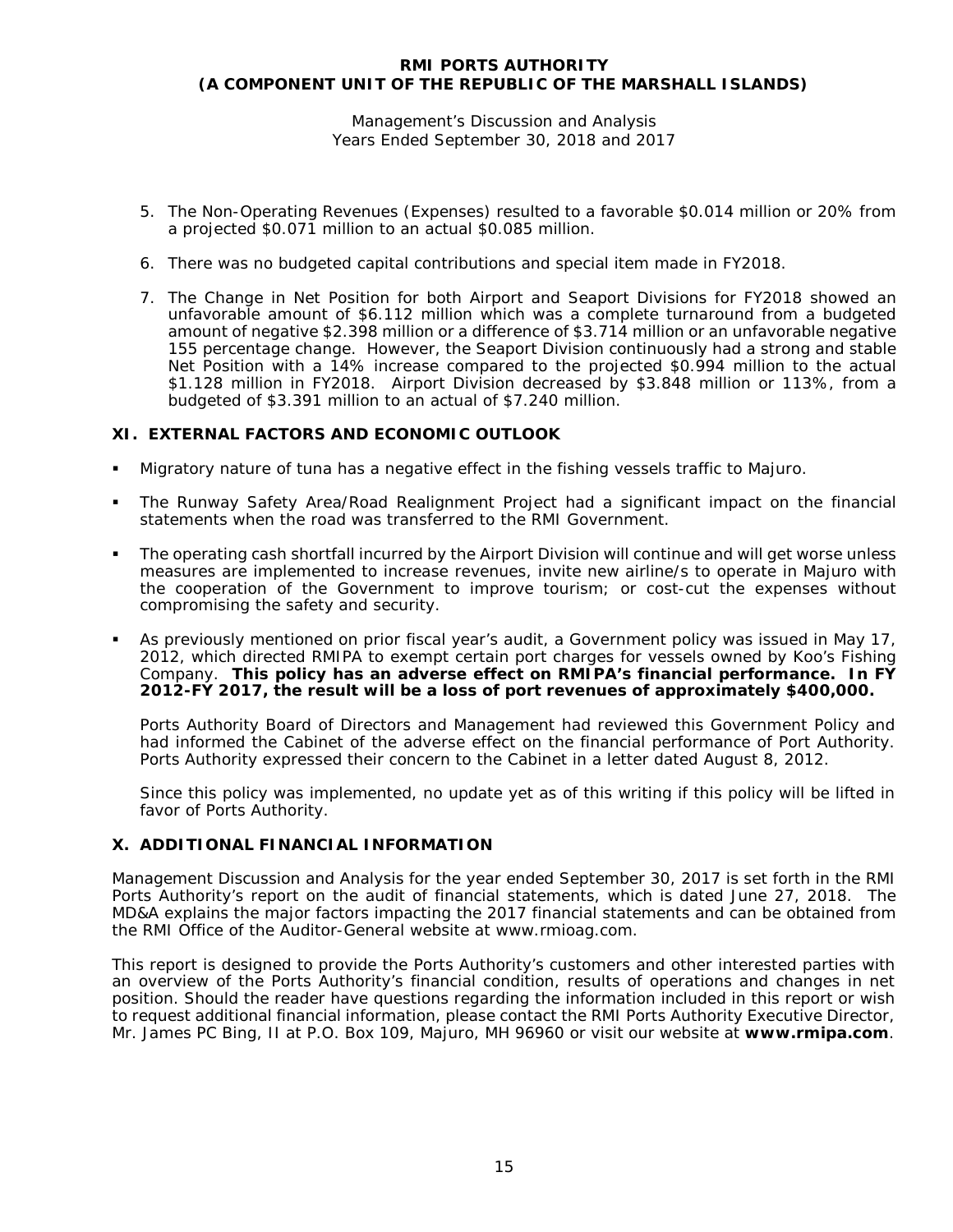#### Statements of Net Position September 30, 2018 and 2017

|                                                       |                    | 2017               |
|-------------------------------------------------------|--------------------|--------------------|
|                                                       | 2018               | (As Restated)      |
| ASSETS AND DEFERRED OUTFLOWS OF RESOURCES             |                    |                    |
| Current assets:                                       |                    |                    |
| Cash                                                  | \$<br>2,664,448    | 1,755,094<br>\$    |
| Time certificate of deposit                           | 1,740,791          | 649,757            |
| Receivables:<br>Trade                                 |                    |                    |
| Affiliates                                            | 713,283<br>961,170 | 589,162<br>981,585 |
| Note receivable                                       | 146,161            | 237,702            |
| Interest receivable                                   | 54,767             | 79,999             |
| Grants receivable                                     | 4,635              | 600,313            |
| Employees                                             | 27,113             | 23,173             |
|                                                       | 1,907,129          | 2,511,934          |
| Less allowance for doubtful accounts                  | (1, 464, 473)      | (1,500,070)        |
|                                                       | 442,656            | 1,011,864          |
| Prepaid expenses and other assets                     | 72,404             | 91,754             |
| Total current assets                                  | 4,920,299          | 3,508,469          |
| Restricted time certificate of deposit                | 700,000            | 1,700,000          |
| Capital assets:                                       |                    |                    |
| Nondepreciable capital assets                         | 1,563,061          | 10,862,260         |
| Other capital assets, net of accumulated depreciation | 59,087,671         | 56,842,546         |
| <b>Total assets</b>                                   | 66,271,031         | 72,913,275         |
| Deferred outflows of resources                        | 283,907            | 567,816            |
|                                                       | 66,554,938<br>\$   | 73,481,091<br>\$   |
| <b>LIABILITIES AND NET POSITION</b>                   |                    |                    |
| <b>Current liabilities:</b>                           |                    |                    |
| Current portion of notes payable                      | \$<br>24,318       | \$<br>147,717      |
| Accounts payable                                      | 24,346             | 32,810             |
| Contracts payable                                     | 5,150              | 695,739            |
| Payable to affiliates                                 | 509,510            | 499,392            |
| Due to RepMar                                         | 285,714            | 285,714<br>249,876 |
| Other liabilities and accruals                        | 283,545            |                    |
| <b>Total current liabilities</b>                      | 1,132,583          | 1,911,248          |
| Noncurrent portion of notes payable                   |                    | 35,633             |
| <b>Total liabilities</b>                              | 1,132,583          | 1,946,881          |
| Commitments and contingencies                         |                    |                    |
| Net position:                                         |                    |                    |
| Net investment in capital assets                      | 60,626,414         | 67,521,456         |
| Unrestricted                                          | 4,795,941          | 4,012,754          |
| Total net position                                    | 65,422,355         | 71,534,210         |
|                                                       | 66,554,938<br>\$   | 73,481,091<br>\$   |

See accompanying notes to financial statements.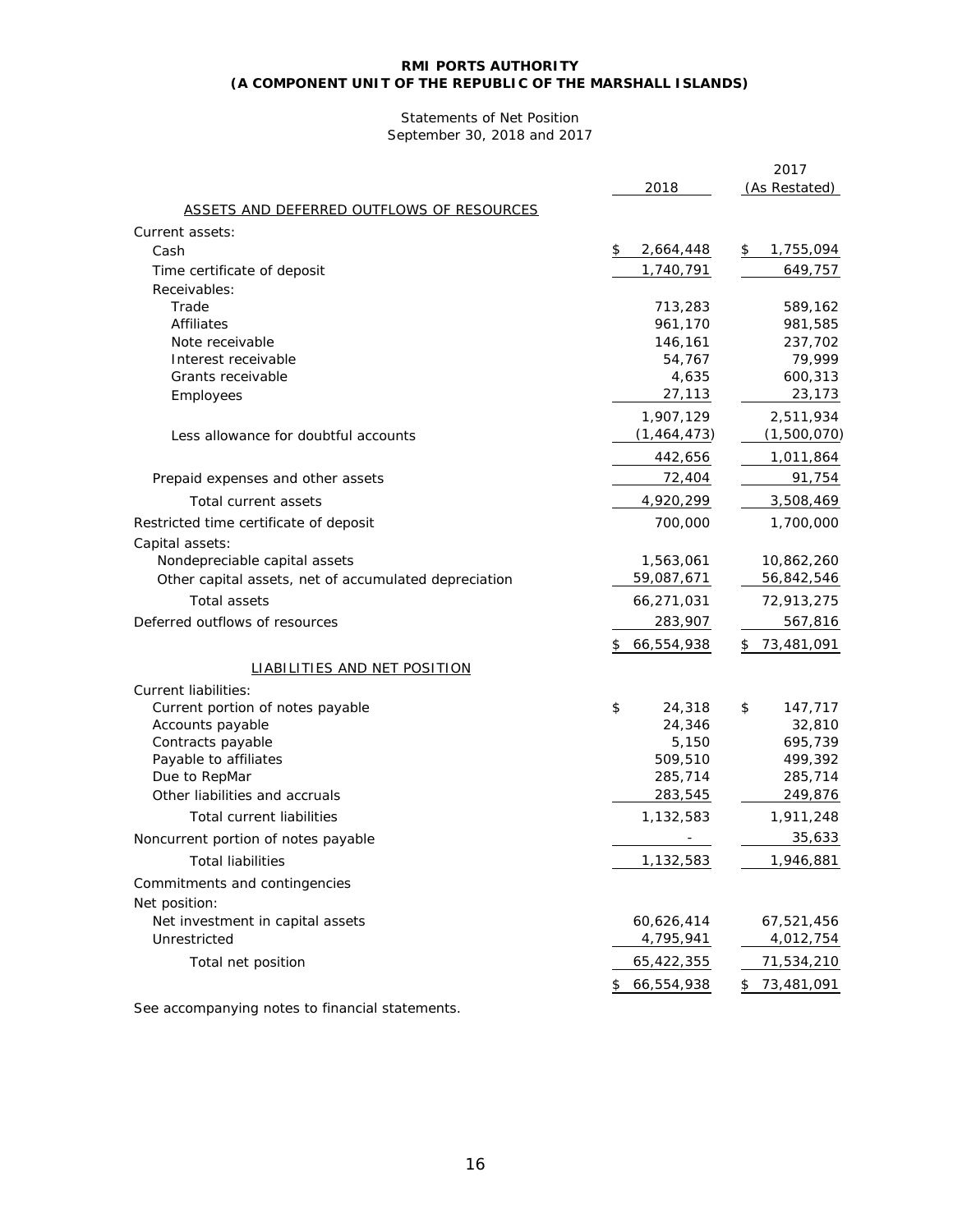#### Statements of Revenues, Expenses and Changes in Net Position Years Ended September 30, 2018 and 2017

|                                                                 |                          | 2017            |
|-----------------------------------------------------------------|--------------------------|-----------------|
|                                                                 | 2018                     | (As Restated)   |
| Operating revenues:                                             |                          |                 |
| Seaport fees                                                    | \$<br>2,665,606          | 2,532,722<br>\$ |
| <b>Aviation fees</b>                                            | 867,253                  | 774,517         |
| Concession and lease income                                     | 234,689                  | 221,376         |
| Screening fee                                                   | 114,659                  | 58,202          |
| Special overtime carges                                         | 94,306                   | 89,108          |
| Cargo                                                           | 46,136                   | 40,700          |
| Other                                                           | 146,427                  | 175,238         |
|                                                                 | 4,169,076                | 3,891,863       |
| Recovery of bad debts                                           | 2,111                    |                 |
| Total operating revenues                                        | 4,171,187                | 3,891,863       |
| Operating expenses:                                             |                          |                 |
| Depreciation and amortization                                   | 4,319,268                | 3,972,500       |
| Salaries and wages                                              | 1,347,073                | 1,163,772       |
| Pilotage                                                        | 334,666                  | 353,194         |
| <b>Utilities</b>                                                | 241,027                  | 303,001         |
| Pilot boat                                                      | 161,563                  | 257,488         |
| Training and travel                                             | 129,105                  | 165,778         |
| Land lease                                                      | 111,813                  | 291,180         |
| Insurance                                                       | 72,118                   | 75,144          |
| Gas, oil, and fuel                                              | 65,095                   | 60,710          |
| Repairs and maintenance                                         | 49,306                   | 41,469          |
| Communications                                                  | 33,401                   | 40,084          |
| Professional fees                                               | 26,095                   | 34,014          |
| Sitting fees                                                    | 20,800                   | 14,400          |
| Bank charges                                                    | 20,641                   | 21,179          |
| Supplies                                                        | 18,778                   | 11,549          |
| Dues and subscriptions                                          | 17,066                   | 4,352           |
| Capital outlays                                                 | 16,328                   | 12,587          |
| Laundry and cleaning                                            | 11,637                   | 9,608           |
| Printing and advertising                                        | 5,486                    | 10,421          |
| Miscellaneous                                                   | 25,690                   | 43,930          |
| Total operating expenses                                        | 7,026,956                | 6,886,360       |
| Operating loss                                                  | (2,855,769)              | (2,994,497)     |
|                                                                 |                          |                 |
| Nonoperating revenues (expenses):<br>Other nonoperating revenue |                          | 514,000         |
| Gain (loss) on disposal of capital assets                       | 1,786                    | (56)            |
| Interest income                                                 | 92,909                   | 106,873         |
| Interest expense                                                | (9, 340)                 | (29, 377)       |
| Total nonoperating revenues, net                                | 85,355                   | 591,440         |
| Loss before capital contributions                               | (2, 770, 414)            | (2,403,057)     |
| Capital contributions:                                          |                          |                 |
| Contributions from U.S. government                              | 812,711                  | 1,423,382       |
| Contributions from RepMar                                       | $\overline{\phantom{a}}$ | 1,148,488       |
| Total capital contributions                                     | 812,711                  | 2,571,870       |
|                                                                 | (4, 154, 152)            |                 |
| Special item                                                    |                          |                 |
| Change in net position                                          | (6, 111, 855)            | 168,813         |
| Net position at beginning of year                               | 71,534,210               | 71,365,397      |
| Net position at end of year                                     | \$65,422,355             | \$71,534,210    |
|                                                                 |                          |                 |

See accompanying notes to financial statements.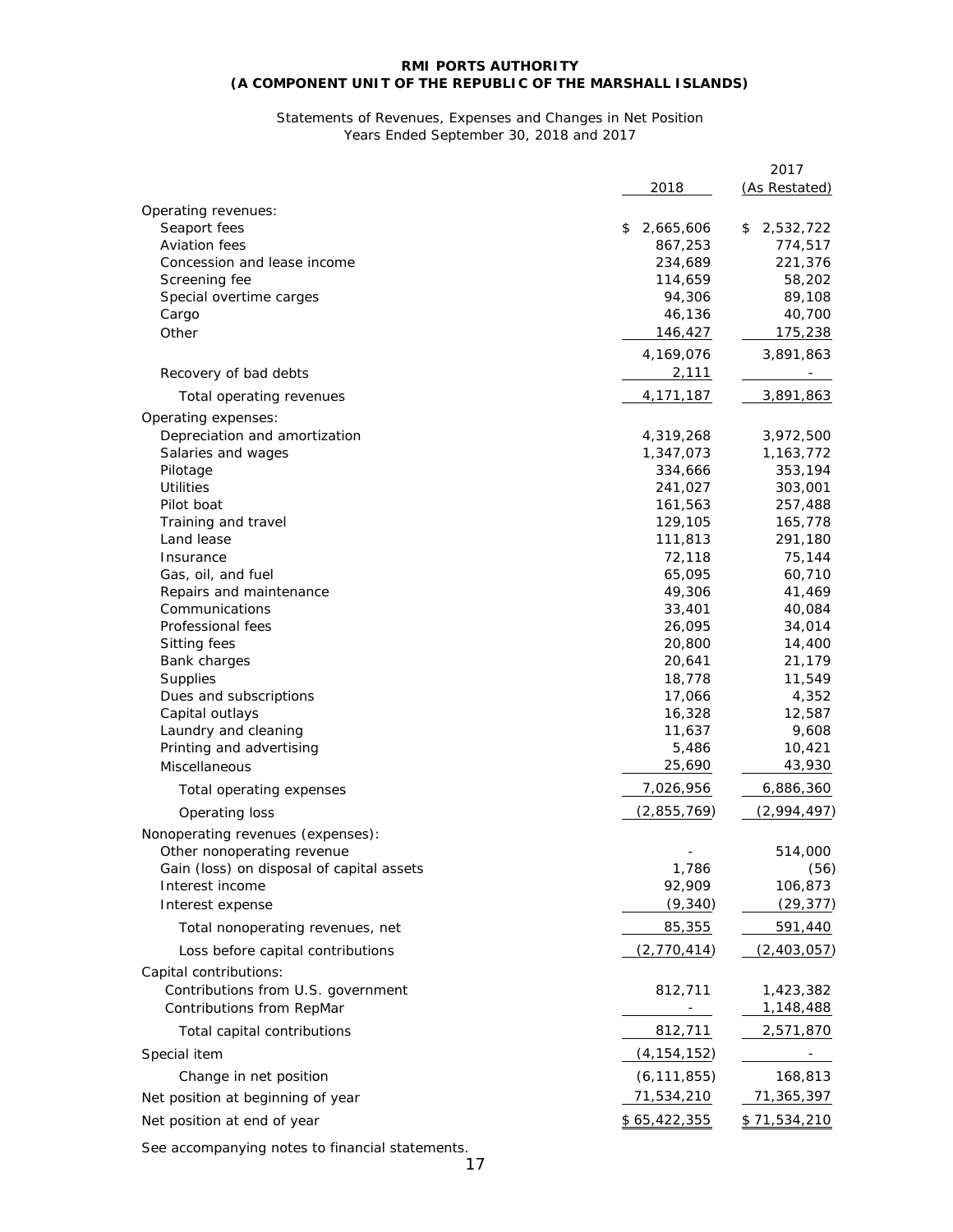#### Statements of Cash Flows Years Ended September 30, 2018 and 2017

|                                                                          |                      | 2017            |
|--------------------------------------------------------------------------|----------------------|-----------------|
|                                                                          | 2018                 | (As Restated)   |
| Cash flows from operating activities:                                    |                      |                 |
| Cash received from customers                                             | \$4,033,995          | \$4,047,375     |
| Cash payments to suppliers for goods and services                        | (1, 351, 142)        | (1, 851, 344)   |
| Cash payments to employees for services                                  | (1, 307, 924)        | (1, 151, 535)   |
| Net cash provided by operating activities                                | 1,374,929            | 1,044,496       |
| Cash flows from capital and related financing activities:                |                      |                 |
| Acquisition and construction of capital assets                           | (1,828,741)          | (2, 350, 457)   |
| Principal paid on long-term debt                                         | (159, 032)           | (359, 723)      |
| Interest paid on long-term debt                                          | (9, 340)             | (29, 377)       |
| Proceeds from sale of capital assets                                     | 4,501                | 1,000           |
| Capital contributions received                                           | 1,408,389            | 2,899,063       |
| Net cash provided by (used for) capital and related financing activities | (584, 223)           | 160,506         |
| Cash flows from noncapital and related financing activities:             |                      |                 |
| Loans advanced to AMI                                                    | 91,541               |                 |
| Contributions received                                                   |                      | 14,000          |
| Net cash provided by noncapital and related financing activities         | 91,541               | 14,000          |
| Cash flows from investing activities:                                    |                      |                 |
| Interest received                                                        | 27,107               | 110,000         |
| Net change in cash                                                       | 909,354              | 1,329,002       |
| Cash at beginning of year                                                | 1,755,094            | 426,092         |
| Cash at end of year                                                      | 2,664,448            | 1,755,094       |
| Reconciliation of operating loss to net cash provided by operating       |                      |                 |
| activities:                                                              |                      |                 |
| Operating loss                                                           | \$(2,855,769)        | \$(2,994,497)   |
| Adjustments to reconcile operating loss to net cash provided by          |                      |                 |
| operating activities:                                                    |                      |                 |
| Depreciation and amortization                                            | 4,319,268            | 3,972,500       |
| Recovery of bad debts                                                    | (2, 111)             |                 |
| (Increase) decrease in assets:                                           |                      |                 |
| Receivables:<br>Trade                                                    |                      | 108,440         |
| Affiliates                                                               | (157, 607)<br>20,415 | 47,072          |
| Other                                                                    | (3,940)              | (1, 955)        |
| Prepaid expenses and other assets                                        | 19,350               | (76, 937)       |
| Increase (decrease) in liabilities:                                      |                      |                 |
| Accounts payable                                                         | (8, 464)             | 4,960           |
| Payable to affiliates                                                    | 10,118               | (70, 574)       |
| Other liabilities and accruals                                           | 33,669               | 55,487          |
| Net cash provided by operating activities                                | 1,374,929<br>\$.     | 1,044,496<br>\$ |
| Summary disclosure of noncash activities:                                |                      |                 |
| Other nonoperating revenue                                               | \$                   | \$<br>500,000   |
| Due to RepMar                                                            |                      | (500,000)       |
|                                                                          |                      |                 |
|                                                                          |                      |                 |
| Other capital assets, net of accumulated depreciation                    | 4,154,152            | \$              |
| Contributions to RepMar                                                  | (4, 154, 152)        |                 |
|                                                                          | $\pmb{\downarrow}$   | ¢               |

See accompanying notes to financial statements.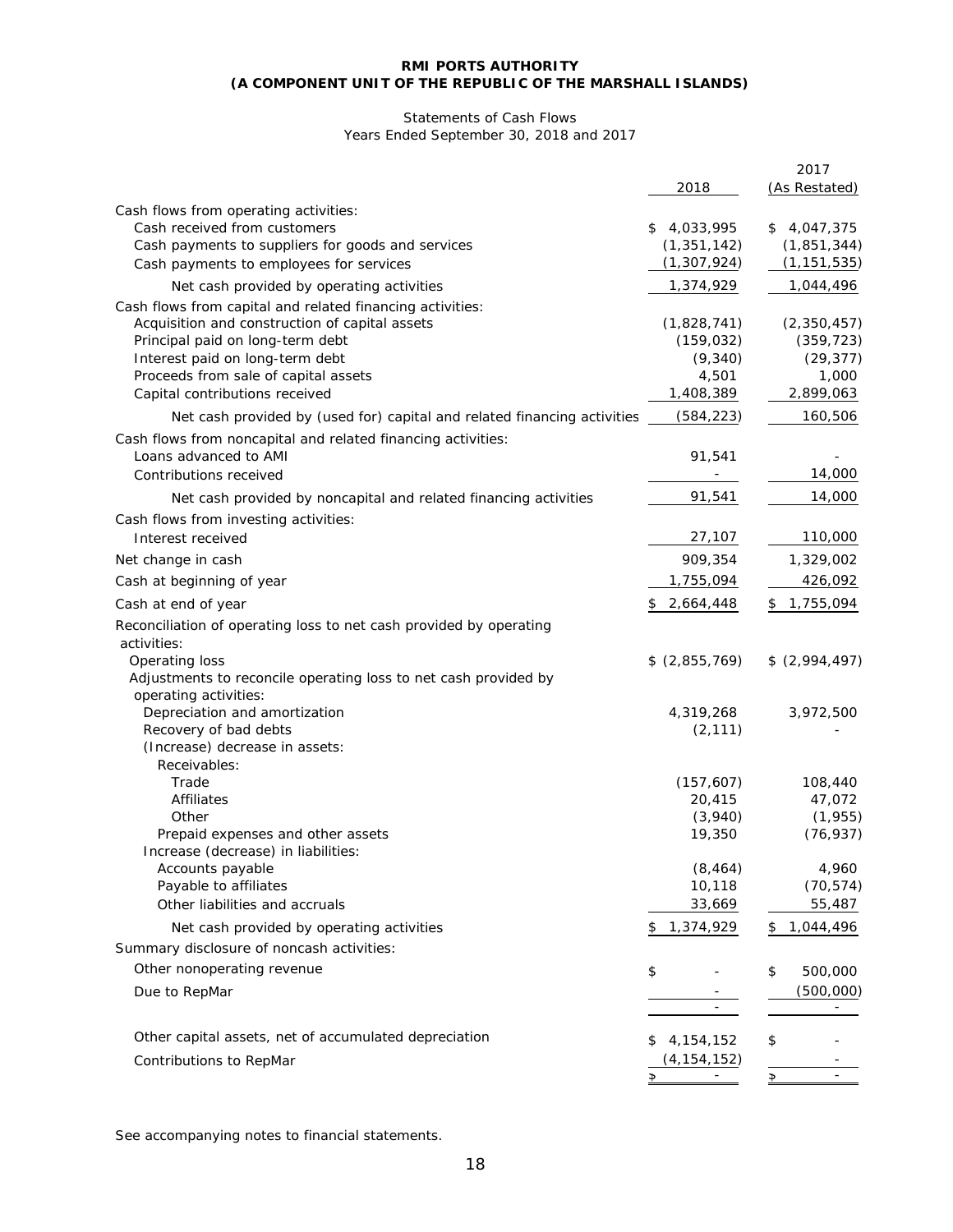Notes to Financial Statements September 30, 2018 and 2017

#### (1) Organization

The RMI Ports Authority (the Authority), a component unit of the Republic of the Marshall Islands (RepMar), was created under Public Law No. 2003-81. This legislation repealed Public Law No. 1999-86 and Public Law No. 1999-88 and integrated the Marshall Islands Airport Authority (MIAA) with the Marshall Islands Ports Authority (MIPA) into a single Ports Authority and transferred all assets and liabilities of the former MIAA and MIPA to the Authority, effective June 4, 2004. The Authority's principal line of business is the operation and maintenance of commercial port facilities in the Marshall Islands. Services are currently provided to passengers and carriers, commercial and private, arriving and departing at the Amata Kabua International Airport and all vessels, both commercial and private, arriving at port facilities in Majuro.

On March 23, 1999, the Nitijela of RepMar passed Public Law No. 1999-86, which established MIAA as a corporation. Under Public Law No. 1999-86, RepMar was required to transfer all items of property that RepMar owned and controlled that were used exclusively for the operations of publicly owned airports within the Republic. An appraisal of property acquired as of October 1, 1999 was conducted and, in accordance with Public Law No. 1999-86, the appraised amount, net of accumulated depreciation, was transferred in the amount of \$5,273,333. This amount represented the net book value of the Amata Kabua International Airport facilities and equipment, being the only RepMar-owned and controlled airport facility within the Republic of the Marshall Islands.

On February 19, 1994, the Nitijela of RepMar passed Public Law No. 1994-90, which established MIPA as a corporation. Under Public Law No. 1994-90, RepMar was required to transfer all items of property that RepMar owned and controlled that were used exclusively for the operations of public ports within the Republic. An appraisal of property acquired as of September 30, 1996 was conducted and, in accordance with Public Law No. 1994-90, the appraised amount, net of accumulated depreciation, was transferred in the amount of \$8,344,972. This amount represented the net book value of the Majuro port facilities, being the only RepMar-owned and controlled facilities within the Republic of the Marshall Islands.

On March 1, 2018, the Authority entered into an agreement with the Kwajalein Atoll Local Government (KALGOV) transferring duties and responsibilities of establishment, maintenance, and operation of the Ebeye Port from KALGOV to the Authority. Effective March 1, 2018, all Ebeye Port employees became employees of the Authority.

The Authority is governed by a seven-member Board of Directors appointed by the Cabinet of RepMar.

The Authority's financial statements are incorporated into the financial statements of RepMar as a component unit.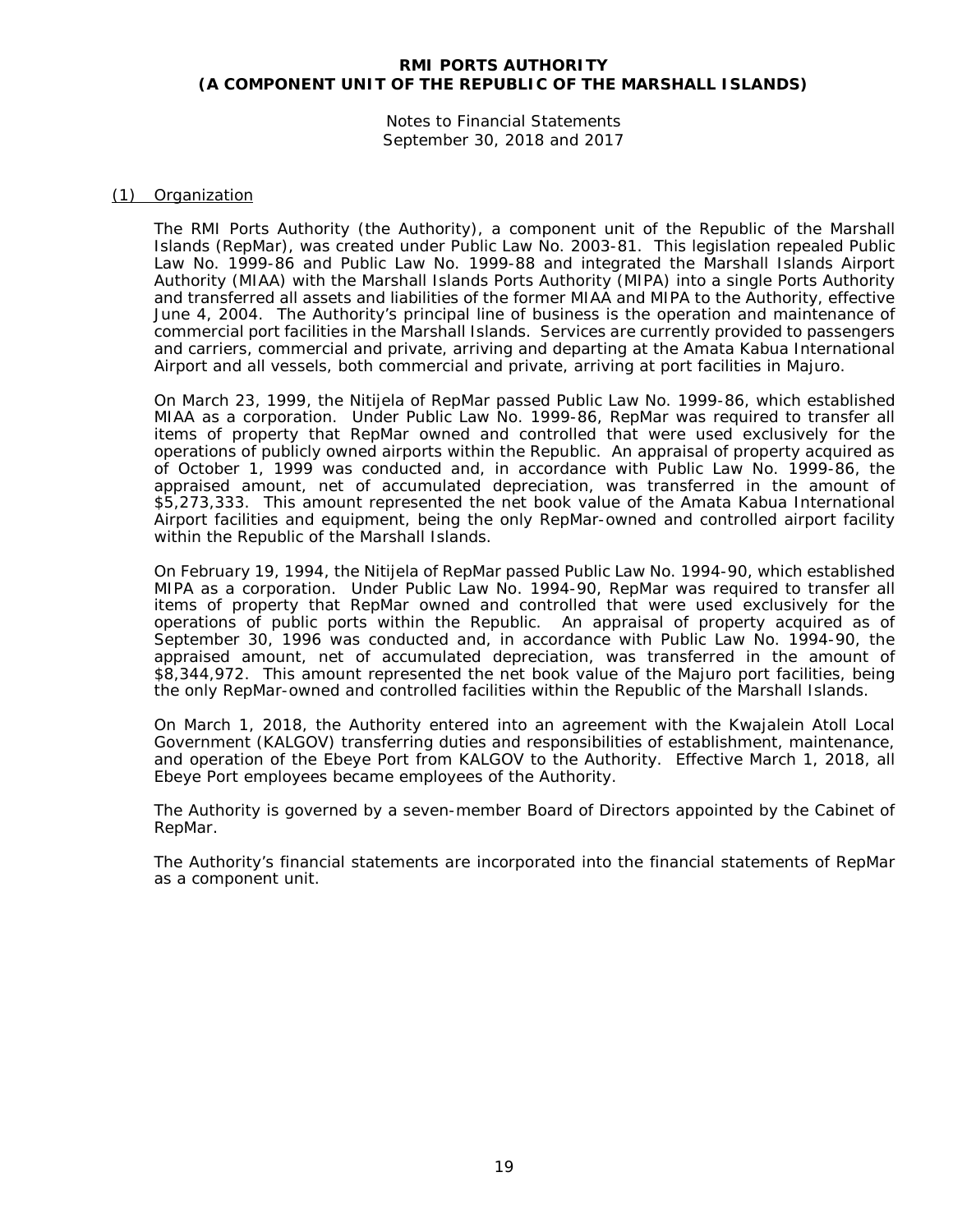Notes to Financial Statements September 30, 2018 and 2017

#### (2) Summary of Significant Accounting Policies

The accounting policies of the Authority conform to accounting principles generally accepted in the United States of America (GAAP), as applicable to governmental entities, specifically proprietary funds.

GASB Statement No. 34, *Basic Financial Statements - and Management's Discussion and Analysis - for State and Local Governments*, as amended by GASB Statement No. 37, *Basic Financial Statements - and Management's Discussion and Analysis - for State and Local Governments: Omnibus*, GASB Statement No. 38, *Certain Financial Statement Note Disclosures*, and GASB Statement No. 61, *The Financial Reporting Entity: Omnibus – an amendment of GASB Statements No. 14 and No. 34,* establish financial reporting standards for governmental entities, which require that management's discussion and analysis of the financial activities be included with the basic financial statements and notes and modifies certain other financial statement disclosure requirements.

To conform to the requirements of GASB Statement No. 34, the Authority's equity is presented in the following net position categories:

- Net investment in capital assets capital assets, net of accumulated depreciation and related debt, plus construction or improvement of those assets.
- Unrestricted net position that is not subject to externally imposed stipulations. Unrestricted net position may be designated for specific purposes by action of management or the Board of Directors or may otherwise be limited by contractual agreements with outside parties.

#### Estimates

The preparation of financial statements in conformity with GAAP requires management to make estimates and assumptions that affect the reported amounts of assets and deferred outflows of resources, liabilities and deferred inflows of resources, and disclosure of contingent assets and liabilities at the date of the financial statements and the reported amounts of revenues and expenses during the reporting period. Actual results could differ from those estimates.

#### Basis of Accounting

Proprietary funds are accounted for on a flow of economic resources measurement focus. With this measurement focus, all assets and deferred outflows of resources, and liabilities and deferred inflows of resources associated with the operation of the fund are included in the statements of net position. Proprietary fund operating statements present increases and decreases in net position. The accrual basis of accounting is utilized by proprietary funds. Under this method, revenues are recorded when earned and expenses are recorded at the time liabilities are incurred.

The Authority's revenues are derived primarily from providing various services to major shipping and airline customers under an approved tariff rate schedule and are reported as operating revenues. Capital grants, financing or investing related transactions are reported as non-operating revenues. Revenue is recognized on the accrual basis and is recorded upon billing when services have been completed. All expenses related to operating the Authority are reported as operating expenses. Interest income or federal program revenues are the primary components of non-operating expenses and revenues.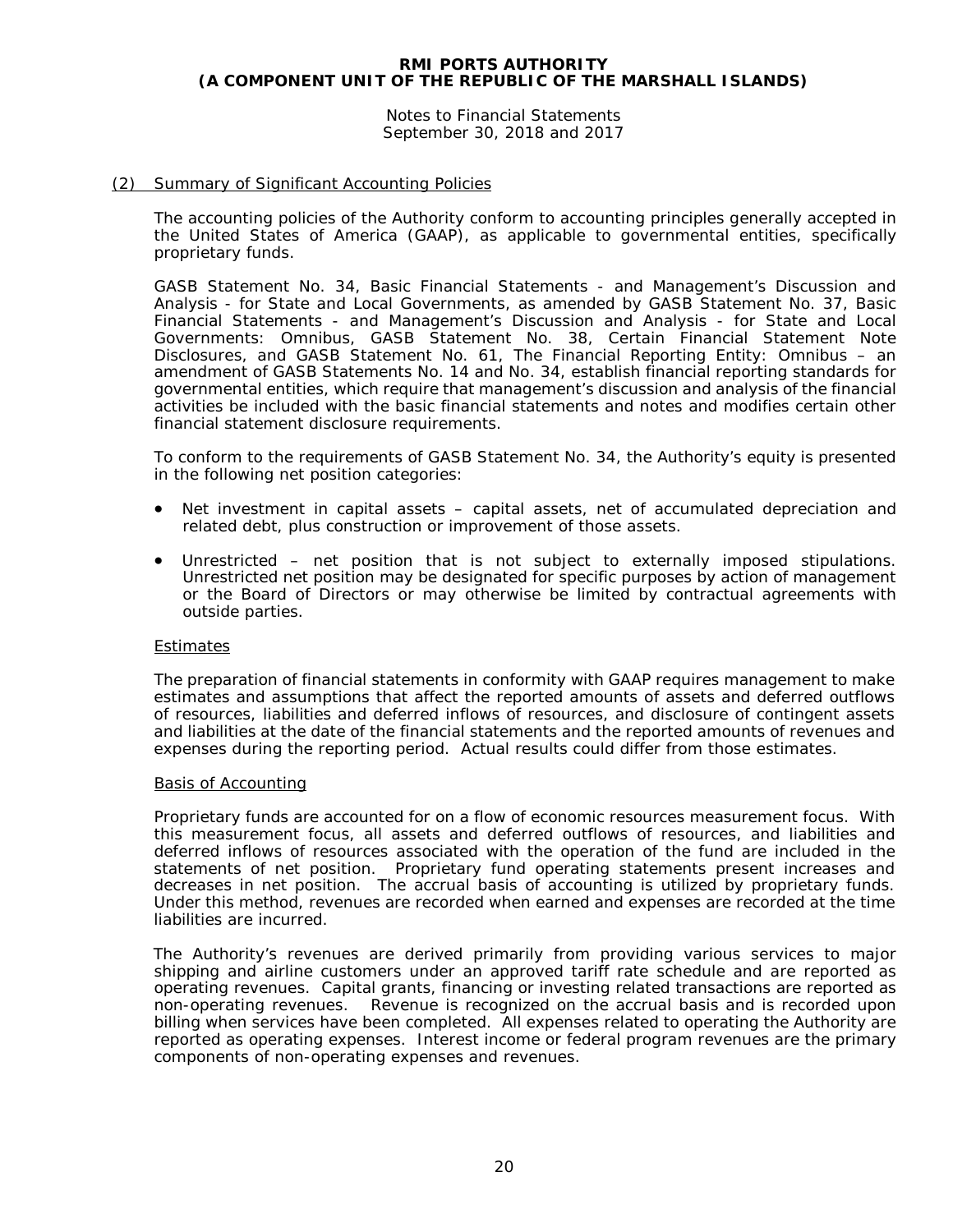Notes to Financial Statements September 30, 2018 and 2017

#### (2) Summary of Significant Accounting Policies, Continued

#### Cash and Time Certificates of Deposit

Custodial credit risk is the risk that in the event of a bank failure, the Authority's deposits may not be returned. Such deposits are not covered by depository insurance and are either uncollateralized or collateralized with securities held by the pledging financial institution or held by the pledging financial institution but not in the depositor-government's name. The Authority does not have a deposit policy for custodial credit risk.

For purposes of the statements of net position and of cash flows, cash is defined as cash on hand and cash held in bank accounts. Deposits maintained in time certificates of deposit with original maturity dates greater than ninety days are separately classified. As of September 30, 2018 and 2017, the carrying amount of cash and time certificates of deposit were \$5,105,239 and \$4,104,851, respectively, and the corresponding bank balances were \$5,126,217 and \$4,156,683, respectively. Of the bank balances, \$2,622,647 and \$1,806,926, respectively, were maintained in a financial institution subject to Federal Deposit Insurance Corporation (FDIC) insurance with \$2,503,570 and \$2,349,757, respectively, being maintained in a financial institution not subject to depository insurance. As of September 30, 2018 and 2017, bank deposits in the amount of \$250,000 were FDIC insured. Accordingly, these deposits are exposed to custodial credit risk. The Authority does not require collateralization of its cash deposits; therefore, deposit levels in excess of FDIC insurance coverage are uncollateralized. As of September 30, 2018 and 2017, time certificates of deposit of \$700,000 and \$1,700,000, respectively, collateralized notes payable (see note 6).

#### Receivables

All receivables are uncollateralized and are due from governmental entities, businesses and individuals located within the Republic of the Marshall Islands. The allowance for doubtful accounts is stated at an amount which management believes will be adequate to absorb possible losses on accounts receivable that may become uncollectible based on evaluations of the collectibility of these accounts and prior collection experience. The allowance is established through a provision for bad debts charged to expense. Accounts deemed uncollectible are written off against the allowance using the specific identification method.

#### Property, Plant and Equipment

Property, plant and equipment are stated at cost. Individual items with a cost of \$500 or greater are capitalized. Contributed fixed assets are stated at their estimated fair value at the date of transfer from RepMar. Depreciation of property, plant and equipment is calculated using the straight-line method based on the estimated useful lives of the respective assets, which are as follows:

| <b>Facilities</b>                        | 5 - 50 years  |
|------------------------------------------|---------------|
| <b>Buildings</b>                         | 3 - 34 years  |
| Equipment                                | $2 - 5$ years |
| <b>Vehicles</b>                          | 5 - 20 years  |
| Office furniture, fixtures and equipment | $2 - 5$ years |
| Runway apron upgrade                     | 15 years      |

#### Taxes

Corporate profits are not subject to income tax in the Republic of the Marshall Islands. The Government of the Republic of the Marshall Islands imposes a gross receipts tax of 3% on revenues. The Authority is specifically exempt from this tax.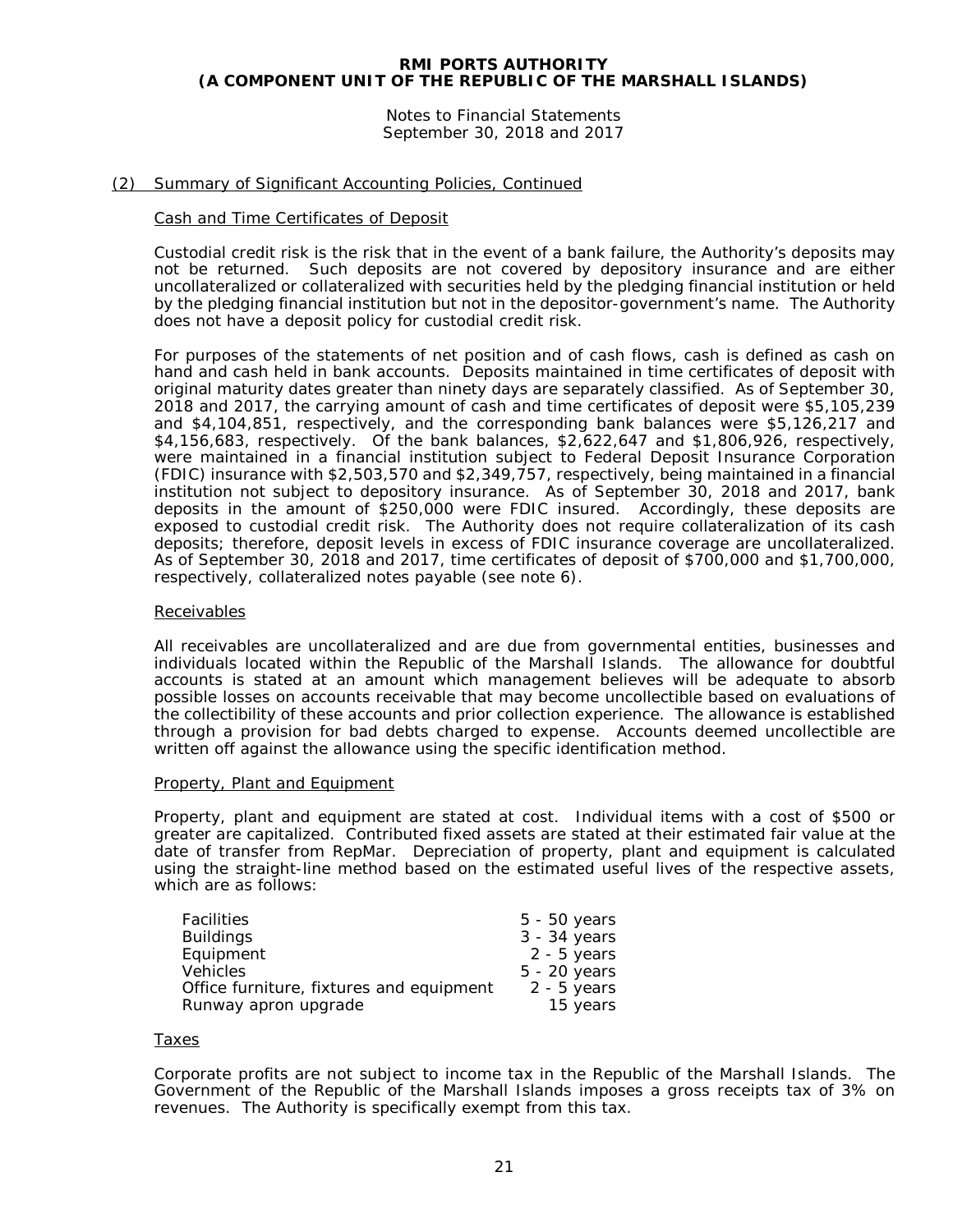Notes to Financial Statements September 30, 2018 and 2017

#### (2) Summary of Significant Accounting Policies, Continued

#### Compensated Absences

Vested or accumulated vacation leave is recorded as an expense and liability as the benefits accrue to employees. No liability is recorded for nonvesting accumulating rights to receive sick benefits. As of September 30, 2018 and 2017, an accumulated vacation leave liability of \$75,257 and \$62,630, respectively, is included within the accompanying statements of net position as other liabilities and accruals.

#### Deferred Outflows of Resources

In addition to assets, the statement of net position will sometimes report a separate section for deferred outflows of resources. This separate financial statement element represents a consumption of net position that applies to a future period and so will not be recognized as an outflow of resources (deduction of net position) until then. In September 2015, the Authority transferred ownership of \$1,135,632 of Non-Directional Beacon assets to the Federal Aviation Admission (FAA). The amount forms part of the Authority's deferred outflows of resources. As of September 30, 2018 and 2017, the Authority recognized deferred outflows of resources of \$283,907 and \$567,816, respectively, as the result of the transfer of asset ownership by the Authority to FAA. The Authority will continue to benefit from the asset in future periods.

#### Deferred Inflows of Resources

In addition to liabilities, the statement of net position will sometimes report a separate section for deferred inflows of resources. This separate financial statement element represents an acquisition of net position that applies to a future period and so will not be recognized as an inflow of resources (addition to net position) until then. The Authority has no items that qualify for reporting in this category.

#### Reclassifications

Certain balances in the 2017 presentation has been reclassified to conform to the 2018 presentation. These reclassifications had no impact on operating loss, net position or cash flows as previously reported.

#### New Accounting Standards

During the year ended September 30, 2018, the following pronouncements were implemented:

- GASB Statement No. 75, *Accounting and Financial Reporting for Postemployment Benefits Other Than Pensions*, which replaces the requirements of Statements No. 45, *Accounting and Financial Reporting by Employers for Postemployment Benefits Other Than Pensions*, as amended, and No. 57, *OPEB Measurements by Agent Employers and Agent Multiple-Employer Plans*, and provides guidance on reporting by governments that provide OPEB to their employees and for governments that finance OPEB for employees of other governments.
- GASB Statement No. 81, *Irrevocable Split-Interest Agreements,* which improves accounting and financial reporting for irrevocable split-interest agreements by providing recognition and measurement guidance for situations in which a government is a beneficiary of the agreement.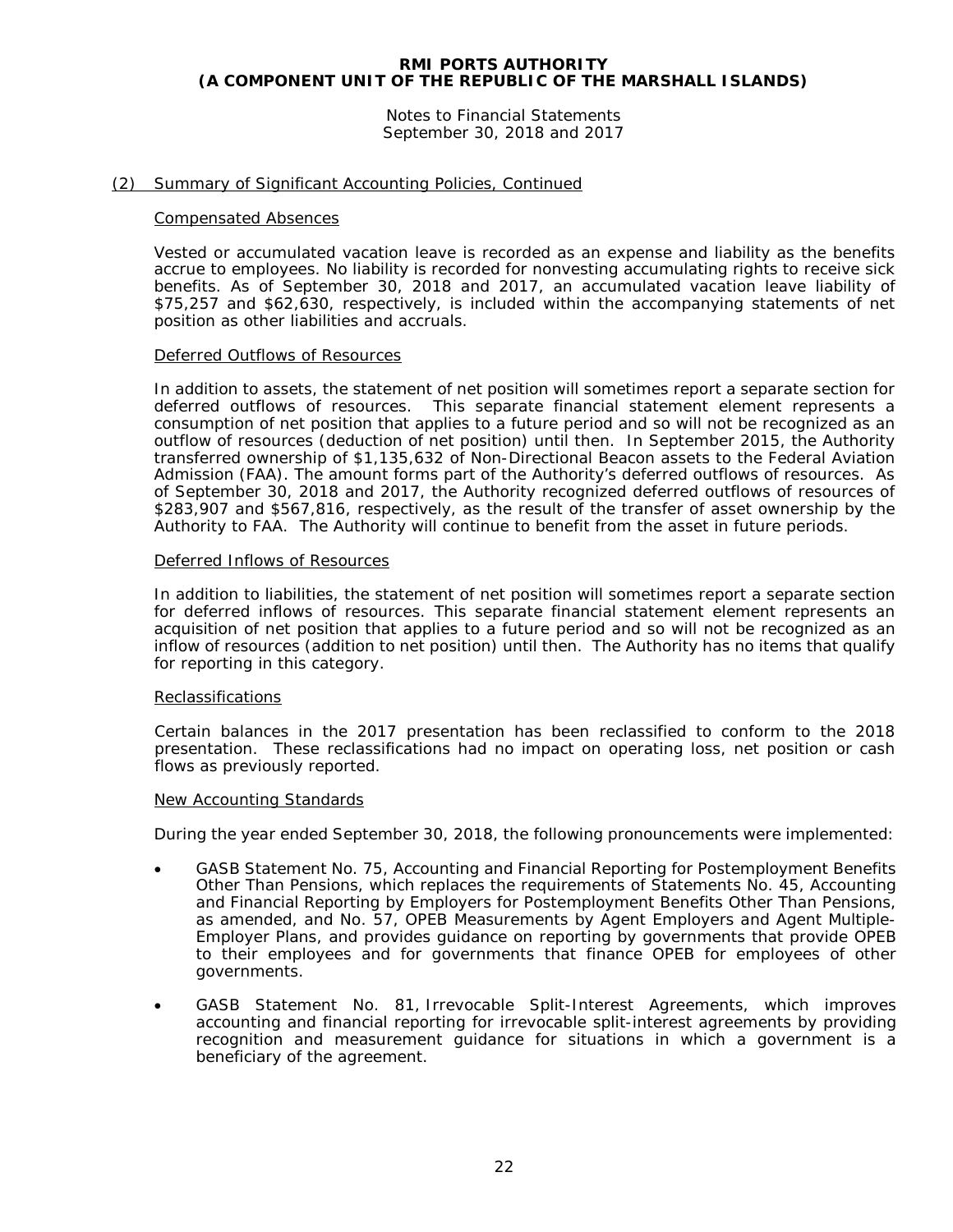Notes to Financial Statements September 30, 2018 and 2017

#### (2) Summary of Significant Accounting Policies, Continued

New Accounting Standards, Continued

- GASB Statement No. 85, *Omnibus 2017*, which address practice issues that have been identified during implementation and application of certain GASB Statements including issues related to blending component units, goodwill, fair value measurement and application, and postemployment benefits (pensions and other postemployment benefits).
- GASB Statement No. 86, *Certain Debt Extinguishment Issues*, which improves consistency in accounting and financial reporting for in-substance defeasance of debt.

The implementation of these statements did not have a material effect on the accompanying financial statements.

In November 2016, GASB issued Statement No. 83, *Certain Asset Retirement Obligations*, which addresses accounting and financial reporting for certain asset retirement obligations (AROs) associated with the retirement of a tangible capital asset. The provisions in Statement No. 83 are effective for fiscal years beginning after June 15, 2018. Management does not believe that the implementation of this statement will have a material effect on the financial statements.

In January 2017, GASB issued Statement No. 84, *Fiduciary Activities*, which establishes criteria for identifying fiduciary activities of all state and local governments. The provisions in Statement No. 84 are effective for fiscal years beginning after December 15, 2018. Management does not believe that the implementation of this statement will have a material effect on the financial statements.

In June 2017, GASB issued Statement No. 87, *Leases*, which establishes a single model for lease accounting based on the foundational principle that leases are financings of the right to use an underlying asset. The provisions in Statement No. 87 are effective for fiscal years beginning after December 15, 2019. Management has yet to determine whether the implementation of this statement will have a material effect on the financial statements.

In April 2018, GASB issued Statement No. 88, *Certain Disclosures Related to Debt, including Direct Borrowings and Direct Placements*, which improves the information that is disclosed in notes to government financial statements related to debt, including direct borrowings and direct placements. The provisions in Statement No. 88 are effective for fiscal years beginning after June 15, 2018. Management does not believe that the implementation of this statement will have a material effect on the financial statements.

In June 2018, GASB issued Statement No. 89, *Accounting for Interest Cost Incurred before the End of a Construction Period*, which requires that interest cost incurred before the end of a construction period be recognized as an expense in the period in which the cost is incurred for financial statements prepared using the economic resources measurement focus. The provisions in Statement No. 89 are effective for fiscal years beginning after December 15, 2019. Management does not believe that the implementation of this statement will have a material effect on the financial statements.

In August 2018, GASB issued Statement No. 90, *Majority Equity Interests – an Amendment of GASB Statements No. 14 and No. 61,* which improves the consistency and comparability of reporting a government's majority equity interest in a legally separate organization and the relevance of financial statement information for certain component units. The provisions in Statement No. 90 are effective for fiscal years beginning after December 15, 2018. Management does not believe that the implementation of this statement will have a material effect on the financial statements.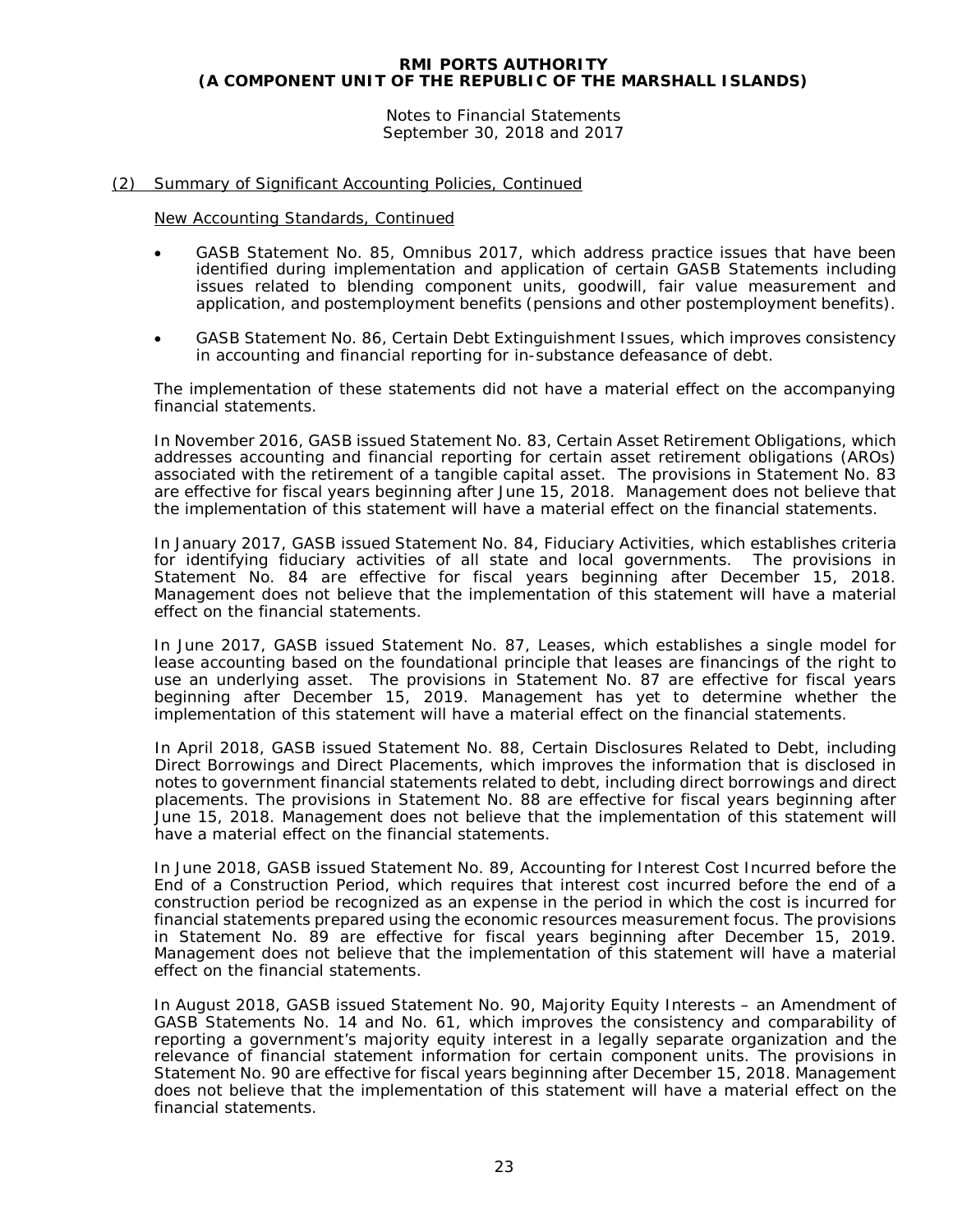Notes to Financial Statements September 30, 2018 and 2017

#### (3) Risk Management

The Authority is exposed to various risks of loss related to torts; theft of, damage to, and destruction of assets; errors and omissions; injuries to employees; and natural disasters. The Authority has elected to purchase commercial insurance from independent third parties for the risks of loss to which it is exposed with the exception of its dock facilities or operations (note 8). Settled claims have not exceeded this commercial coverage in any of the past three years. For other risks of loss to which it is exposed, the Authority has elected not to purchase commercial insurance. Instead, the Authority believes it is more economical to manage its risks internally. Claims expenses and liabilities are reported when it is probable that a loss has occurred and the amount of that loss can be reasonably estimated. These losses include an estimate of claims that have been incurred but not reported. No material losses have resulted from the Authority's risk management activities for the past three years.

#### (4) Property, Plant and Equipment

Capital asset activities for the years ended September 30, 2018 and 2017, is as follows:

|                                          | October<br>1, 2017             | <b>Additions</b>         | <b>Transfers</b>             | Reductions               | September<br>30, 2018 |
|------------------------------------------|--------------------------------|--------------------------|------------------------------|--------------------------|-----------------------|
| Facilities                               | $$23,481,757$ \$               |                          | \$<br>$-$ \$                 |                          | \$23,481,757          |
| <b>Buildings</b>                         | 13,641,661                     |                          |                              |                          | 13,641,661            |
| Equipment                                | 756,504                        | 32,435                   |                              | (139, 313)               | 649,626               |
| Vehicles                                 | 2,246,788                      | 68,885                   |                              | (58, 135)                | 2,257,538             |
| Office furniture, fixtures and equipment | 952,754                        | 15,641                   |                              | (64,960)                 | 903,435               |
| Roadway                                  | 32,186,089                     |                          | 303,600                      | (5,769,656)              | 26,720,033            |
| Runway apron upgrade                     | 26,157,818                     | <b>Contract Contract</b> | 10,016,793                   | and the company          | 36,174,611            |
|                                          | 99,423,371                     | 116,961                  | 10,320,393                   | (6,032,064)              | 103,828,661           |
| Less accumulated depreciation            | (42,580,825)                   | (4,035,359)              | <b>Contract Contract Ave</b> | 1,875,194                | (44,740,990)          |
|                                          | 56,842,546                     | (3,918,398)              | 10,320,393                   | (4, 156, 870)            | 59,087,671            |
| Construction work-in-progress            | 10,862,260                     | 1,021,194                | (10, 320, 393)               | and the contract of the  | 1,563,061             |
|                                          | $$67,704,806$ $$(2,897,204)$   |                          | $$$ $(4,156,870)$            |                          | \$60,650,732          |
|                                          |                                |                          |                              |                          |                       |
|                                          | October                        |                          |                              |                          | September             |
|                                          | 1, 2016                        | Additions                | Transfers                    | Reductions               | 30, 2017              |
| Facilities                               |                                |                          |                              | \$<br>$\blacksquare$     | \$23,481,757          |
| <b>Buildings</b>                         | $$21,150,539$ \$<br>13,556,174 |                          | \$2,331,218<br>85,487        |                          | 13,641,661            |
| Equipment                                | 938,835                        |                          |                              | (182, 331)               | 756,504               |
| Vehicles                                 | 2,260,517                      | 22,348                   |                              | (36, 077)                | 2,246,788             |
| Office furniture, fixtures and equipment | 519,333                        | 14,549                   | 545,542                      | (126, 670)               | 952,754               |
| Roadway                                  | 12,725,068                     | $\blacksquare$           | 19,461,021                   |                          | 32,186,089            |
| Runway apron upgrade                     | 26, 157, 818                   |                          |                              |                          | 26, 157, 818          |
|                                          | 77,308,284                     | 36,897                   | 22,423,268                   | (345,078)                | 99,423,371            |
| Less accumulated depreciation            | (39, 236, 254)                 | (3,688,593)              | <u>and the state</u>         | 344,022                  | (42,580,825)          |
|                                          | 38,072,030                     | (3,651,696)              | 22,423,268                   | (1,056)                  | 56,842,546            |
| Construction work-in-progress            | 31,474,657                     | 1,810,871                | (22, 423, 268)               | <b>Contract Contract</b> | 10,862,260            |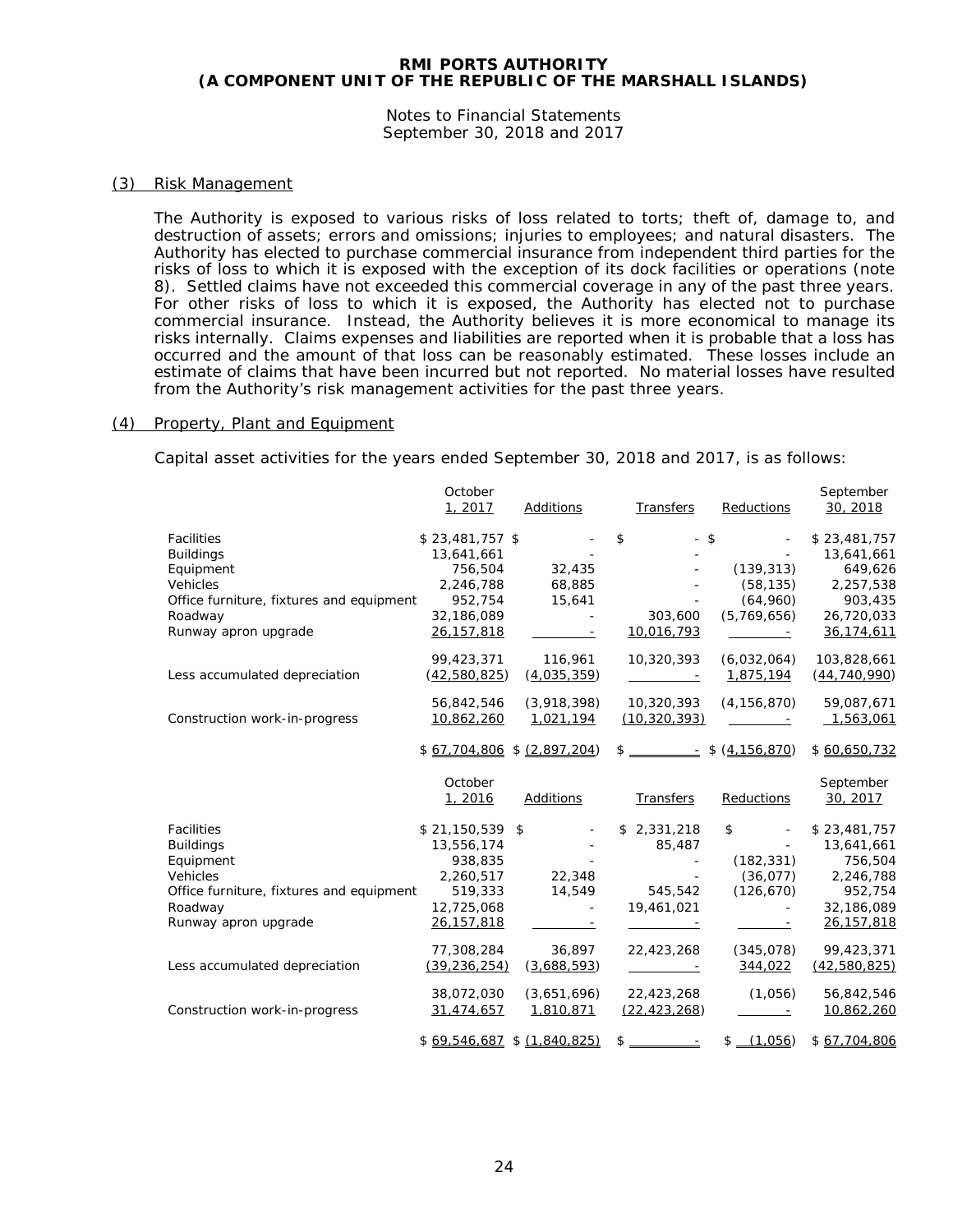Notes to Financial Statements September 30, 2018 and 2017

#### (4) Property, Plant and Equipment, Continued

Subsequent to the issuance of the Authority's 2017 financial statements, the Authority's management determined that capital assets and related accumulated depreciation were understated by \$1,153,931. This determination has been reflected in the above capital assets activities movement schedule, effective October 1, 2016.

As of September 30, 2018 and 2017, construction in progress includes certain capitalized costs of \$293,684 and \$265,836, respectively, associated with the RMIPA Majuro Airport Terminal. Construction of the RMIPA Majuro Airport Terminal is currently on hold due to insufficient funding. Management believes that continuation of the terminal construction is dependent upon funding being made available by RepMar.

During the year ended September 30, 2018, the RMI Ports Authority transferred roadway to the primary government of \$4,154,152, which is presented as a special item in the accompanying financial statements.

#### (5) Related Party Transactions

The Authority was created by the Nitijela of RepMar under Public Law No. 2003-81 and is thus considered a component unit of RepMar. Accordingly, the Authority is affiliated with all RepMarowned and affiliated entities.

The Authority's services are provided to RepMar and all RepMar-owned and affiliated entities. Services are extended to these entities at more favorable terms and conditions than those afforded to third parties.

The Authority utilizes services from certain affiliated entities at the same terms and conditions as those provided to third parties.

A summary of related party transactions for the years ended September 30, 2018 and 2017 and related receivable and payable balances as of September 30, 2018 and 2017, is as follows:

|                                                                                                                                                                                                                                                                                          |                                                                               |          |                                                             | 2018     |                                                                               |     |                                                                    |  |
|------------------------------------------------------------------------------------------------------------------------------------------------------------------------------------------------------------------------------------------------------------------------------------------|-------------------------------------------------------------------------------|----------|-------------------------------------------------------------|----------|-------------------------------------------------------------------------------|-----|--------------------------------------------------------------------|--|
|                                                                                                                                                                                                                                                                                          | <b>Revenues</b>                                                               |          | <b>Expenses</b>                                             |          | <b>Receivables</b>                                                            |     | <b>Payables</b>                                                    |  |
| RepMar<br>Air Marshall Islands, Inc.<br>Marshalls Energy Company, Inc.<br>Marshall Islands Shipping Corporation<br>Marshall Islands Social Security Administration<br>Marshall Islands National Telecommunications Authority<br><b>Tobolar Copra Processing Authority</b><br>Other<br>\$ | \$<br>476<br>64,850<br>133,882<br>56,034<br>346<br>18,676<br>8,415<br>282,679 | \$<br>\$ | 145,976<br>1,484<br>240,462<br>33,132<br>218,559<br>639.613 | \$<br>\$ | 177,636<br>603,818<br>15,945<br>151,101<br>1,494<br>7,452<br>3,724<br>961.170 | \$  | 375,406<br>44,050<br>5,037<br>74,673<br>2,566<br>7.778<br>509,510  |  |
|                                                                                                                                                                                                                                                                                          |                                                                               |          |                                                             | 2017     |                                                                               |     |                                                                    |  |
|                                                                                                                                                                                                                                                                                          | Revenues                                                                      |          | <b>Expenses</b>                                             |          | Receivables                                                                   |     | Payables                                                           |  |
| RepMar<br>Air Marshall Islands, Inc.<br>Marshalls Energy Company, Inc.<br>Marshall Islands Shipping Corporation<br>Marshall Islands Social Security Administration<br>Marshall Islands National Telecommunications Authority<br><b>Tobolar Copra Processing Authority</b><br>Other       | \$<br>2,795<br>69,286<br>93,242<br>44,957<br>20,774<br>7.073<br>238.127       | \$<br>\$ | 320,733<br>550<br>301,575<br>39,382<br>254,253<br>916.493   | \$<br>\$ | 158,547<br>575,109<br>204,628<br>1,494<br>6,612<br>35,195<br>981.585          | \$. | 378,311<br>29,950<br>22,970<br>51,890<br>8,023<br>8,248<br>499.392 |  |

The above receivables from affiliates are uncollateralized, interest free and have no set repayment terms.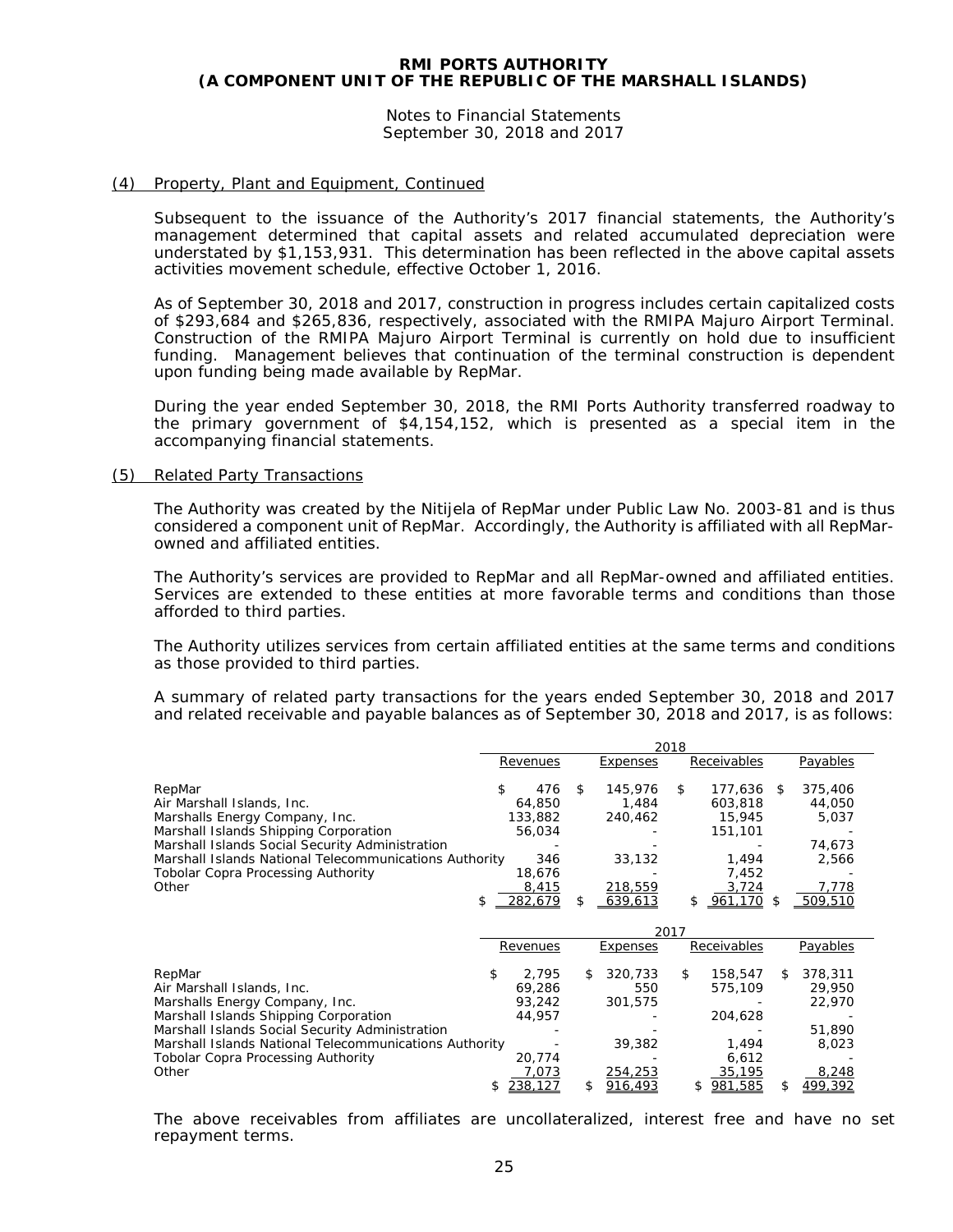Notes to Financial Statements September 30, 2018 and 2017

#### (5) Related Party Transactions, Continued

On August 30, 2010, the Authority entered into a \$313,385 loan with Air Marshall Islands, Inc. (AMI) whereby the Authority provided funding to AMI for operational purposes. Outstanding advances amount to \$147,161 and \$237,702 as of September 30, 2018 and 2017, respectively. The loan bears interest fixed at 8% per annum and is payable in 30 monthly installments of \$11,560 beginning September 30, 2010. AMI has been delinquent since February 2011. Outstanding accrued interest is \$0 and \$11,910 at September 30, 2018 and 2017, respectively, which is included in interest receivable in the accompanying statements of net position. The allowance for doubtful accounts provided for related parties, which includes an allowance for the note and related interest receivable, aggregated \$953,743 and \$1,217,520 as of September 30, 2018 and 2017, respectively.

In accordance with established tariffs, the Authority imposes compulsory pilotage fees on all commercial vessels arriving at port facilities in Majuro that are one-hundred gross tonnage and over. In order to provide this service, the Authority utilizes the services of qualified pilots. Since the inception of compulsory pilotage, the majority of qualified pilots are employees of the Authority and other RepMar Ministries and Agencies. Pilots retain forty (40) percent of compensation and the Authority retains sixty (60) percent. Ten (10) percent of the compensation collected by the Authority shall be remitted to the Ministry of Transportation and Communication. It is the intention of the Authority to train pilots in accordance with the pilotage regulations. During the years ended September 30, 2018 and 2017, the Authority compensated qualified pilots, who were employees and directors of the Authority, for pilotage services of \$130,162 and \$160,761, respectively.

On April 1, 2007, the Authority entered into a memorandum of understanding (MOU) with RepMar's Ministry of Finance to transfer the responsibility of lease payments to the Authority for parcels of land under the Authority's jurisdiction based on ground leases executed by RepMar. Under the MOU, the Authority shall pay the Ministry of Finance an annual lease payment of \$281,444, payable in four equal quarterly installments of \$70,361 (see note 7). On February 18, 2011, the Authority entered into an amended MOU to reimburse the Ministry of Finance an additional \$54,126 for lease payments made by RepMar to various landowners on certain lands controlled or occupied by the Authority. This amount covered periods from 2007 to the first quarter of 2011. The revised annual lease payment of \$294,180 is payable in four equal quarterly installments of \$73,545, commencing February 18, 2011. In October 2017, the Authority entered into an amended MOU to pay the Ministry of Finance a reduction of \$182,367 for certain lease payments made by RepMar to various landowners on certain lands controlled or occupied by the Authority. The revised annual lease payment of \$111,813 is payable in four equal quarterly installments of \$27,953, commencing October 2017.

Public Laws No. 2011-58 and No. 2010-43 authorized annual \$500,000 distributions from the Authority to RepMar's General Fund for fiscal years 2011 and 2012. As of September 30, 2018 and 2017, the Authority was liable to RepMar in the amount of \$285,714 pertaining to these authorized distributions. During the year ended September 30, 2017, the Authority recorded \$500,000 adjustment to Due to RepMar and is included in other nonoperating revenue in the accompanying statements of revenues, expenses, and changes in net position. The Authority is currently negotiating with RepMar for forgiveness of the foregoing liabilities and adjustment, if any, will be recorded prospectively.

On November 24, 2017, the Cabinet approved the transfer of re-aligned road at the west side of the airport from the Authority to the Ministry of Works, Infrastructures and Utilities with cost of \$5,769,656 and accumulated depreciation of \$1,615,503.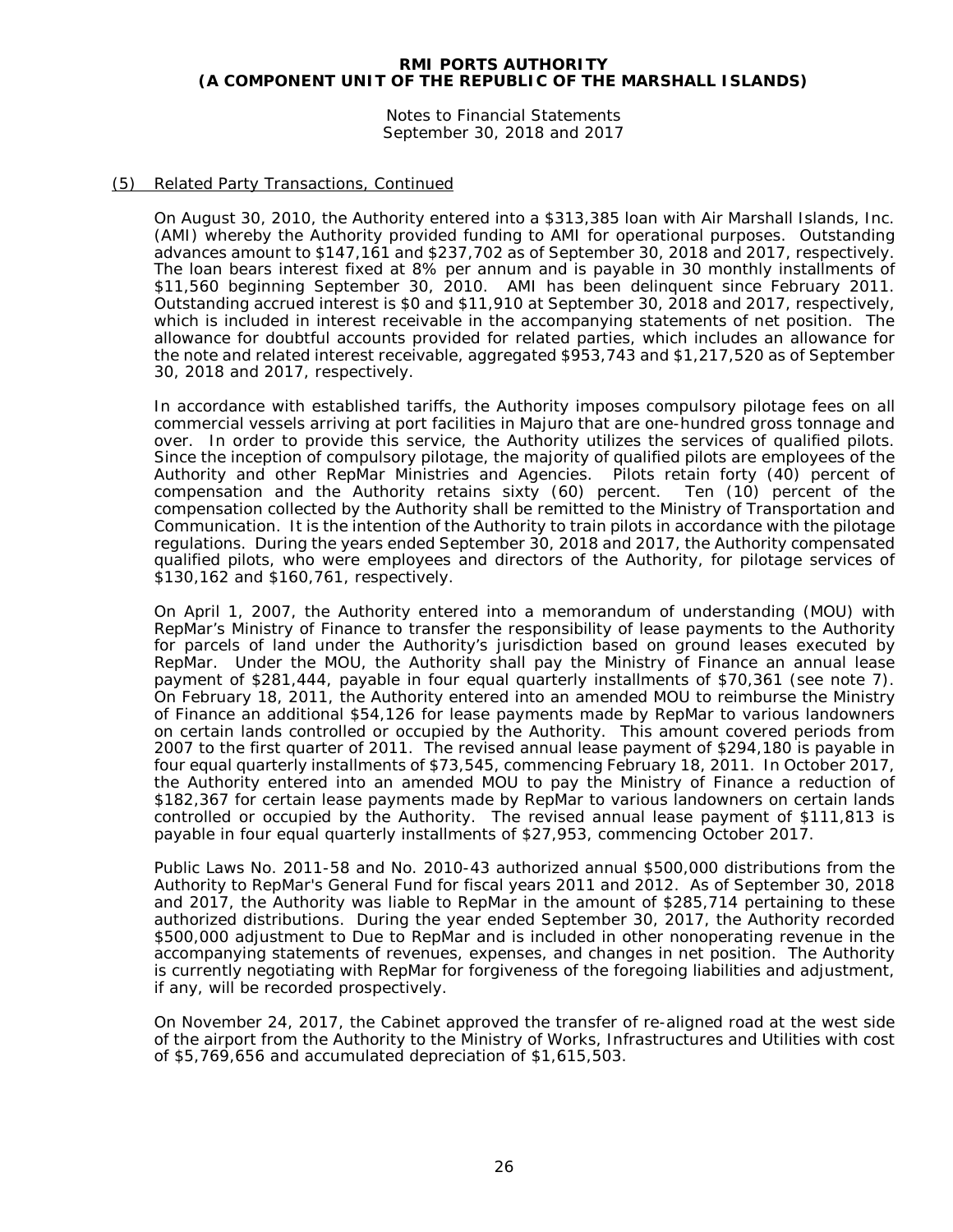Notes to Financial Statements September 30, 2018 and 2017

#### (6) Long-term Debt

Long-term debt at September 30, 2018 and 2017 is as follows:

|                                                                                                                                                                                                                                                                                                                                                 | 2018     |         |
|-------------------------------------------------------------------------------------------------------------------------------------------------------------------------------------------------------------------------------------------------------------------------------------------------------------------------------------------------|----------|---------|
| Bank loan in the original amount of \$1,000,000, dated October<br>12, 2012, interest at 7.5% per annum, with principal and<br>interest payable in monthly installments of \$20,125 through<br>October 30, 2017, collateralized by a time certificate of deposit.<br>Loan proceeds were used to finance various capital<br>improvement projects. | \$       | 19,838  |
| Bank loan in the original amount of \$700,000, dated January<br>11, 2013, interest at 7% per annum, with principal and interest<br>payable in monthly installments of \$12,300 through December<br>31, 2018, collateralized by a time certificate of deposit. Loan<br>proceeds were used to finance various capital improvement                 |          |         |
| projects.                                                                                                                                                                                                                                                                                                                                       | 24,318   | 163,512 |
|                                                                                                                                                                                                                                                                                                                                                 | \$24.315 | 183.350 |

Annual debt service requirements to maturity for principal and interest are as follows:

| Year ending September 30, | <b>Principal</b> | Interest | Total    |
|---------------------------|------------------|----------|----------|
| 2019                      | \$ 24,318        | 445      | \$24,763 |

Changes in notes payable for the years ended September 30, 2018 and 2017, are as follows:

|                      |               | 2018            |                   |                        |
|----------------------|---------------|-----------------|-------------------|------------------------|
| Beginning<br>Balance | Additions     | Reductions      | Ending<br>Balance | Due Within<br>One Year |
| $$ -183,350$         | $\sim$ $\sim$ | (159, 032)<br>S | \$24,318          | \$24,318               |
|                      |               | 2017            |                   |                        |
| Beginning<br>Balance | Additions     | Reductions      | Ending<br>Balance | Due Within<br>One Year |
| \$<br>543,073        | \$            | (359, 723)      | \$183,350         | \$147,717              |

#### (7) Commitments

#### Leases

The Authority is the lessor of office, restaurant, bar and warehouse space at the Amata Kabua International Airport. Fourteen leases have three-year terms or greater expiring on varying dates through December 31, 2024. The remaining leases have two-year terms.

The Authority is under an amended lease agreement with a stevedoring company for the container yard located at the Port of Majuro, currently expiring on December 31, 2020. The terms of the amended lease requires a minimum lease payment of \$19,194 per annum paid quarterly, plus a gross receipts fee equal to 1.5% of total operating revenues. Additional rental income under this lease for the years ended September 30, 2018 and 2017 amounted to \$59,620 and \$40,009, respectively.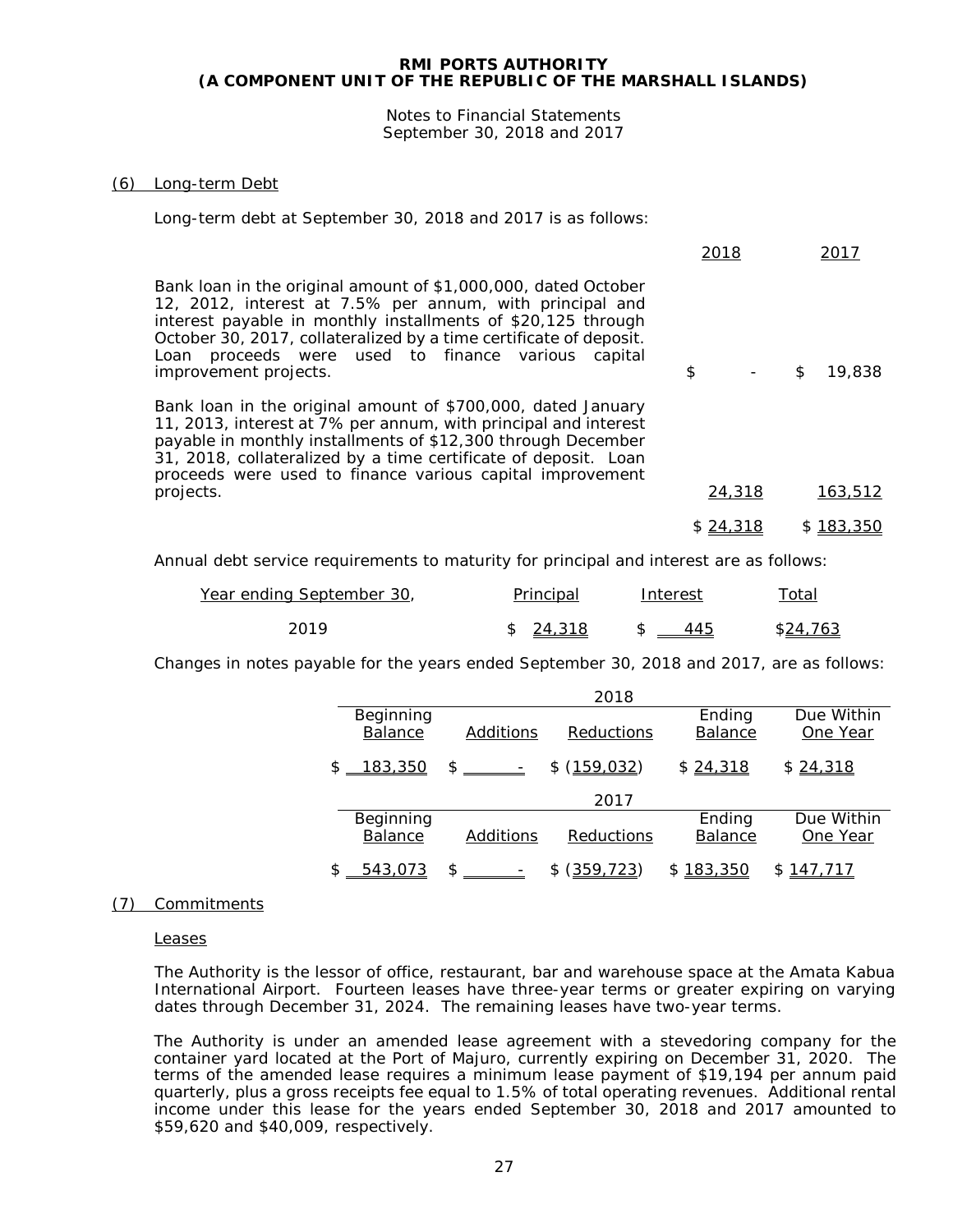Notes to Financial Statements September 30, 2018 and 2017

#### (7) Commitments, Continued

#### Leases, Continued

The Authority is under a lease agreement with the Marshall Islands Shipping Corporation to lease out warehouse space. Additional rental income under this lease for the year ended September 30, 2018 amounted to \$29,898. The current lease terms require a minimum monthly \$2,297 payment.

Total future minimum lease income for subsequent years ending September 30, is as follows:

| Year ending<br>September 30,                        |                                                          |
|-----------------------------------------------------|----------------------------------------------------------|
| 2019<br>2020<br>2021<br>2022<br>2023<br>2024 - 2025 | 177,100<br>119,300<br>61,200<br>14,400<br>7,900<br>9.900 |
| Total                                               |                                                          |

Effective fiscal year 2007, RepMar's Ministry of Finance transferred the responsibility of lease payments to the Authority for parcels of land under the Authority's jurisdiction, based on ground leases executed by RepMar. The Authority has to maintain this responsibility until mutually terminated by both parties. Since there is no definite term on the transfer of responsibility, no future lease commitments have been disclosed.

#### U.S. Federal Grants

As of September 30, 2018, the Authority has been awarded a total of \$81,802,059 of grant awards from the United States Department of Transportation. As of September 30, 2018, \$731,741 has not been received and expended for various capital projects.

#### **Other**

In November 2012, the Authority's Board of Directors directed management to issue and/or approve bunkering, dock usage, and other services or clearances for Koo's fishing vessels without pilotage. The Board will continue to work with the Minister of Transportation and Communication and the RepMar Cabinet achieve a resolution of this matter.

#### (8) Contingencies

The Authority does not maintain insurance coverage on its dock facilities or operations. In the event of an accident, the Authority may incur losses to a material extent.

At September 30, 2018, outstanding receivables due from Air Marshall Islands, Inc. (AMI) recorded by the Authority of \$603,818 remain uncollected. The Authority is currently negotiating with AMI insofar as collection on this amount. Management is of the opinion that collection efforts will be favorable and thus no allowance for uncollectible accounts is considered necessary.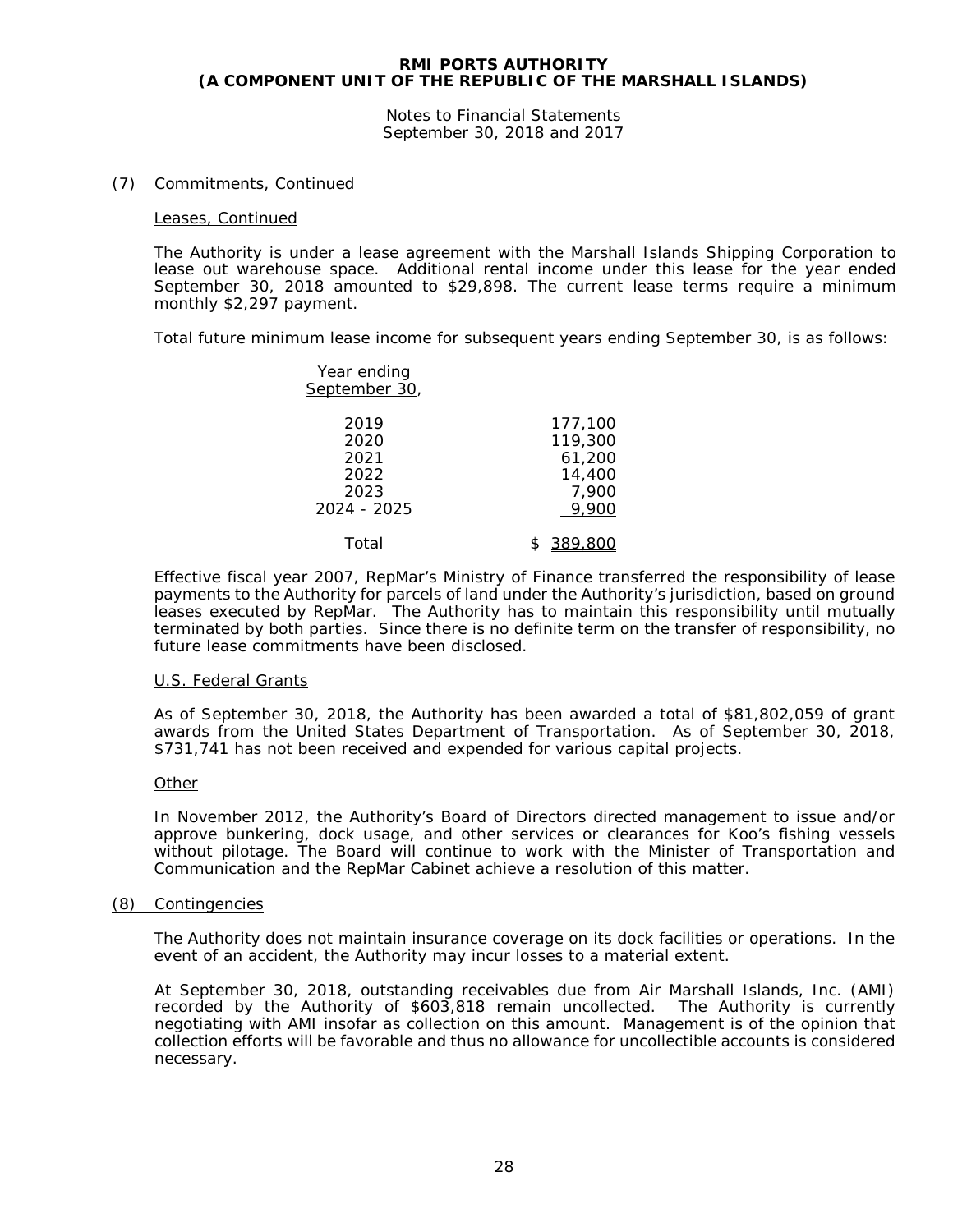Notes to Financial Statements September 30, 2018 and 2017

#### (9) Retirement plan

The Authority provides a defined contribution retirement savings plan (the Plan) for the benefit of eligible employees. An employee is eligible to become a member of the Plan following the completion of the three months continuous employment. Plan participants may contribute a minimum of \$10 of their salaries to be matched by the Authority up to 5% of base salaries. Withdrawal from the Plan occurs upon termination of employment, death, or financial hardship. Plan assets are held in a trust fund administered by a trustee in accordance with the trust agreement. Contributions under the plan are at the discretion of the Authority and management has the authority to establish or amend Plan provisions and contribution requirements. The Authority contributed \$33,475 and \$38,493 to the plan participant accounts during the years ended September 30, 2018 and 2017, respectively, and total plan assets were \$245,855 and \$178,265 as of September 30, 2018 and 2017, respectively.

#### (10) Restatement

Subsequent to the issuance of the Authority's 2017 financial statements, the Authority's management determined that prior year depreciation and accumulated depreciation were overstated by \$153,857 and \$362,900, respectively, and net position was understated by \$209,043. As a result of this determination, the related depreciation, accumulated depreciation and net position have been restated from the amounts previously reported as follows:

As Previously

|                                                                    | AS PIEVIUUSIV<br>Reported | <b>As Restated</b> |
|--------------------------------------------------------------------|---------------------------|--------------------|
| At September 30, 2017:<br>Capital assets:                          |                           |                    |
| Other capital assets, net of accumulated depreciation \$56,479,646 |                           | \$56,842,546       |
| Total assets                                                       | \$ 72,550,375             | \$72,913,275       |
| Net position:<br>Net investment in capital assets                  | \$67,158,556              | \$67,521,456       |
| Total net position                                                 | \$ 71,171,310             | \$71,534,210       |
| Year ended September 30, 2017:<br>Operating expenses:              |                           |                    |
| Depreciation and amortization                                      | \$4,126,357               | \$3,972,500        |
| Total operating expenses                                           | \$ 7,040,217              | \$6,886,360        |
| Operating loss                                                     | \$(3,148,354)             | \$ (2,994,497)     |
| Loss before capital contributions                                  | \$ (2,556,914)            | \$ (2,403,057)     |
| Change in net position                                             | $$ -14,956$               | $$ -168,813$       |
| Net position at beginning of year                                  | \$ 71,156,354             | \$71,365,397       |
| Net position at end of year                                        | \$ 71,171,310             | \$71,534,210       |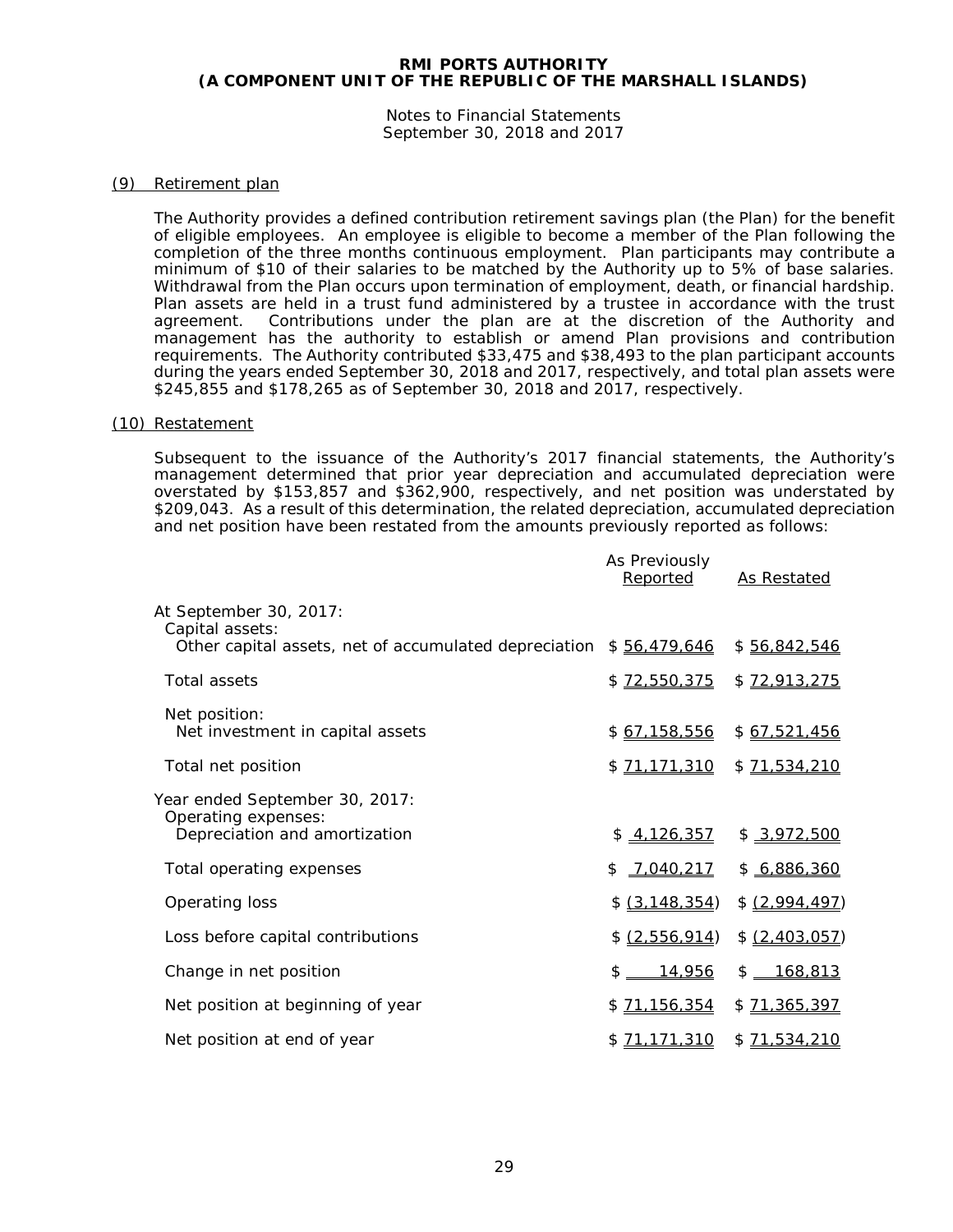#### Combining Divisional Statement of Revenues, Expenses and Changes in Net Position Year Ended September 30, 2018

|                                            | Airport<br>Division | Seaport<br>Division | Total            |
|--------------------------------------------|---------------------|---------------------|------------------|
| Operating revenues:                        |                     |                     |                  |
| Seaport fees                               | \$                  | \$<br>2,665,606     | \$<br>2,665,606  |
| <b>Aviation fees</b>                       | 867,253             |                     | 867,253          |
| Concession and lease income                | 118,640             | 116,049             | 234,689          |
| Screening fee                              | 114,659             |                     | 114,659          |
| Special overtime charges                   | 94,306              |                     | 94,306           |
| Cargo                                      | 45,641              | 495                 | 46,136           |
| Other                                      | 5,387               | 141,040             | 146,427          |
|                                            | 1,245,886           | 2,923,190           | 4,169,076        |
| Bad debts recovery                         | 1,056               | <u>1,055</u>        | 2,111            |
| Total operating revenues                   | 1,246,942           | 2,924,245           | 4,171,187        |
| Operating expenses:                        |                     |                     |                  |
| Depreciation and amortization              | 3,824,238           | 495,030             | 4,319,268        |
| Salaries and wages                         | 719,676             | 627,397             | 1,347,073        |
| Pilotage                                   |                     | 334,666             | 334,666          |
| <b>Utilities</b>                           | 205,297             | 35,730              | 241,027          |
| Pilot boat                                 |                     | 161,563             | 161,563          |
| Training and travel                        | 92,122              | 36,983              | 129,105          |
| Land lease                                 | 80,200              | 31,613              | 111,813          |
| Insurance                                  | 28,727              | 43,391              | 72,118           |
| Gas, oil, and fuel                         | 44,398              | 20,697              | 65,095           |
| Repairs and maintenance                    | 37,516              | 11,790              | 49,306           |
| Communications                             | 20,799              | 12,602              | 33,401           |
| Professional fees                          | 13,095              | 13,000              | 26,095           |
| Supplies                                   | 11,101              | 7,677               | 18,778           |
| Miscellaneous                              | 75,246              | 42,402              | 117,648          |
| Total operating expenses                   | 5,152,415           | 1,874,541           | 7,026,956        |
| Operating (loss) income                    | (3,905,473)         | 1,049,704           | (2,855,769)      |
| Nonoperating revenues (expenses):          |                     |                     |                  |
| Gain (loss) on disposal of capital assets  | (86)                | 1,872               | 1,786            |
| Interest income                            | 15,197              | 77,712              | 92,909           |
| Interest expense                           | (8, 589)            | (751)               | (9, 340)         |
| Total nonoperating revenues, net           | 6,522               | 78,833              | 85,355           |
| Income (loss) before capital contributions | (3,898,951)         | 1,128,537           | (2,770,414)      |
| Capital contributions:                     |                     |                     |                  |
| Contributions from U.S. government         | 812,711             |                     | 812,711          |
| Contributions to RepMar                    | (4, 154, 152)       |                     | (4, 154, 152)    |
| Total capital contributions                | (3,341,441)         |                     | (3,341,441)      |
| Change in net position                     | (7, 240, 392)       | 1,128,537           | (6, 111, 855)    |
| Net position at beginning of year          | 53,860,402          | 17,673,808          | 71,534,210       |
| Net position at end of year                | 46,620,010<br>\$    | 18,802,345<br>\$    | 65,422,355<br>\$ |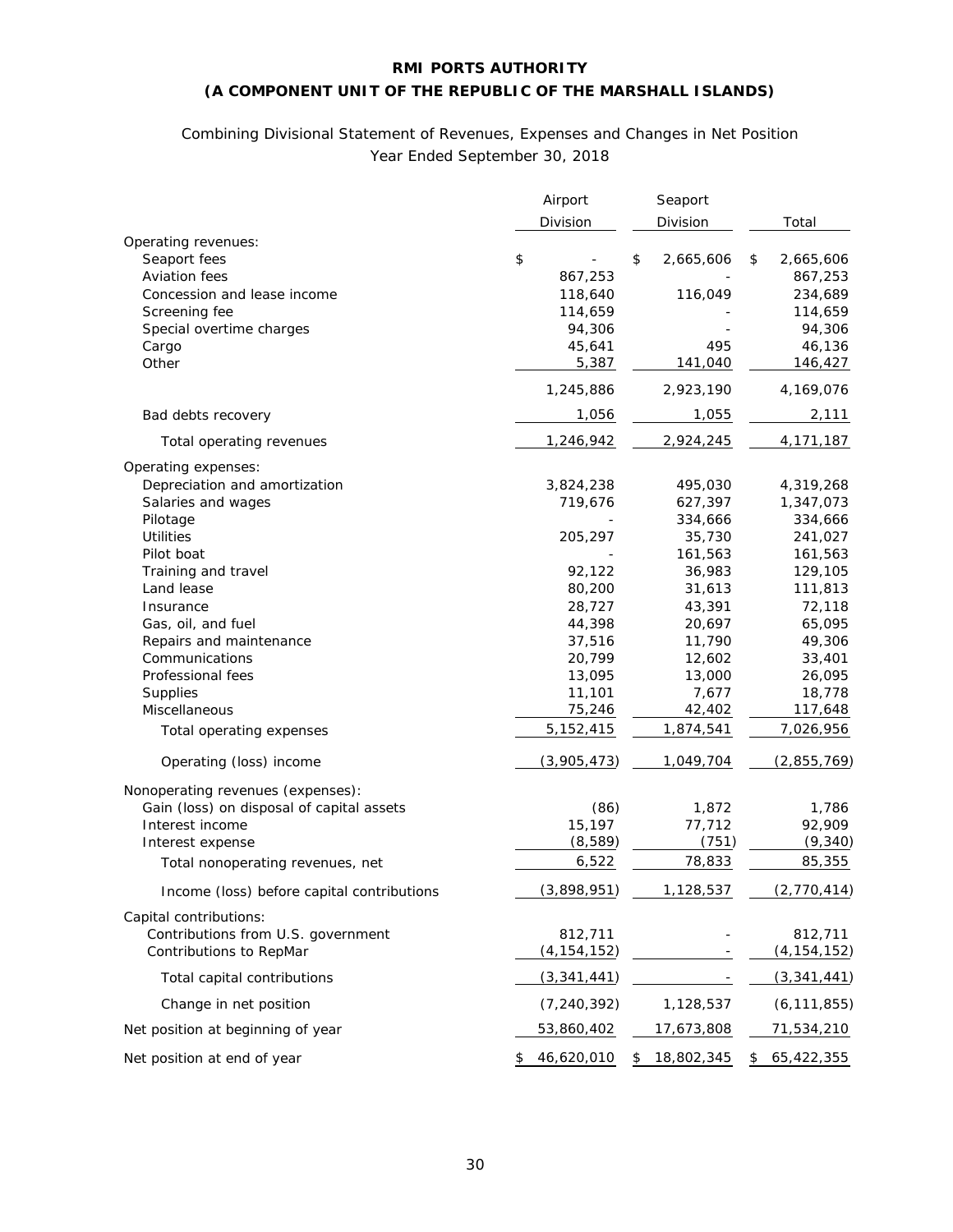Deloitte & Touche LLP 361 South Marine Corps Drive Tamuning, GU 96913-3973 USA

Tel: +1 (671) 646-3884 Fax: +1 (671) 649-4265

www.deloitte.com

#### **INDEPENDENT AUDITORS' REPORT ON INTERNAL CONTROL OVER FINANCIAL REPORTING AND ON COMPLIANCE AND OTHER MATTERS BASED ON AN AUDIT OF FINANCIAL STATEMENTS PERFORMED IN ACCORDANCE WITH** *GOVERNMENT AUDITING STANDARDS*

Board of Directors RMI Ports Authority:

We have audited, in accordance with the auditing standards generally accepted in the United States of America and the standards applicable to financial audits contained in *Government Auditing Standards* issued by the Comptroller General of the United States, the financial statements of RMI Ports Authority (the Authority), which comprise the statement of net position as of September 30, 2018, and the related statements of revenues, expenses and changes in net position and of cash flows for the year then ended, and the related notes to the financial statements, and have issued our report thereon dated June 26, 2019. Our report includes an emphasis-of-matter paragraphs regarding a restatement to correct an error and an uncertainty.

#### **Internal Control Over Financial Reporting**

In planning and performing our audit of the financial statements, we considered the Authority's internal control over financial reporting (internal control) to determine the audit procedures that are appropriate in the circumstances for the purpose of expressing our opinion on the financial statements, but not for the purpose of expressing an opinion on the effectiveness of the Authority's internal control. Accordingly, we do not express an opinion on the effectiveness of the Authority's internal control.

A *deficiency in internal control* exists when the design or operation of a control does not allow management or employees, in the normal course of performing their assigned functions, to prevent, or detect and correct, misstatements on a timely basis. A *material weakness* is a deficiency, or a combination of deficiencies, in internal control, such that there is a reasonable possibility that a material misstatement of the entity's financial statements will not be prevented, or detected and corrected on a timely basis. A *significant deficiency* is a deficiency, or a combination of deficiencies, in internal control that is less severe than a material weakness, yet important enough to merit attention by those charged with governance.

Our consideration of internal control was for the limited purpose described in the first paragraph of this section and was not designed to identify all deficiencies in internal control that might be material weaknesses or significant deficiencies and therefore, material weaknesses or significant deficiencies may exist that have not been identified. Given these limitations, during our audit we did not identify any deficiencies in internal control that we consider to be material weaknesses. We did identify certain deficiencies in internal control, described in the accompanying Schedule of Findings and Questioned Costs as item 2018-001 that we consider to be significant deficiencies.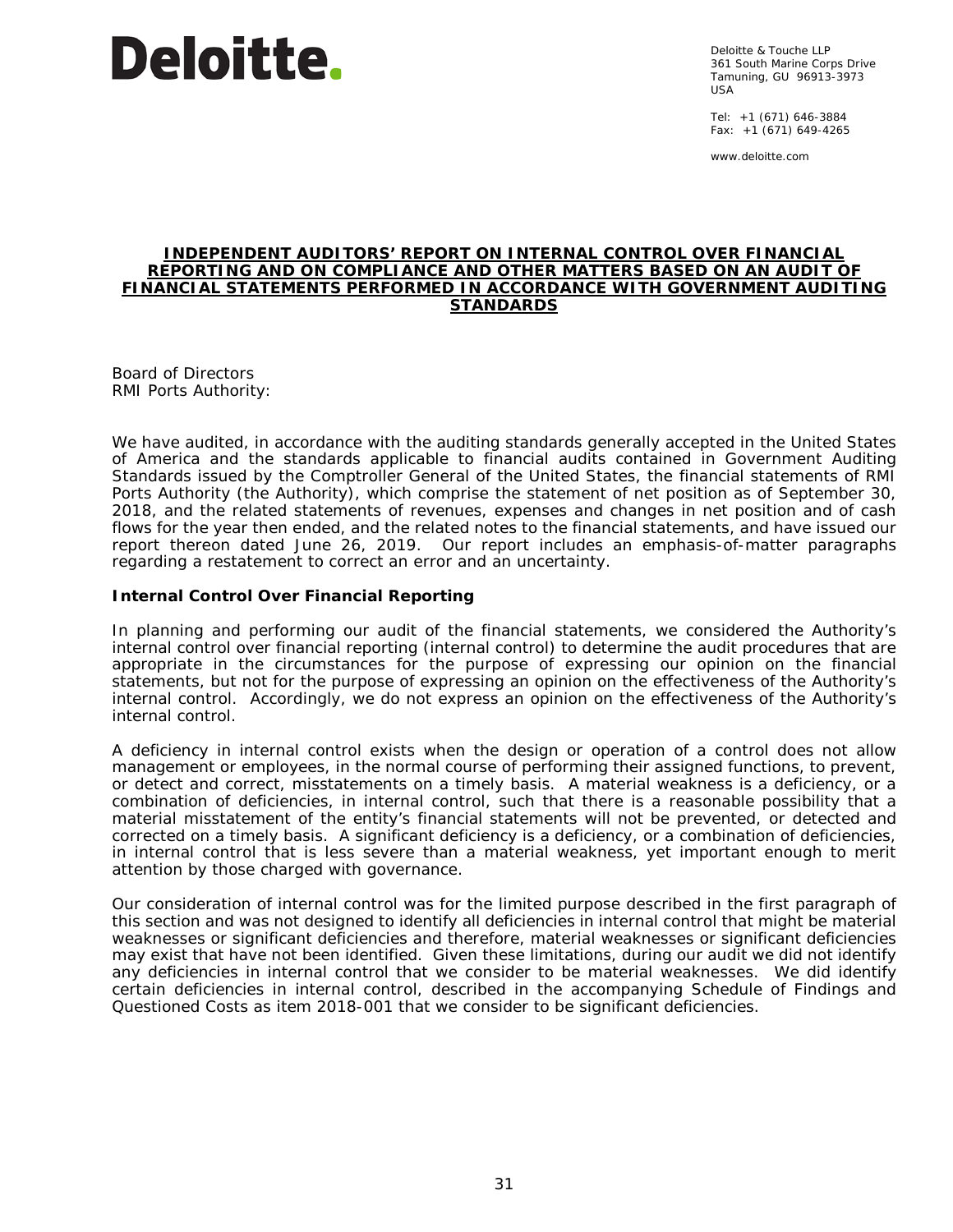#### **Compliance and Other Matters**

As part of obtaining reasonable assurance about whether the Authority's financial statements are free of material misstatement, we performed tests of its compliance with certain provisions of laws, regulations, contracts, and grant agreements, noncompliance with which could have a direct and material effect on the determination of financial statement amounts. However, providing an opinion on compliance with those provisions was not an objective of our audit, and accordingly, we do not express such an opinion. The results of our tests disclosed no instances of noncompliance or other matters that are required to be reported under *Government Auditing Standards*.

#### **The Authority's Response to Findings**

The Authority's response to the findings identified in our audit is described in the accompanying corrective action plan. The Authority's response was not subjected to the auditing procedures applied in the audit of the financial statements and, accordingly, we express not opinion on it.

#### **Purpose of this Report**

The purpose of this report is solely to describe the scope of our testing of internal control and compliance and the results of that testing, and not to provide an opinion on the effectiveness of the entity's internal control or on compliance. This report is an integral part of an audit performed in accordance with *Government Auditing Standards* in considering the entity's internal control and compliance. Accordingly, this communication is not suitable for any other purpose.

 $\pm$  Nackel

June 26, 2019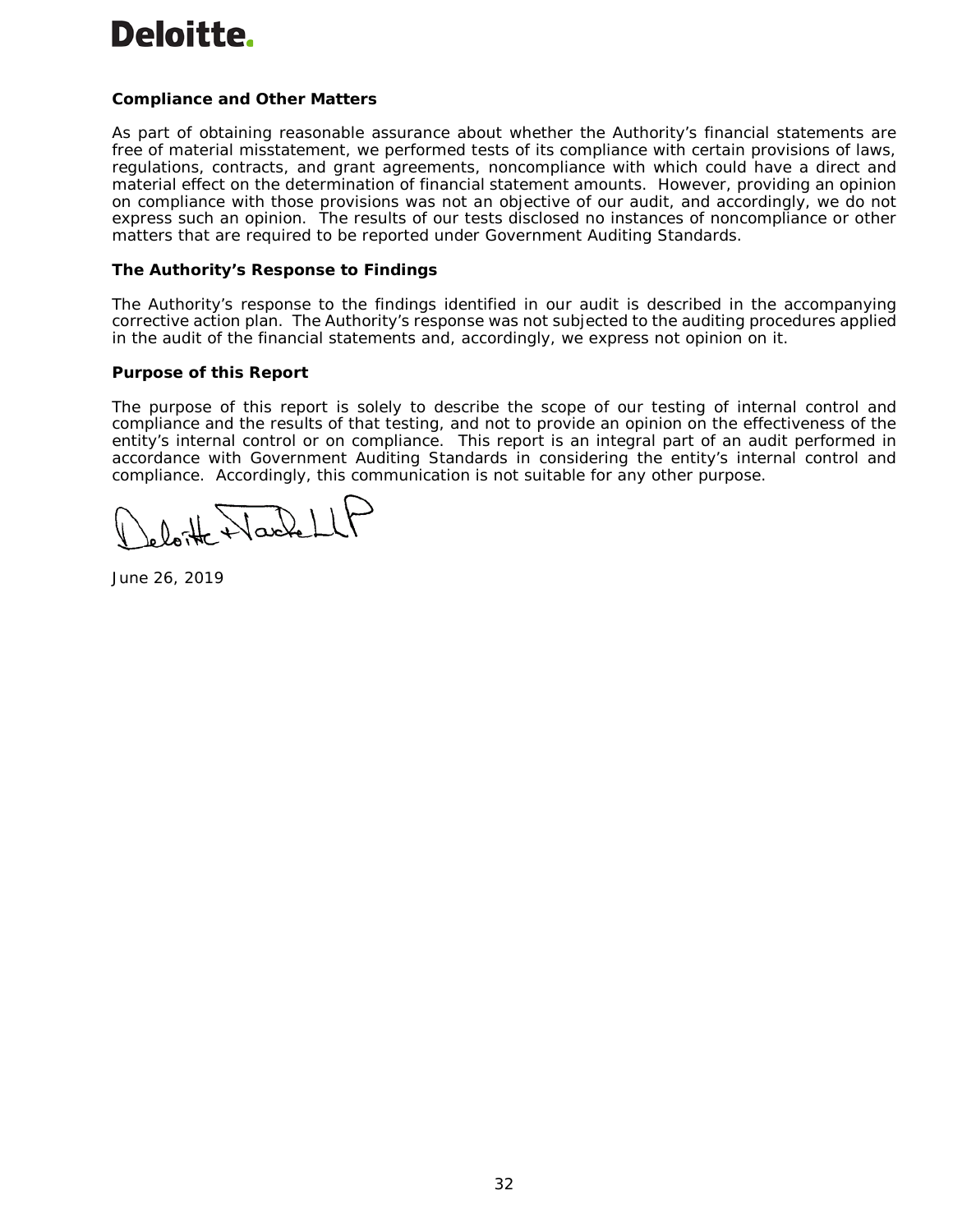

Deloitte & Touche LLP 361 South Marine Corps Drive Tamuning, GU 96913-3973 USA

Tel: +1 (671) 646-3884 Fax: +1 (671) 649-4265

www.deloitte.com

#### **INDEPENDENT AUDITORS' REPORT ON COMPLIANCE FOR EACH MAJOR FEDERAL PROGRAM; REPORT ON INTERNAL CONTROL OVER COMPLIANCE; AND REPORT ON SCHEDULE OF EXPENDITURES OF FEDERAL AWARDS REQUIRED BY THE UNIFORM GUIDANCE**

Board of Directors RMI Ports Authority:

#### **Report on Compliance for the Major Federal Program**

We have audited RMI Ports Authority's (the Authority's) compliance with the types of compliance requirements described in the *OMB Compliance Supplement* that could have a direct and material effect on the Authority's major federal program for the year ended September 30, 2018. The Authority's major federal program is identified in the summary of auditors' results section of the accompanying Schedule of Findings and Questioned Costs.

#### *Management's Responsibility*

Management is responsible for compliance with federal statutes, regulations, and the terms and conditions of its federal awards applicable to its federal programs.

#### *Auditor's Responsibility*

Our responsibility is to express an opinion on compliance for the Authority's major federal program based on our audit of the types of compliance requirements referred to above. We conducted our audit of compliance in accordance with auditing standards generally accepted in the United States of America; the standards applicable to financial audits contained in *Government Auditing Standards*, issued by the Comptroller General of the United States; and the audit requirements of Title 2 U.S. *Code of Federal Regulations* Part 200, *Uniform Administrative Requirements, Cost Principles, and Audit Requirements for Federal Awards* (Uniform Guidance). Those standards and the Uniform Guidance require that we plan and perform the audit to obtain reasonable assurance about whether noncompliance with the types of compliance requirements referred to above that could have a direct and material effect on a major federal program occurred. An audit includes examining, on a test basis, evidence about the Authority's compliance with those requirements and performing such other procedures as we considered necessary in the circumstances.

We believe that our audit provides a reasonable basis for our opinion on compliance for the major federal program. However, our audit does not provide a legal determination of the Authority's compliance.

#### *Opinion on the Major Federal Program*

In our opinion, the Authority complied, in all material respects, with the types of compliance requirements referred to above that could have a direct and material effect on its major federal program for the year ended September 30, 2018.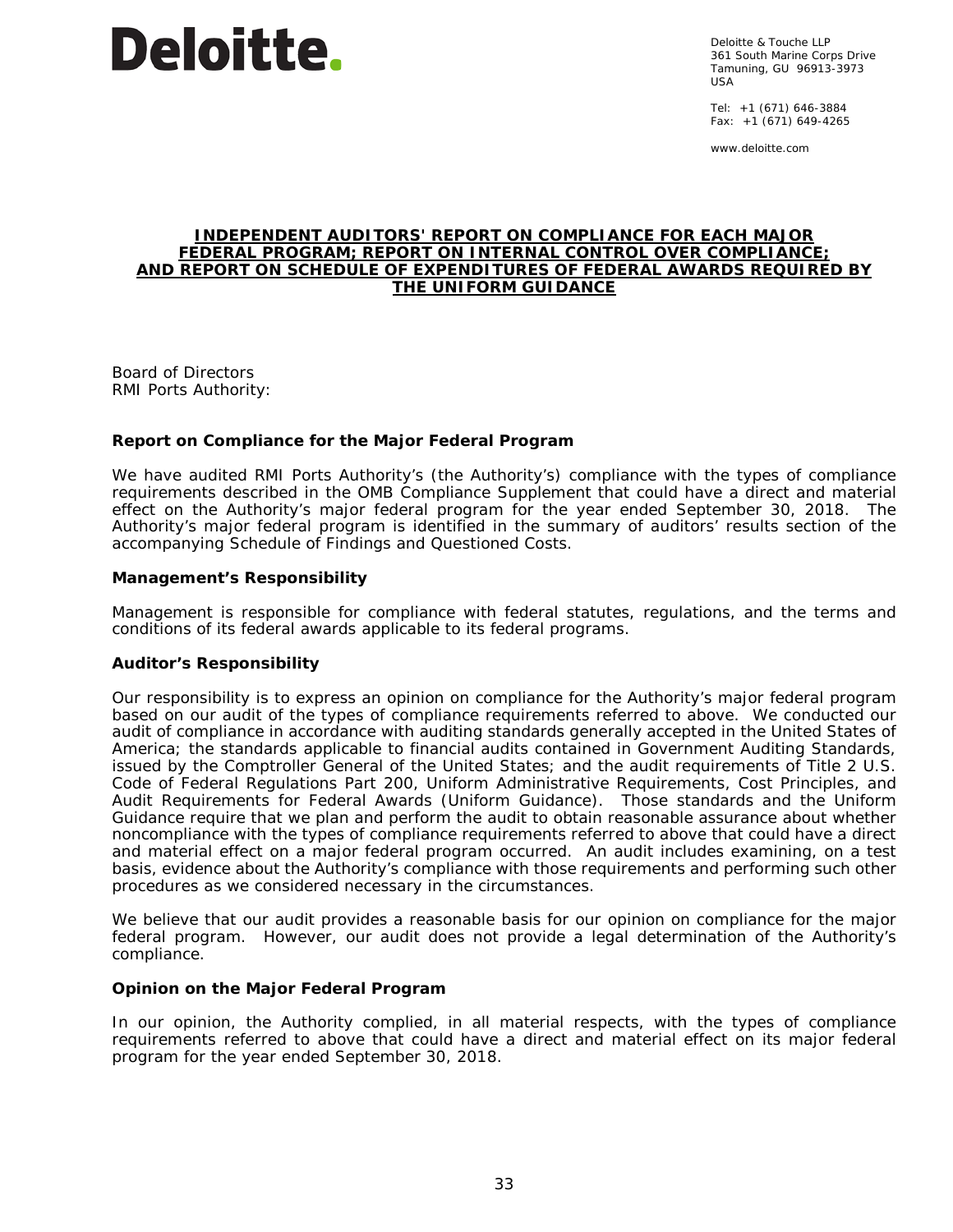#### **Other Matters**

The results of our auditing procedures disclosed instances of noncompliance which are required to be reported in accordance with the Uniform Guidance and which are described in the accompanying Schedule of Findings and Questioned Costs as item 2018-001. Our opinion on the major federal program is not modified with respect to these matters.

The Authority's response to the noncompliance findings identified in our audit is described in the accompanying corrective action plan. The Authority's response was not subjected to the auditing procedures applied in the audit of compliance and, accordingly, we express no opinion on the response.

#### **Report on Internal Control Over Compliance**

Management of the Authority is responsible for establishing and maintaining effective internal control over compliance with the types of compliance requirements referred to above. In planning and performing our audit of compliance, we considered the Authority's internal control over compliance with the types of requirements that could have a direct and material effect on the major federal program to determine the auditing procedures that are appropriate in the circumstances for the purpose of expressing an opinion on compliance for the major federal program and to test and report on internal control over compliance in accordance with the Uniform Guidance, but not for the purpose of expressing an opinion on the effectiveness of internal control over compliance. Accordingly, we do not express an opinion on the effectiveness of the Authority's internal control over compliance.

A *deficiency in internal control over compliance* exists when the design or operation of a control over compliance does not allow management or employees, in the normal course of performing their assigned functions, to prevent, or detect and correct, noncompliance with a type of compliance requirement of a federal program on a timely basis. A *material weakness in internal control over compliance* is a deficiency, or combination of deficiencies, in internal control over compliance, such that there is a reasonable possibility that material noncompliance with a type of compliance requirement of a federal program will not be prevented, or detected and corrected, on a timely basis. A *significant deficiency in internal control over compliance* is a deficiency, or a combination of deficiencies, in internal control over compliance with a type of compliance requirement of a federal program that is less severe than a material weakness in internal control over compliance, yet important enough to merit attention by those charged with governance.

Our consideration of internal control over compliance was for the limited purpose described in the first paragraph of this section and was not designed to identify all deficiencies in internal control over compliance that might be material weaknesses or significant deficiencies and therefore, material weaknesses or significant deficiencies may exist that have not been identified. We did not identify any deficiencies in internal control over compliance that we consider to be material weaknesses. However, we did identify certain deficiencies in internal control over compliance, described in the accompanying Schedule of Findings and Questioned Costs as item 2018-001, that we consider to be significant deficiencies.

The Authority's response to the internal control over compliance findings identified in our audit is described in the corrective action plan. The Authority's response was not subjected to the auditing procedures applied in the audit of compliance and, accordingly, we express no opinion on the response.

The purpose of this report on internal control over compliance is solely to describe the scope of our testing of internal control over compliance and the results of that testing based on the requirements of the Uniform Guidance. Accordingly, this report is not suitable for any other purpose.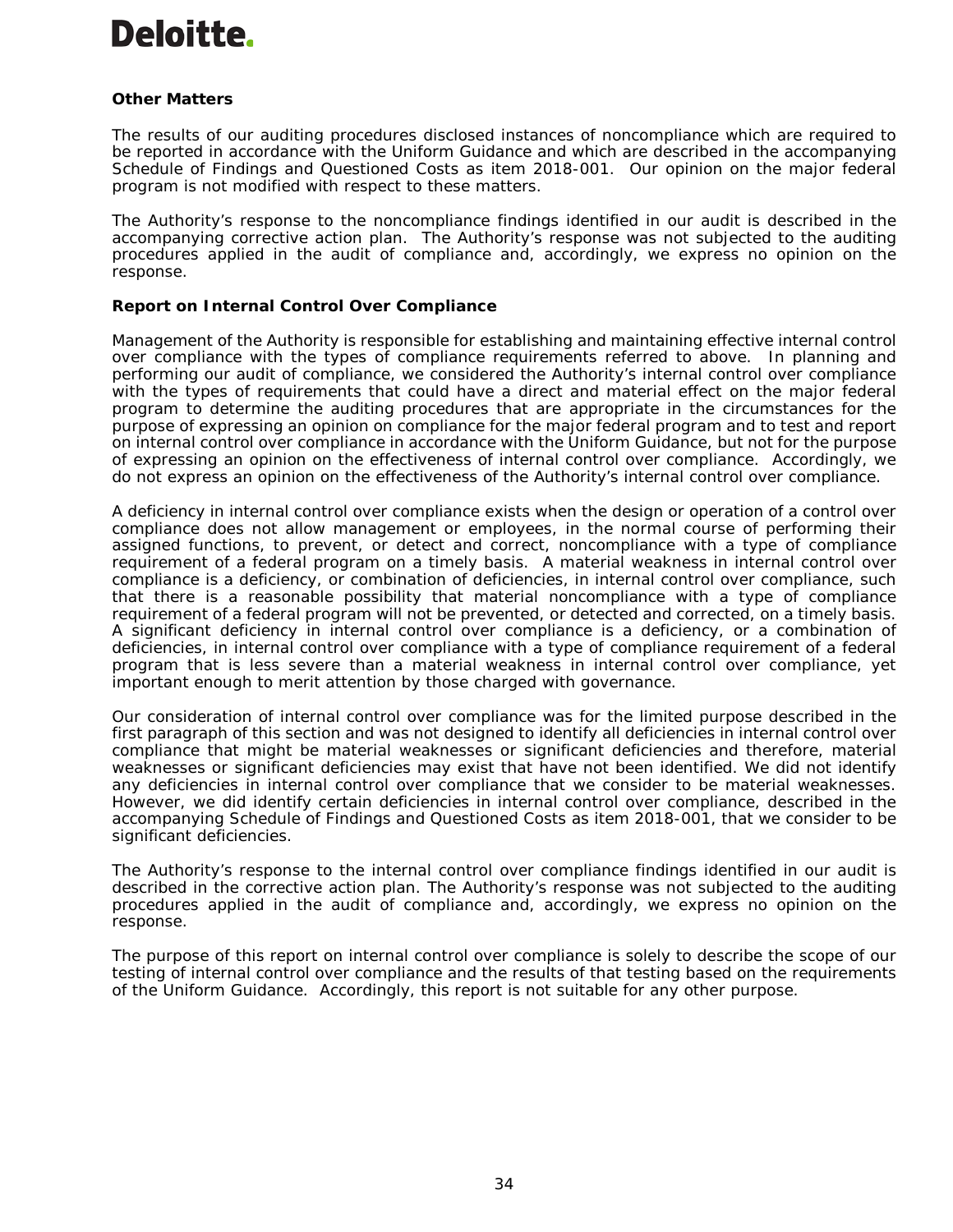#### **Report on Schedule of Expenditures of Federal Awards Required by the Uniform Guidance**

We have audited the financial statements of the Authority as of and for the year ended September 30, 2018, and have issued our report thereon dated June 26, 2019, which contained an unmodified opinion on those financial statements and which report included an emphasis-of-matter paragraph regarding a restatement to correct an error and an uncertainty. Our audit was conducted for the purpose of forming an opinion on the financial statements as a whole. The accompanying Schedule of Expenditures of Federal Awards is presented for purposes of additional analysis as required by the Uniform Guidance and is not a required part of the financial statements. Such information is the responsibility of management and was derived from and relates directly to the underlying accounting and other records used to prepare the financial statements. The information has been subjected to the auditing procedures applied in the audit of the financial statements and certain additional procedures, including comparing and reconciling such information directly to the underlying accounting and other records used to prepare the financial statements or to the financial statements themselves, and other additional procedures in accordance with auditing standards generally accepted in the United States of America. In our opinion, the Schedule of Expenditures of Federal Awards is fairly stated in all material respects in relation to the financial statements as a whole.

loite Harlett

June 26, 2019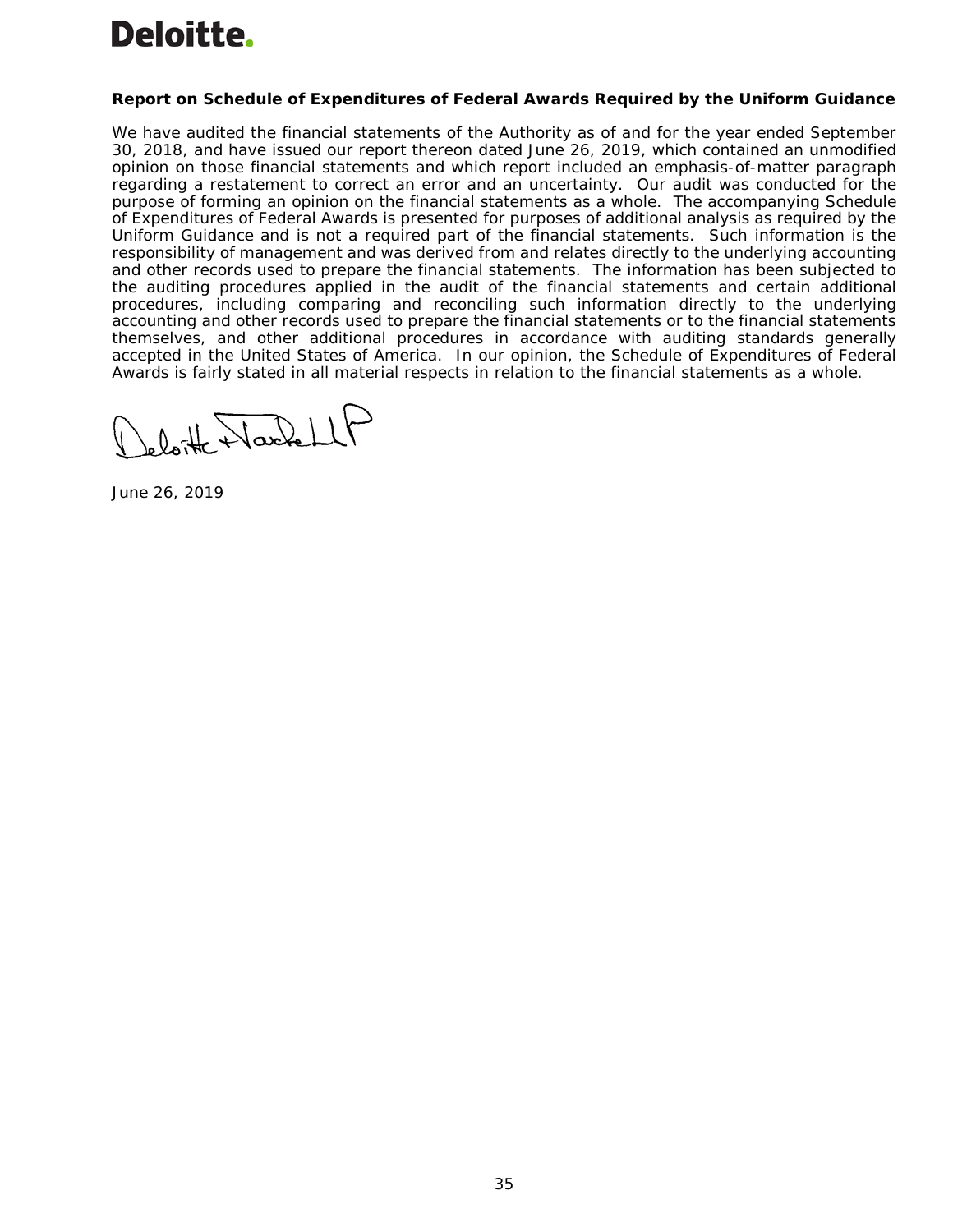#### **RMI PORTS AUTHORITY**

#### Schedule of Expenditures of Federal Awards Year Ended September 30, 2018

| Program Title                                  | <b>Grant Number</b> |    | Program<br>or Award<br>Amount | Balance<br>October<br>1, 2017 | Cash<br>Receipts<br><b>FY18</b> |    | Expenditures/<br>Adjustments<br><b>FY18</b> |    | <b>Excess</b><br>of<br>Authorization<br>Over<br>Program<br>Expenditures |
|------------------------------------------------|---------------------|----|-------------------------------|-------------------------------|---------------------------------|----|---------------------------------------------|----|-------------------------------------------------------------------------|
| Funds received in a direct capacity:           |                     |    |                               |                               |                                 |    |                                             |    |                                                                         |
| U.S. Department of Transportation:             |                     |    |                               |                               |                                 |    |                                             |    |                                                                         |
| CFDA $# 20.106$                                |                     |    |                               |                               |                                 |    |                                             |    |                                                                         |
| <b>Airport Improvement Program</b>             |                     |    |                               |                               |                                 |    |                                             |    |                                                                         |
| Improve Runway Safety Area (Relocate Service   |                     |    |                               |                               |                                 |    |                                             |    |                                                                         |
| Road) - Phase III                              | AIP 3-68-0001-13    | S. | 13,558,800                    | \$<br>$(99.996)$ \$           |                                 |    |                                             | \$ | (99, 996)                                                               |
| Airport Security Perimeter Fence (Phase II)    | AIP 3-68-0001-14    |    | 2.000.000                     | 512,324                       | (41, 952)                       |    |                                             |    | 470,372                                                                 |
| Environmental Mitigation (Construct Revetment) | AIP 3-68-0001-15    |    | 7,580,639                     | (76,081)                      | (926, 116)                      |    | 631,821                                     |    | (370, 376)                                                              |
| E-Vault (Technical Assistance)                 | AIP 3-68-0001-17    |    | 300,000                       | 264,066                       | (264, 066)                      |    |                                             |    |                                                                         |
| Design Electrical Vault                        | AIP 3-68-0001-18    |    | 500,000                       |                               | (176,255)                       |    | 180,890                                     |    | 4,635                                                                   |
| Total U.S. Department of Transportation        |                     |    | 23,939,439                    | 600,313                       | \$(1,408,389)                   | S. | 812,711                                     | S  | 4,635                                                                   |

The Schedule of Expenditures of Federal Awards is presented on the accrual basis of accounting.

The Authority does not elect to use the de minimis indirect cost rate allowed under the Uniform Guidance.

. The above expenditures reconcile to the underlying basic financial statements as follows: Construction work-in-progress (included within additions of \$1,021,194).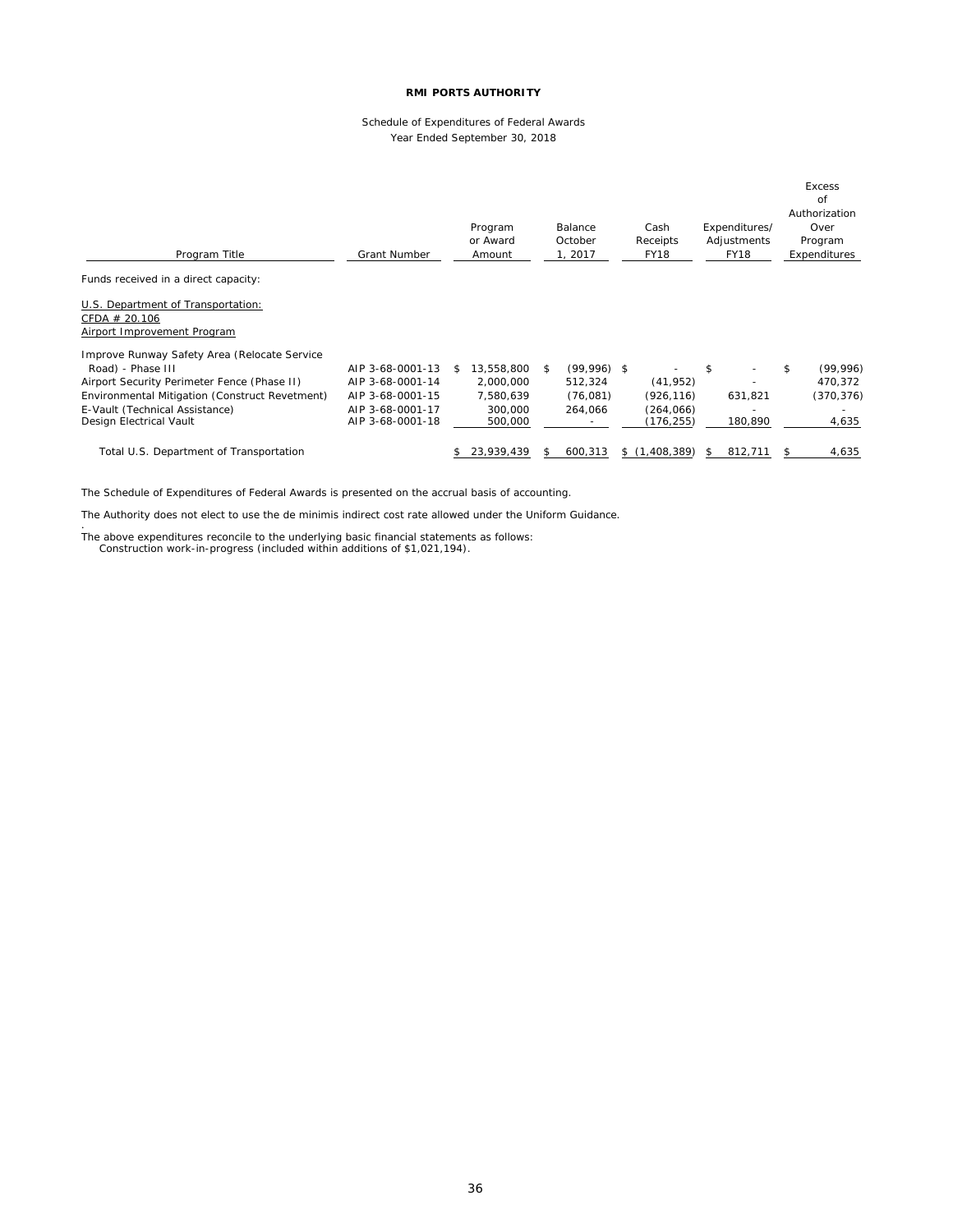Schedule of Findings and Questioned Costs Year Ended September 30, 2018

#### **PART I - SUMMARY OF AUDITORS' RESULTS SECTION**

#### *Financial Statements*

|                                                                                          | 1. Type of report the auditor issued on whether the financial statements<br>audited were prepared in accordance with GAAP: |           |  |  |  |
|------------------------------------------------------------------------------------------|----------------------------------------------------------------------------------------------------------------------------|-----------|--|--|--|
|                                                                                          | Internal control over financial reporting:                                                                                 |           |  |  |  |
| 2.<br>3.                                                                                 | Material weakness(es) identified?<br>Significant deficiency(ies) identified?                                               | No<br>Yes |  |  |  |
| 4.                                                                                       | Noncompliance material to financial statements noted?                                                                      | No        |  |  |  |
|                                                                                          | <b>Federal Awards</b>                                                                                                      |           |  |  |  |
|                                                                                          | Internal control over major federal programs:                                                                              |           |  |  |  |
| Material weakness(es) identified?<br>5.<br>Significant deficiency(ies) identified?<br>6. |                                                                                                                            |           |  |  |  |
| 7.                                                                                       | Type of auditors' report issued on compliance for major federal programs: Unmodified                                       |           |  |  |  |
|                                                                                          | 8. Any audit findings disclosed that are required to be reported in<br>accordance with 2 CFR 200.516(a)?<br>Yes            |           |  |  |  |
|                                                                                          | 9. Identification of major federal programs:                                                                               |           |  |  |  |
|                                                                                          | CFDA Number<br>Name of Federal Program or Cluster                                                                          |           |  |  |  |
|                                                                                          | 20.106<br>Airport Improvement Program                                                                                      |           |  |  |  |
|                                                                                          | 10. Dollar threshold used to distinguish between Type A and Type B<br>Programs:                                            | \$750,000 |  |  |  |
| 11. Auditee qualified as low-risk auditee?<br>No                                         |                                                                                                                            |           |  |  |  |

#### **PART II- FINANCIAL STATEMENT FINDINGS SECTION**

| Reference |                |
|-----------|----------------|
| Number    | <b>Finding</b> |
| 2018-001  | Capital Assets |

#### **PART III – FEDERAL AWARD FINDINGS AND QUESTIONED COSTS SECTION**

| Reference |                                        | Questioned |  |
|-----------|----------------------------------------|------------|--|
| Number    | <u>Finding</u>                         | Costs      |  |
| 2018-001  | Equipment and Real Property Management |            |  |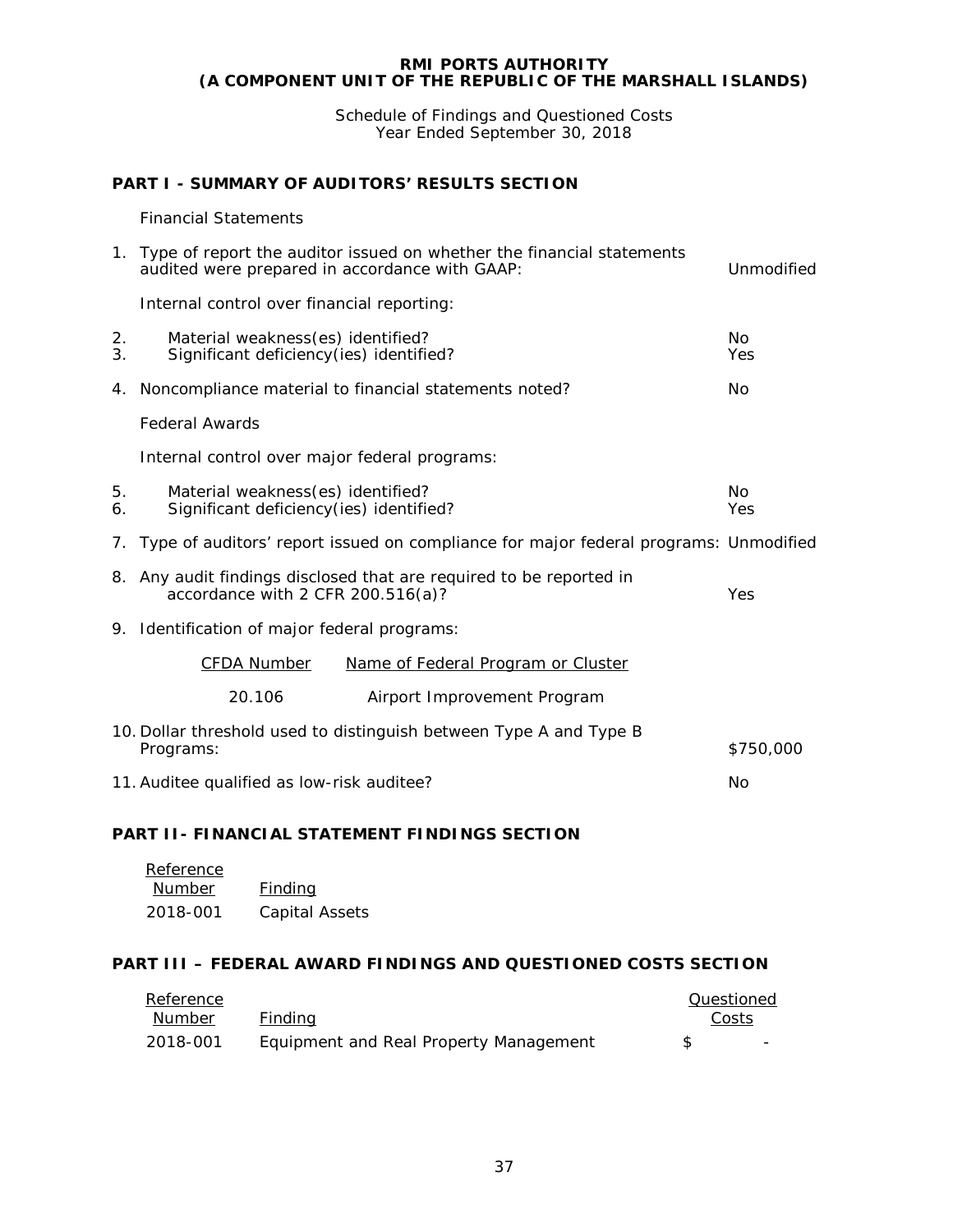Schedule of Findings and Questioned Costs, Continued Year Ended September 30, 2018

| Finding No.:      | 2018-001                               |
|-------------------|----------------------------------------|
| Federal Agency:   | U.S. Department of Transportation      |
| CFDA Program:     | 20.106 Airport Improvement Programs    |
| Area:             | Equipment and Real Property Management |
| Area:             | Capital Assets                         |
| Questioned Costs: | \$0                                    |

#### Criteria:

In accordance with the applicable equipment management requirements, property records must be maintained that include a description of the property, a serial number or other identification number, the source of funding for the property, who holds title, the acquisition date, and cost of the property, percentage of Federal participation in the project costs for the Federal award under the property was acquired, the location, use and condition of the property, and any ultimate disposition data including the date of disposal and sale price of the property. Further, a control system must be developed to ensure adequate safeguards to prevent loss, damage, or theft of the property. Any loss, damage, or theft of the property must be investigated.

#### Condition:

- 1. Fixed asset records did not meet the criteria above and were not effectively maintained since updated records the were not available until May 2019. No questioned cost will be reported as this has no quantitative impact on the program as all federal owned property tested was located.
- 2. As the fixed assets records are not effectively maintained, it does not appear that the Authority has effectively developed means to adequately safeguard fixed assets from loss, damage, theft, or to reasonably investigate such occurrences.

#### Cause:

The lack of internal control policies and procedures satisfy compliance with federal property rules and regulations.

#### Effect:

The effect of the above conditions is noncompliance with applicable equipment management requirements and possible misstatement of fixed assets and related accounts.

#### Identification as a Repeat Finding: Finding 2017-001

#### Recommendation:

The Authority should update the fixed asset register based on the inventory of fixed assets in accordance with applicable property rules and regulations.

#### Views of Auditee and Planned Corrective Actions:

The Authority describes corrective action in the Corrective Action Plan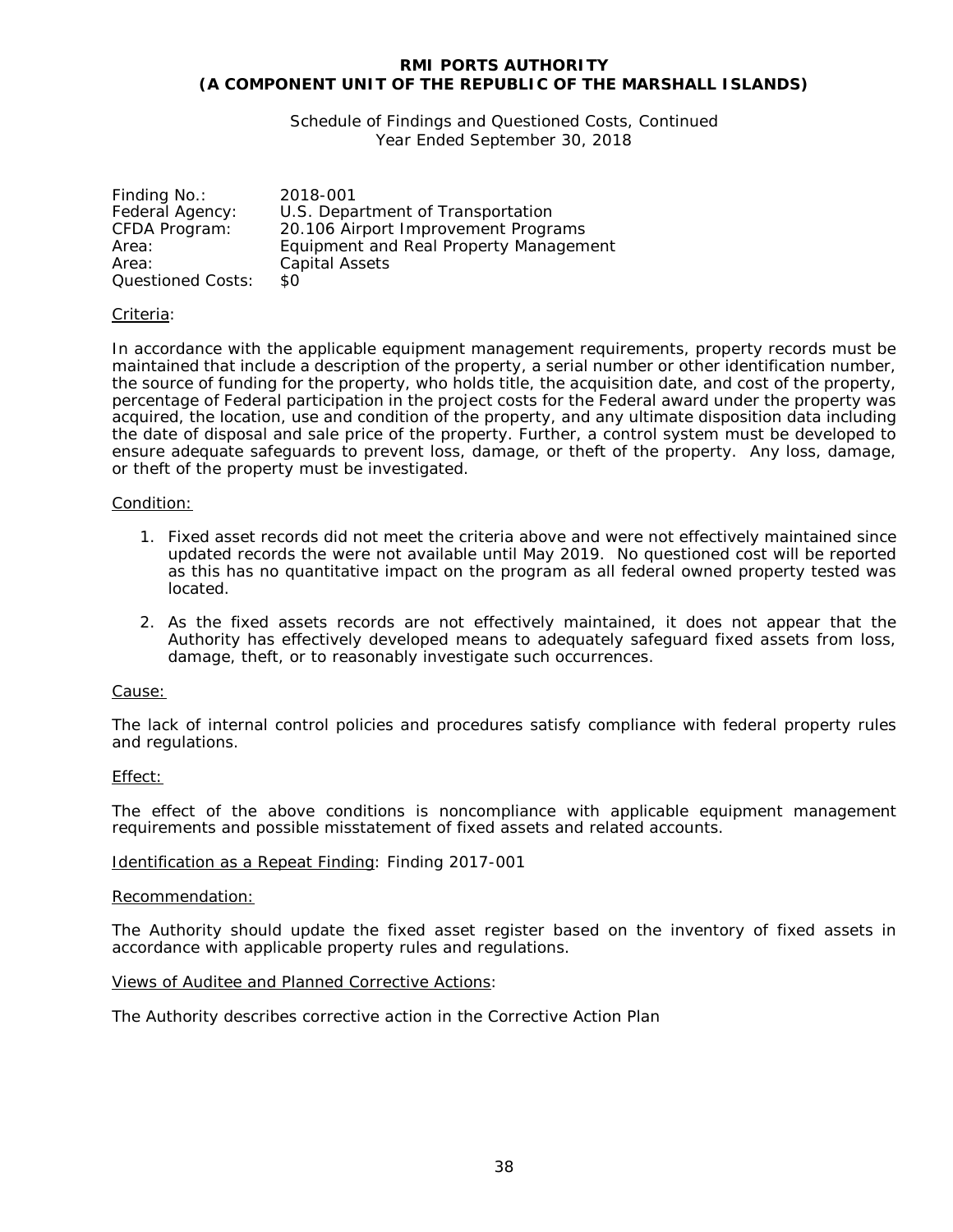

### **RMI PORTS AUTHORITY**

P.O. Box 109 **Majuro, Marshall Islands 96960**  Head Office<br>Tel: (692) 625-8805/8269<br>Fax: (692) 625-4269

Amata Kabua Int'l. Airport<br>Tel: (692) 247-7612/3113<br>Fax: (692) 247-3888

#### **CORRECTIVE ACTION PLAN 2 CFR § 200.511(c) Year Ended September 30, 2018**

| <b>FINDING</b> | PLANNED CORRECTIVE ACTION                                                                                                                                                                          | <b>ANTICIPATED</b>     | <b>RESPONSIBLE</b>                                                             |
|----------------|----------------------------------------------------------------------------------------------------------------------------------------------------------------------------------------------------|------------------------|--------------------------------------------------------------------------------|
| <b>NUMBER</b>  |                                                                                                                                                                                                    | <b>COMPLETION DATE</b> | <b>CONTACT PERSON</b>                                                          |
| 2018-001       | The RMI Ports Authority agrees with the<br>auditor's finding and will implement<br>corrective measures and appropriate policies<br>and procedures as needed to protect its<br>assets and property. | September 30, 2019     | Deputy Director,<br>Anram Kemem<br>Badges & IT Manager,<br>Stanley Myazoe, Jr. |

#### PREPARED BY:

0 WILFREDO D, CRISTOBAL **COMPTROLLER** 

CONCURRED BY:

ANRAM KEMEM **DEPUTY DIRECTOR** 

STANLYAMYAZOE, JR. **BADGES & HT MANAGER** 

APPROVED BY:

mer JAMES P.C. BING, II DIRECTOR